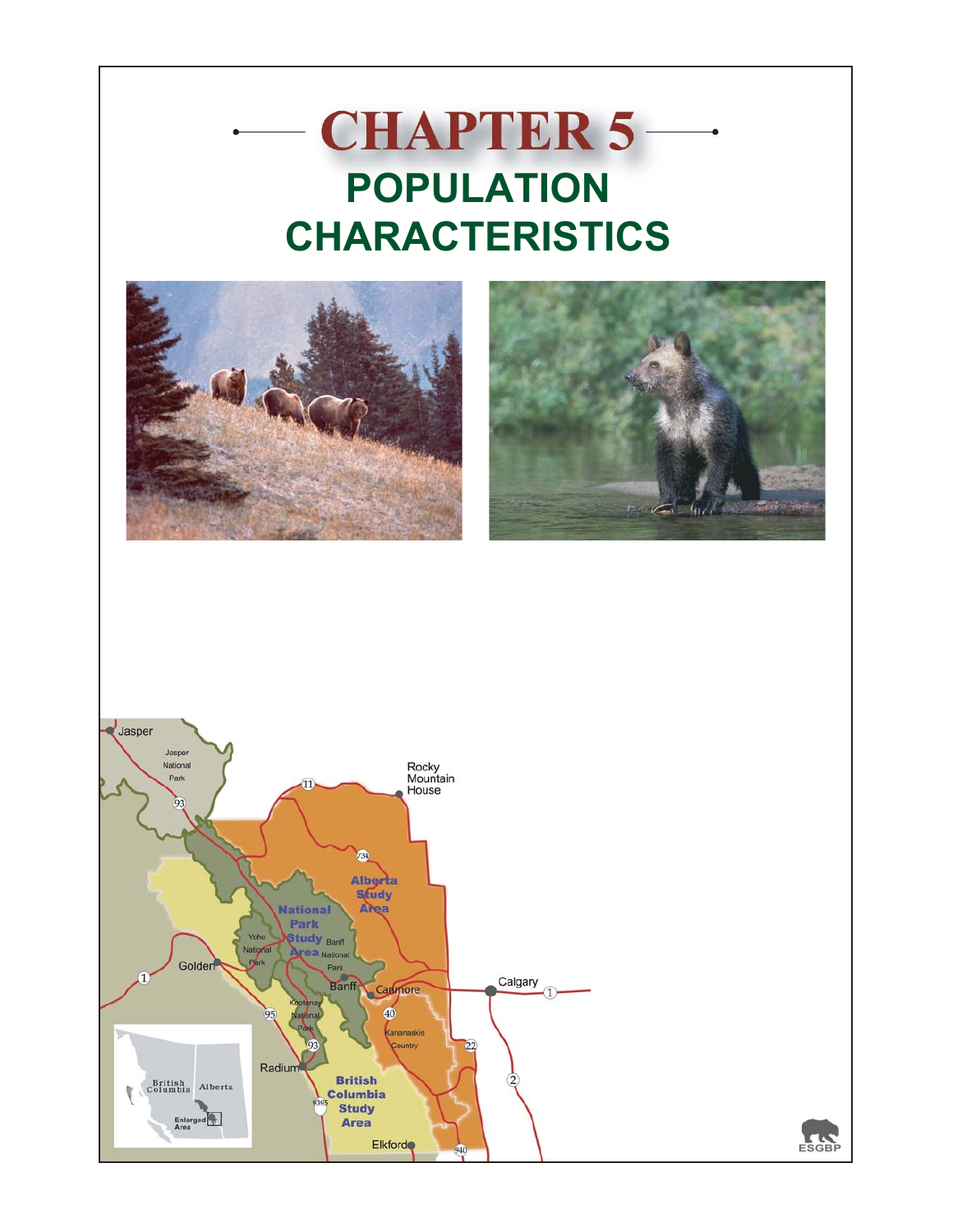### **5.1 GRIZZLY BEAR DEMOGRAPHICS IN AND AROUND BANFF NATIONAL PARK AND KANANASKIS COUNTRY, ALBERTA**

*David Garshelis, Michael Gibeau, and Stephen Herrero* 

### **ABSTRACT**

The area in and around Banff National Park (BNP) in southwestern Alberta, Canada, is one of the most heavily used and developed areas where grizzly bears (*Ursus arctos*) still exist. During 1994–2002 we radiomarked and monitored 37 female and 34 male bears in this area to estimate rates of survival, reproduction, and population growth. Annual survival rates of bears other than dependent young averaged 95% for females and 81–85% for males. Although this area was largely unhunted, humans caused 75% of female mortality and 86% of male mortality. Females produced their first surviving litter at 6–12 years of age  $(\bar{x} = 8.4 \text{ years})$ . Litters averaged 1.84 cubs spaced at 4.4-year intervals. Adult (6+ year-old) females produced 0.24 female cubs per year and were expected to produce an average of 1.7 female cubs in their lifetime, based on rates of reproduction and survival. Cub survival was 79%, yearling survival was 91%, and survival through independence at 2.5–5.5 years of age was 72%, as no dependent young older than yearlings died. Although this is the slowest reproducing grizzly bear population yet studied, high rates of survival seem to have enabled positive population growth  $(\lambda = 1.04, 95\% \text{ CI} = 0.99 - 1.09)$ , based on analyses using Leslie matrices. Current management practices, instituted in the late 1980s, focus on alleviating human-caused bear mortality. If the 1970–80s style of management had continued, we estimated that an average of 1 more radiomarked female would have been killed each year, reducing female survival to the point that the population would have declined.

#### **JOURNAL OF WILDLIFE MANAGEMENT 69(1):277-297; 2005**

*Keywords:* Alberta, Banff National Park, Bow River Watershed, Leslie matrix, grizzly bear, population growth, reproduction, survival, *Ursus arctos*.

Human-caused mortality and habitat competition undermine grizzly bear populations, especially along the southern and eastern edges of their distribution (McLellan 1998). Today most adult grizzly bear mortality is human-caused even in the absence of hunting (Benn 1998, McLellan et al. 1999). Grizzly bear mortality is directly linked to the rate of contact with people and the potential lethality of each encounter (Mattson et al. 1996); the former corresponds to numbers and distribution of people, and the latter to their attitudes and behavior (Kellert et al. 1996). Along the edges of their range, grizzly bears more regularly encounter humans and human developments. The ability of grizzly bear populations to withstand these conditions is related both to the extent of human-caused mortality and the bears' rate of reproduction, which can vary enormously across their range with varying availability of food (Ferguson and McLoughlin 2000). In general, grizzly bears show a lack of resilience, behaviorally and demographically, to anthropogenic disturbance (Weaver et al. 1996).

Alberta represents the southeastern edge of grizzly bear distribution in Canada (McLellan 1998). Although grizzlies once occupied all of Alberta, they were extirpated from the eastern grassland portions of the province by around 1890 (W. McCrory and S. Herrero. 1982. A review of the historical status of the grizzly bear in Kananaskis Country, Alberta. Alberta Fish and Wildlife Division, Calgary, Alberta, Canada). Today they are limited to roughly the western third of the province. Here, much of their primary range lies within the Central Rockies Ecosystem, encompassing BNP and adjacent Alberta provincial lands, and extending into British Columbia, including Kootenay and Yoho National Parks and adjoining lands under provincial jurisdiction (Benn 1998, Gibeau et al. 2001). Outside parks, grizzlies may be exposed to legal hunting, and they also face increasing pressures from land use activities associated with extraction of coal, oil, gas and timber, production of livestock and agricultural crops, and construction of new homes and roads. No reliable estimates exist for the present number of grizzly bears in Alberta, but they are categorized as may be at risk (Kansas 2002) and are being considered for reclassification as threatened.

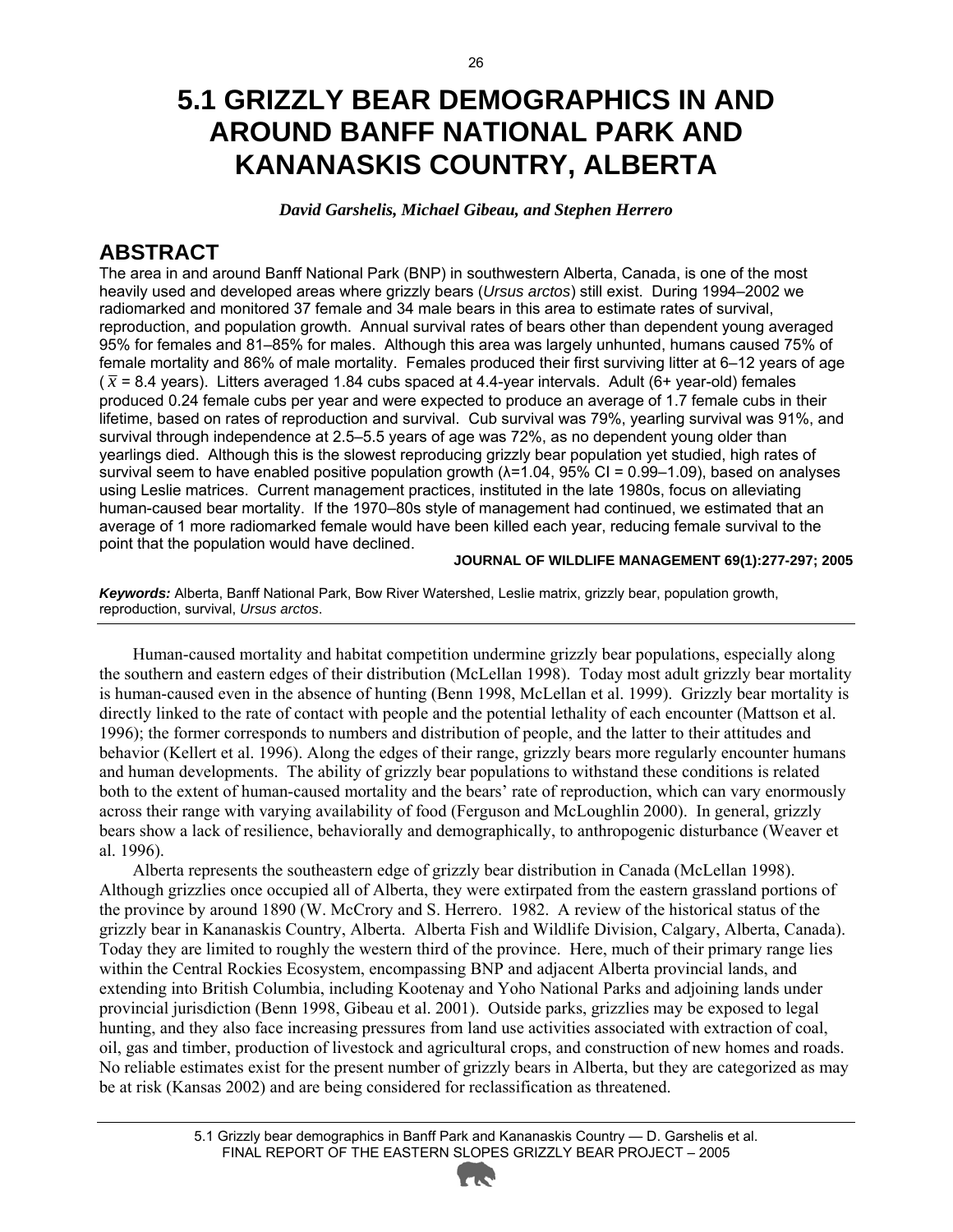Our study, part of the Eastern Slopes Grizzly Bear Project (ESGBP), began in 1994 in response to mounting development pressures and a dearth of information regarding the status of grizzly bears in and around the Bow River Watershed (BRW), the most intensively used portion of the Central Rockies Ecosystem (Herrero 1994, Herrero et al. 1998; Fig. 1). Previously completed ESGBP research involved grizzly bear mortality, movements, distribution, and habitat considerations (Gibeau 2000, Gibeau et al. 2001, Benn and Herrero 2002, Mueller et al. 2004).

In this phase of the ESGBP research we examined demographic attributes, including: (1) rates and causes of mortality, (2) reproductive rates, and (3) population growth rate. We used these results to evaluate current management policies and to develop recommendations for continued population monitoring and management. Our study was prompted by the concerns of management agencies related to maintaining nondeclining grizzly bear populations in the face of increasing land use.



Figure 1. Study area in the Bow River Watershed, Alberta, encompassing parts of Banff National Park and Kananaskis Country, where grizzly bears were caught and radiomarked during 1994– 2002.

#### **STUDY AREA**

Our 11,400-km<sup>2</sup> study area, situated 50–180 km west of Calgary, in southwestern Alberta (51°N, 115°W), encompassed the watershed of the Bow River from its source in the Rocky Mountains to approximately where it meets the prairies. Gibeau et al. (2001) and Chruszcz et al. (2003) described the biophysical features of this area.

The area included roughly half of BNP and all of the adjacent Alberta Provincial land known as Kananaskis Country plus other Alberta Provincial land (Fig. 1). Kananaskis Country is a multiple-use area about half of which is designated as provincial parks and the rest as forest lands or recreational areas. Grizzly bear hunting was prohibited throughout the study area, but ungulate and carnivore hunting occurred outside

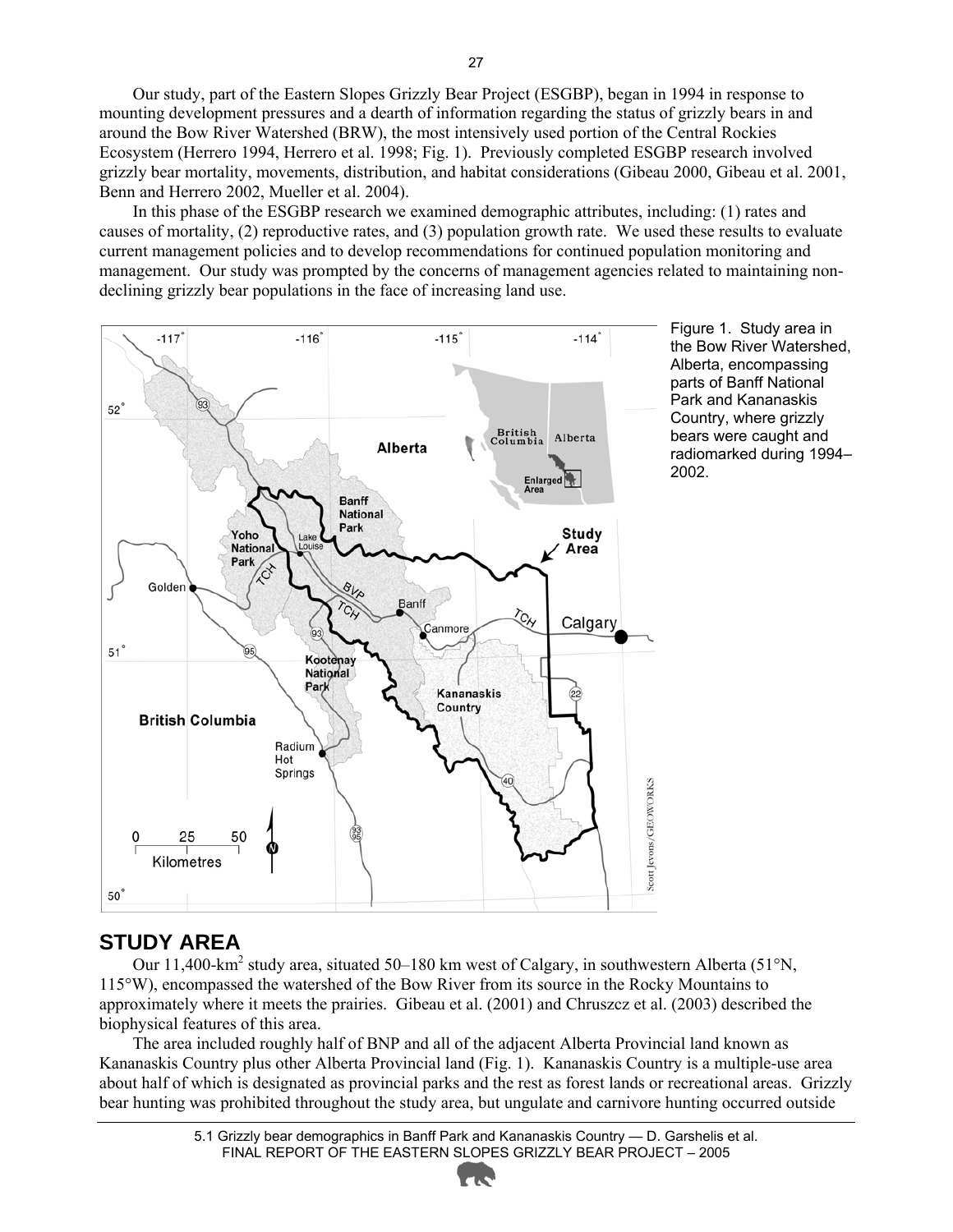of BNP, and bears were exposed to hunting when they traveled outside the BRW. Under the authority of treaty agreements, native people also could kill bears whenever and wherever they chose, outside national parks. Less than 100 bears were thought to reside within the BRW (P. I. Ross. 2002. Update COSEWIC status report on the grizzly bear *Ursus arctos* in Canada. Committee on the Status of Endangered Wildlife in Canada, Ottawa, Ontario, Canada). All study bears were initially trapped within this area, but were monitored over a broader area of approximately 20,000 km<sup>2</sup>.

Human presence is widespread both within and outside BNP. Three towns, Banff (population 7,700), Lake Louise (population 2,000), and Canmore (population 10,800) are world-renowned tourist destinations that attract approximately 4 million visitors annually (Gibeau 2000). Calgary, a rapidly growing and affluent city of 900,000, is <2-hr drive from most roaded portions of the study area. Major developments in the study area include a transcontinental railway, numerous hotels, campgrounds and picnic areas, 5 golf courses, 5 downhill ski facilities, and an extensive system of hiking, biking, and equestrian trails. For an area that still supports a population of grizzly bears, the BRW has an unprecedented network of well-traveled roads (Gibeau and Herrero 1998), including the Trans Canada Highway (TCH), a major transportation route that bisects the study area (Fig. 1). In all, the BRW is one of the most intensively developed landscapes in the world where a grizzly bear population still survives (Gibeau 2000, Chruszcz et al. 2003).

Beginning in the late 1980s and continuing through this study, a host of measures were instituted to afford grizzly bears in the BRW greater protection from human-caused mortality (Parks Canada 1997, Herrero et al. 2001). Bear-car collisions were reduced by highway fencing, under- and over-passes, spacing opposing lanes of traffic, and lowering speed limits (Clevenger and Waltho 2000; A. P. Clevenger, B. Chruszcz, K. Gunson, and J. Wierzchowski. 2002. Roads and wildlife in the Canadian Rocky Mountain Parks – movements, mortality and mitigations. Final report to Parks Canada, Banff, Alberta, Canada). Aversive conditioning (e.g., rubber bullets), instead of killing or removal, was applied more often toward bears that frequented areas near human developments or roads. Educational programs were offered to visitors to help modify human behaviors that could put bears at risk, and in some cases people were restricted from using certain areas when bears were observed in the vicinity (Gibeau et al. 2002). In front-country areas, major changes were made in garbage storage and collection procedures (Benn and Herrero 2002), and some proposed developments were altered and others averted largely because of potential adverse effects on grizzly bears (Natural Resources Conservation Board. 1993. Decision report. Application to construct a recreational and tourist resort project in the town of Canmore, Alberta. Application 9103 – Three Sisters Golf Resorts Inc. Natural Resources Conservation Board, Government of Alberta, Edmonton, Alberta, Canada; Herrero et al. 1998).

## **METHODS**

**Field Methods** 

During 1994–2002 we captured and radiomarked 69 grizzly bears; 2 other bears initially radiomarked in 1993 also were included in our study. All but 1 bear were captured in either BNP or Kananaskis. Most trapping was conducted during the spring when bears were concentrated at low elevations. Traps were set in places that, judging from the habitat and terrain, appeared favorable for grizzly bears. As radio transmitters neared the end of their expected lifespan (1–3 years, depending on the type), bears were targeted for recapture and radio replacement; however, recapture success varied, so monitoring of some bears ceased before the end of the study.

We captured bears in culvert traps or Aldrich foot snares using protocols outlined by Jonkel (1993), or in some cases darted them from the ground or a helicopter. Trapping effort was expended equally between remote areas, accessible only by foot or horseback, and vehicle accessible areas. Four bears that were captured in management-related activities (i.e., problem bears) were also radiomarked and included as part of this study.

Bears were immobilized with Telazol® at 7-9 mg/kg (Taylor et al. 1989), and then measured and weighed. We recorded condition of the mammae (lactating, non-lactating but developed, undeveloped) and vulva (degree of swelling) of female bears as an indication of their reproductive status. A first premolar was extracted for age estimation (Matson's Laboratory, Milltown, Montana, USA) based on cementum analysis

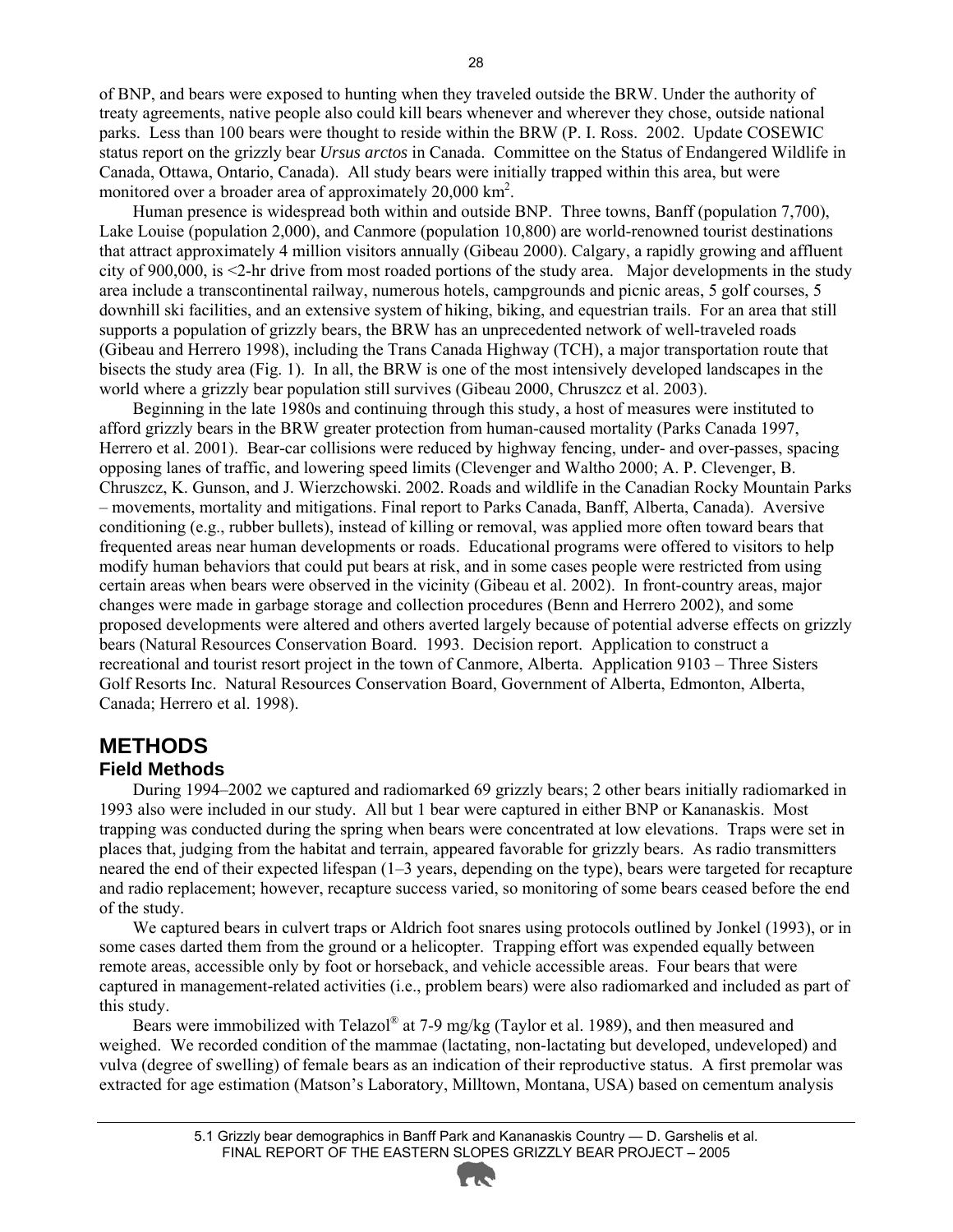(Craighead et al. 1970). Capture and handling methods met the standards of the Canadian Council on Animal Care.

We equipped individuals with either a conventional radiocollar (Lotek Engineering, Newmarket, Ontario, Canada) or an ear-tag transmitter (Advanced Telemetry Systems, Isanti, Minnesota, USA). All radiocollars included a breakaway cotton spacer to ensure that they would not be worn permanently (Hellgren et al. 1988). Transmitters were motion sensitive, changing pulse rate after 7 hr of inactivity (mortality mode), indicating that the transmitter had been shed or the bear had died. We located radiomarked bears at approximately weekly intervals from the air and every 1–3 days from the ground. Rugged mountain topography limited ground-based searches to areas adjacent to roads and trails.

We obtained bear mortality data from 2 sources. If the pulse rate of a transmitter switched to mortality mode, we went to the site to conduct a ground search, and either located a dropped transmitter or a dead bear. In the case of a dead bear, we examined the carcass and the surrounding area in an attempt to determine the cause of death. Bears killed as problem wildlife, or by hunters (illegally, in some cases), were reported to, and investigated by, Conservation Officers, who later relayed the information to us.

We obtained information on cub production and survival through visual observations during radiotracking of adult females. Cubs (0–1 year old) were differentiated from older offspring based on their size and the reproductive status of the mother the previous year. We did not estimate ages of offspring older than cubs unless they were seen initially as cubs. Cub litter sizes were generally determined by late spring, so our data excluded cubs that died early in the season. Whole litters of cubs or yearlings (1-year-olds) no longer seen in the vicinity of their mother were considered dead. Similarly, we inferred death of individual offspring when a litter declined in number, and the reduced litter size was confirmed on later telemetry flights. We typically did not know the sex of offspring unless they were captured.

#### **Estimation of Survival**

We estimated survival rates of adult and subadult bears using the Kaplan-Meier (product-limit) estimator adapted for staggered entry (Pollock et al. 1989). We used half-months as the monitoring interval, and considered bears part of the monitored sample only when the signal from their radio transmitter could be detected on routine telemetry flights during that interval. As radios expired or fell off, the animals were censored. There was no indication that censoring was non-random (Tsai et al. 1999). Oftentimes, though, no definitive evidence existed that a radio had expired; we judged radios to have expired if near or after the end of their expected lifespan they could no longer be heard. If a radio signal disappeared well before the expected expiration of the transmitter batteries, and the bear previously had been located in proximity to an area of human activity, we recorded the bear as a suspected but unconfirmed human-caused mortality. These were treated in one analysis as deaths and in a separate analysis as censored observations (expired radio not associated with death). Radiomarked young bears still in association with their mother were entered into the survival analysis upon their independence, at whatever age  $(\geq 2$  years) that occurred.

We calculated survival separately for each year of the study and tested for yearly differences using a logrank test. Finding no yearly differences, we calculated an overall average annual survival in 2 ways. First, we calculated cumulative survival through the duration of the study, and exponentiated this by the inverse of the number of years of monitoring (i.e., 1/8.5). A problem with this method is that by chance a large proportion of animals could die during periods when the number of radiomarked animals was small, thus sharply reducing cumulative survival from that point forward. To avert this difficulty, and to increase sample size within monitoring intervals, we collapsed the data into a single calendar year (pooled years analysis), a common practice in studies of a variety of species (e.g., Sorensen and Powell 1998, Bennetts and Kitchens 1999, Conner 2001). We made separate estimates of survival for subadults (post independence from mother through 5 years old) and adults ( $\geq 6$  years old) of each sex. Confidence intervals were calculated using equations from Pollock et al. (1989).

We tested whether survival curves differed by sex, age (adult versus subadult), area (inside versus outside BNP), and habituation to humans (habituated versus wary) using log-rank tests. We also evaluated the effect of each of these factors, as well as home range size (95% fixed kernel) as a continuous variable, by including them as covariates in a Cox proportional hazards regression. In all cases, cumulative and pooled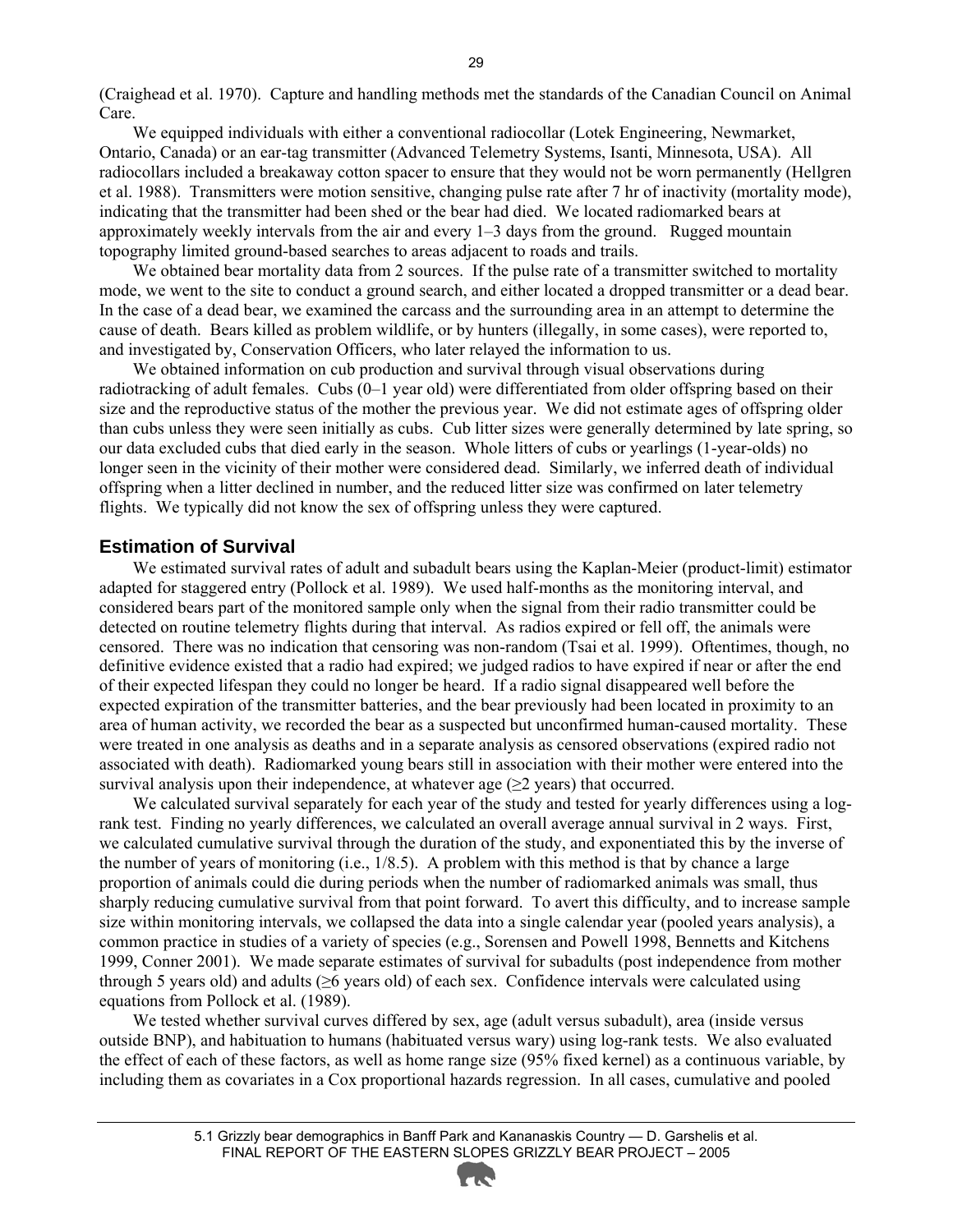years analyses yielded significant differences for the same comparisons, so for clarity we report test statistics only for pooled data.

We classified individuals as park or non-park bears based on whether the predominance of their home range was within or outside BNP. All bears were easily categorized, as all home ranges were either predominantly in or outside the park. We classified bears as either habituated or wary following Mattson et al. (1992). Bears that maintained ranges near humans but did not tolerate close human presence were not considered habituated. There were no food-conditioned bears in our sample.

In an initial global Cox model, the interactions of sex–age and sex–habituation were significant, so we stratified proportional hazards regressions on sex. We obtained the relative risk of each factor (e.g., a risk ratio of 2.0x means a bear in this category was twice as likely to die) and the 90% CI associated with each risk ratio. Confidence intervals on risk ratios that did not include 1.0 indicated statistical significance (Riggs and Pollock 1992). We report risk ratios only when they were significant and when plots of hazard functions for the strata being compared appeared proportional (Riggs and Pollock 1992).

To assess the effects of different types of mortality, we categorized causes as either natural, humancaused accidental, or human-caused purposeful. We calculated cause-specific mortality rates by considering 1 cause at a time and treating deaths from all other causes as censored observations (Pollock et al. 1989). Bears that we suspected of having died when we lost contact with their radios were, in this analysis, considered purposeful human-caused mortalities; if these had been natural deaths there should have been no reason for their radios to stop functioning, and if they had been hit by a car or train, we would have learned of such.

We reviewed records of encounters between people and radiomarked bears, and judged, in each case, whether the bear would have been killed, had the policy toward grizzlies both within and outside BNP not been changed shortly before and during the early years of our study. We were able to forecast the outcomes of policies from a previous era because one of us (MLG) has worked as a warden in BNP since 1976 and thus has been directly involved in judgments regarding the disposition of problem bears.

#### **Estimation of Reproductive Parameters**

We determined ages of first reproduction only for females that were captured and radiomarked as subadults and monitored until they produced a litter. The minimum known age of first reproduction was 6 years old, so bears caught at or before this age could be included in this sample. Some first litters may have been lost before we detected them, but we were able to observe all surviving litters born to radiomarked females, and hence obtained a better estimate of the age that females produced their first litter that survived  $\geq$ 1 year. Moreover, we could backfill (infer) the birth of surviving cubs 1–2 years previously for bears first captured at age 7 or 8 based on whether they were accompanied by cubs, yearlings, 2-year-olds, or no offspring at the time of capture. All surviving cubs remained with their mother for  $\geq 2.5$  years, so 7 or 8-yearold bears without offspring could not have previously produced surviving cubs.

We followed the procedure outlined by Garshelis et al. (1998) to estimate mean and median ages of first reproduction. This procedure entails calculating the proportion of females of each age that produced a first litter (or first surviving litter) among all monitored females of that age that had not previously produced. These proportions are then weighted by the proportion of females in the population available to have a litter at each age. This method is exactly the Kaplan-Meier time-to-event estimator typically used in survival analysis. All bears were entered into the analysis at age 6 (some being backfilled to this age) and were either observed to produce cubs or were lost from monitoring before they produced (right censored). Excluding censored records would have resulted in a low-biased estimate (Garshelis et al. 1998). We obtained confidence intervals by jackknifing, bootstrapping, and from standard Kaplan-Meier variance formulations (Hosmer and Lemeshow 1999). Whereas all these methods returned similar results, we present the most conservative (widest CIs), because small samples often yield underestimated variances in Kaplan-Meier analyses (Klein and Moeschberger 2003:100)

We used an analogous procedure to estimate the average interval between litters. However, unlike age of first reproduction, each female bear can have multiple litter intervals, so we treated each interval, rather than each female, as the sample unit. We examined each female's reproductive record chronologically and tallied the number of years from production of a litter (or surviving litter) to production of another litter. If a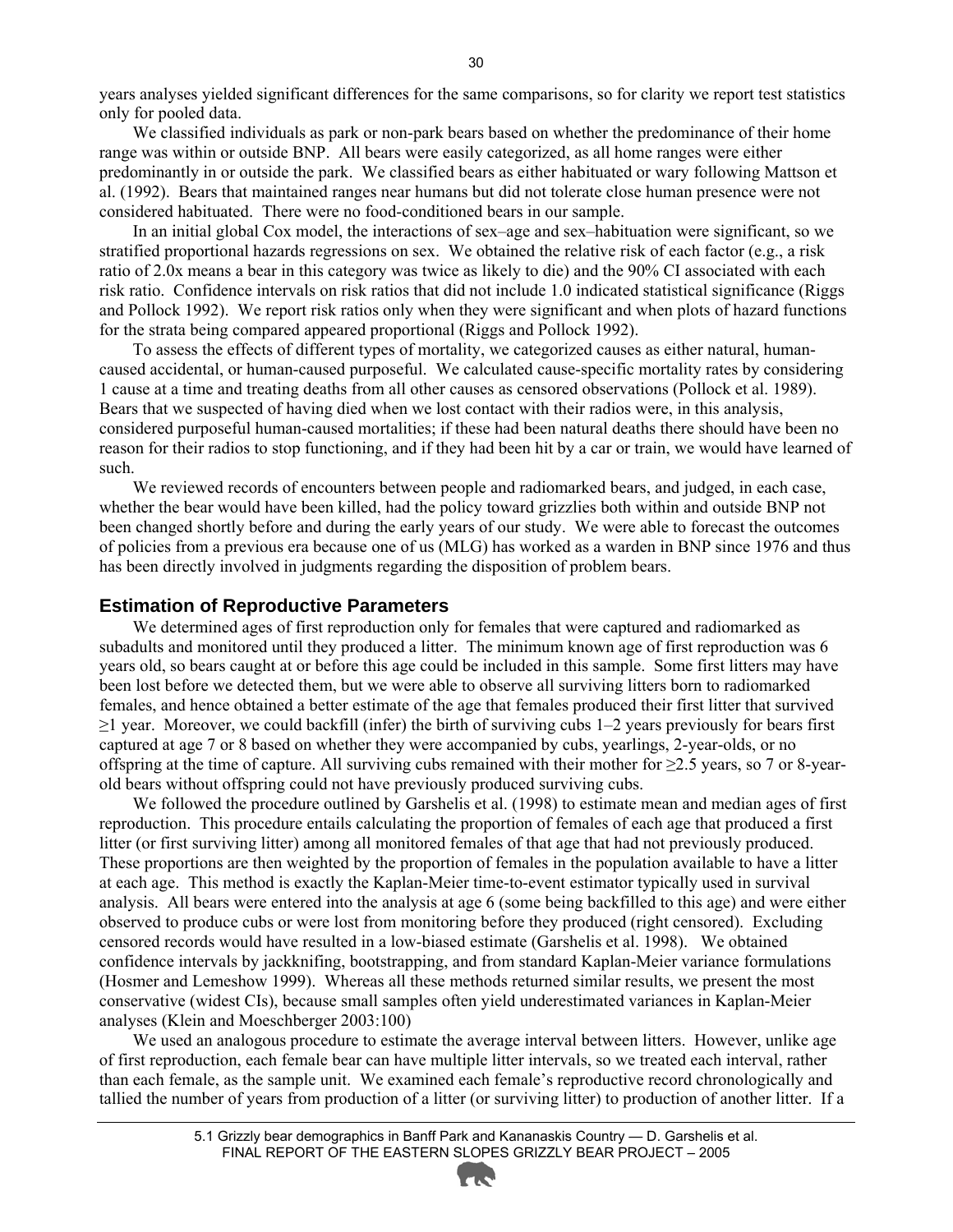record ended during a period between litters (right censored), we used the data up to that point. We tallied the number of monitoring periods of at least 1 year, 2 years, 3 years, and so on following a litter, and then calculated the proportion of monitoring periods of each length that yielded a litter.

Mean cub litter size (after den emergence) was calculated using observed litters as the sample unit. We included only litters that were first observed during their cub year. We made a separate calculation of yearling litter size that included all yearling litters, regardless of whether they were observed as cubs.

We estimated survival of dependent young by following fates of litters of radiomarked mothers through time. We treated individual cubs as the sample unit and estimated first-year survival as the number surviving to 1 year divided by the number monitored. Unlike survival estimates for radiomarked bears, no censored data existed with cubs because we were quite certain that their disappearance represented death. However, we excluded cubs that were not monitored into their yearling year because their mother's radio had expired or she died. Hence, our estimate pertains to cubs that were not orphaned. We estimated yearling survival and survival of older dependent young using the same procedure. Confidence intervals were obtained by jackknifing.

We recorded ages that young bears became independent of their mother only for litters that were first observed as cubs because we could not reliably determine the age of older dependent offspring. Because all offspring in a given litter left at the same time, we used litter as the sample unit for estimating mean age of independence. We assumed that independence from the mother occurred when all ≥2-year-old littermates were not seen near their mother after mid-summer.

We estimated reproductive rates of each bear by dividing the number of female cubs it produced (assumed to equal total cubs/2) by the total number of years it was monitored as an adult ( $\geq 6$  years old). When considering just surviving cubs, we included backfilled reproductive data, as explained earlier. On a spreadsheet, with each row being the reproductive history of an individual bear, we aligned rows so that columns represented the bear's age, and then calculated age-specific reproductive rates as female cubs/adult females. We used the same approach, with columns as years (1994–2002), to calculate year-specific reproductive rates.

Overall reproductive rate (all adults, all years) was calculated by dividing the sum of female cubs produced by the total adult bear-years (bears · years) of monitoring (method 1 of McLellan 1989). The mean number of female cubs produced (among all adult females) divided by the mean number of years monitored yields the same value (since the mean in both numerator and denominator is just the sum divided by the number of adult females), and enables estimation of variance based on a Taylor's series expansion:

Var  $(c/y) \approx (\mu_c/\mu_y)^2 \cdot (var c/\mu_c^2 + var y/\mu_y^2 - 2cov (c,y)/(\mu_c \cdot \mu_y)),$ 

where c is the number of cubs produced, y the number of years monitored, and  $\mu_c$  and  $\mu_v$  the means of these, respectively (Mood et al. 1974:181). Confidence intervals were generated from this variance, as well as from jackknifing and bootstrapping (10,000 resamplings), all of which returned nearly identical results.

#### **Estimation of Population Growth**

We estimated population growth  $(\lambda)$  using a deterministic Leslie matrix (Leslie 1945, 1948). We arranged the Leslie matrix as 28 rows and columns representing each age from 0 (cubs) to 27 years old. We considered 27 the age of reproductive senescence (Schwartz et al. 2003), which in the matrix analyses was equivalent to all bears dying at this age. We arranged the data as occurring after the birth pulse (so-called post-breeding census), given that the cub counts were made in spring and summer, after some mortality of cubs (born in January or February) had already occurred. Consequently, we calculated the top row of fecundities as the survival rate for bears of that age multiplied by the reproductive rate (female cubs/female) of bears of the next age (Jenkins 1988, Noon and Sauer 1992, Williams et al. 2002). We conducted one series of analyses in which all bears ≥6 years old were presumed to have the same average reproductive rate, and a second set of analyses in which we assigned age specific reproductive rates for 6, 7, 8 and 9-year-old bears, and combined 10–26 year olds.

The diagonal elements in the Leslie matrix represent survival rates. The first element (in the second row of the first column) corresponded to survival of cubs to age 1. This value was derived as the product of cub survival and adult female survival to account for cubs dying as a result of their mother dying, since first-year cubs were typically not self-sufficient. Yearlings were also reliant on their mother, but we suspected that

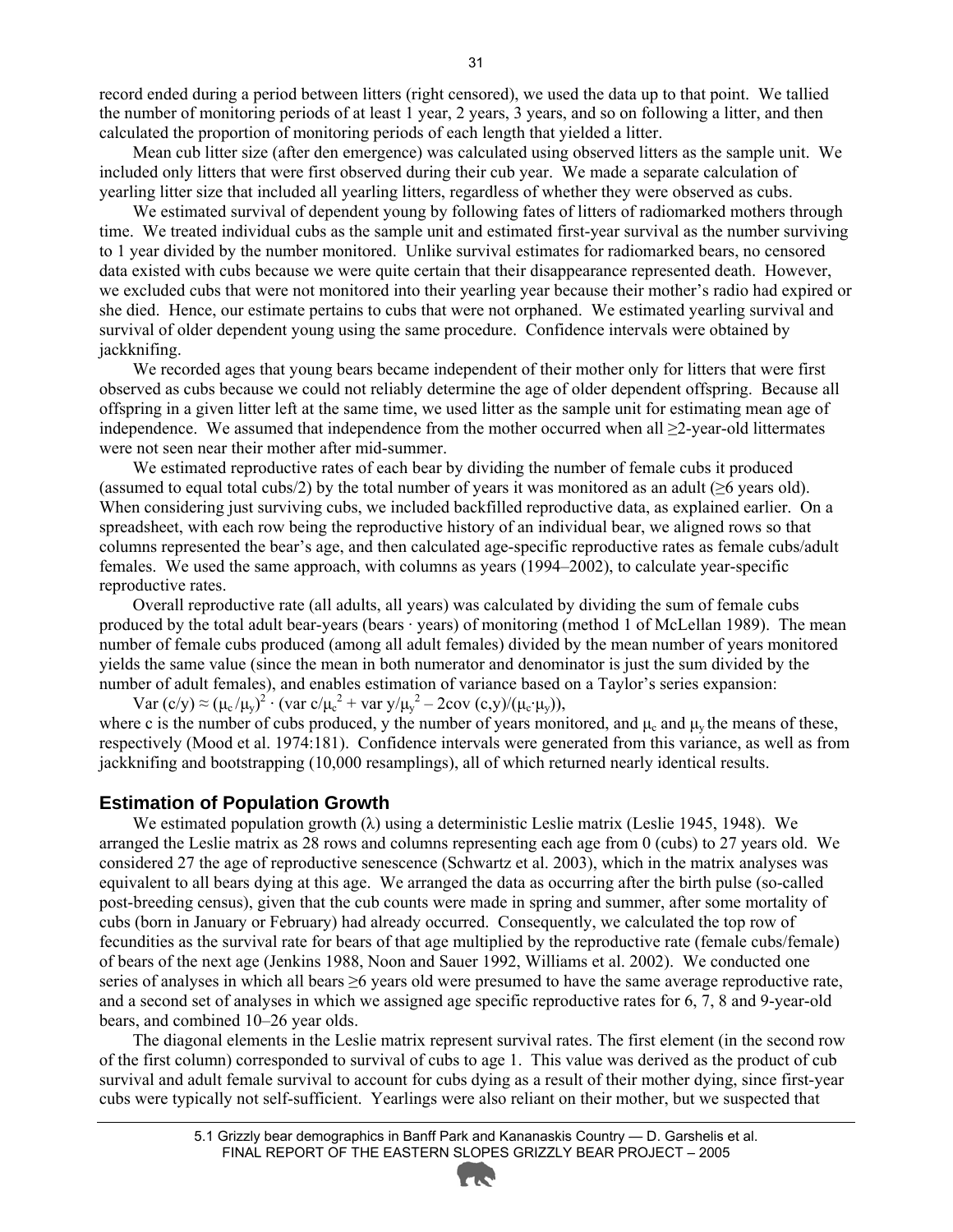some orphaned yearlings could survive on their own. In the absence of data on survival of orphaned yearlings, we made the assumption that their survival was only half that of yearlings raised by their mother. This assumption was made for completeness, but actually had little effect because adult female survival was so high that few yearlings (4–5%) were orphaned. Two-year-olds were a more complicated situation because some became independent at this age and others remained with their mother. We split 2-year-olds into these 2 groups in the proportions observed. We assigned the survival rate observed for older subadults to 2-year-olds that had become independent, either by leaving their mother or by their mother dying. The remainder were given the observed survival rate for dependent 2-year-olds (1.0). Although some bears continued to stay with their mother past age 2, we considered all 3–5-year-olds to have the same rate of survival. Likewise, all bears aged 6–26 were given the same survival rate.

An estimate of the asymptotic population growth rate ( $\lambda$  at a stable age distribution) was calculated as the dominant eigenvalue of the Leslie matrix, using the POPTOOLS add-in (www.cse.csiro.au/cdg/poptools) to an Excel spreadsheet. We also used this software to obtain estimates of the ultimate stable age distribution (right eigenvector), sensitivities and elasticities of the matrix elements, mean lifetime reproductive output  $(R<sub>o</sub>)$ , and mean generation time  $(T)$ , as explained by Caswell (2001).

We conducted matrix projections using various combinations of input parameters: survival of adult and subadult females based on only known mortalities versus survival including suspected mortalities; agespecific reproductive rates versus a single reproductive rate for all adults combined; and reproductive rates and rates of cub and yearling survival based on all litters versus just litters that survived their first year. These generated 8 separate estimates of  $\lambda$ , R<sub>o</sub>, and T. We performed these analyses using multiple approaches to increase robustness of the results, as samples were not large so parameter estimates could vary with sampling error and assumptions regarding treatment of the data.

Confidence intervals on  $\lambda$  estimates were obtained both by bootstrapping (5,000 resamplings) and jackknifing. Although these 2 approaches generally yield equivalent results (Meyer et al. 1986, Shao and Tu 1995), we favored jackknifing because it deselects 1 bear at a time, enabling examination of each individual's contribution to the population growth rate. We performed bootstrapping as a check on the jackknifing results because the distribution of jackknife pseudovalues was highly skewed. We also partitioned bootstrapped results to examine probabilities of the estimated  $\lambda$  indicating an increasing, decreasing, or stable population.

We extended the projection matrix to incorporate males, which we presumed would also live until 27 years old. Thus, we added 27 columns to the right and 27 rows beneath the previous matrix. Male agespecific survival rates were entered into the matrix on the same diagonal as females, in the lower right quadrant. We doubled the reproductive rate along the top row, because females were now producing male as well as female offspring; however, female cub survival was halved, and the other half became male yearlings. We considered males to have no effect on reproduction or survival of females, and hence no effect on population growth rate. We included them only to gauge their composition in the population at a stable sexage distribution. This was analogous to the source (female) – sink (male) metapopulation models presented by Caswell (2001:90-92).

#### **RESULTS Survival**

Survival rates were estimated from data obtained on 37 female and 34 male radiomarked bears. Fifteen females and 14 males were radiotracked as subadults, of which 8 and 4, respectively, were monitored into adulthood. Independent bears of every age, 2–27 years old, were included in the dataset. Twelve females and 4 males were monitored for at least 5 years. Females were monitored for an average of 44 months and males for an average of 21 months.

Seven females (5 adults, 2 sudadults) were known to have died during the study, 1 in June and 6 during August–September. Two died of natural causes (1 killed by another bear in a berry patch, 1 fell down a cliff), 2 were hit by a train, 1 was shot by a person in self-defense, 1 was legally killed by a Treaty Indian, and 1 was translocated out of the study area where it was legally killed 11 months later on Treaty Indian lands (however, this bear was considered lost from the population when it was moved). The radio signals of 15 females were lost as a probable consequence of radio failure, and the records of these bears were censored at

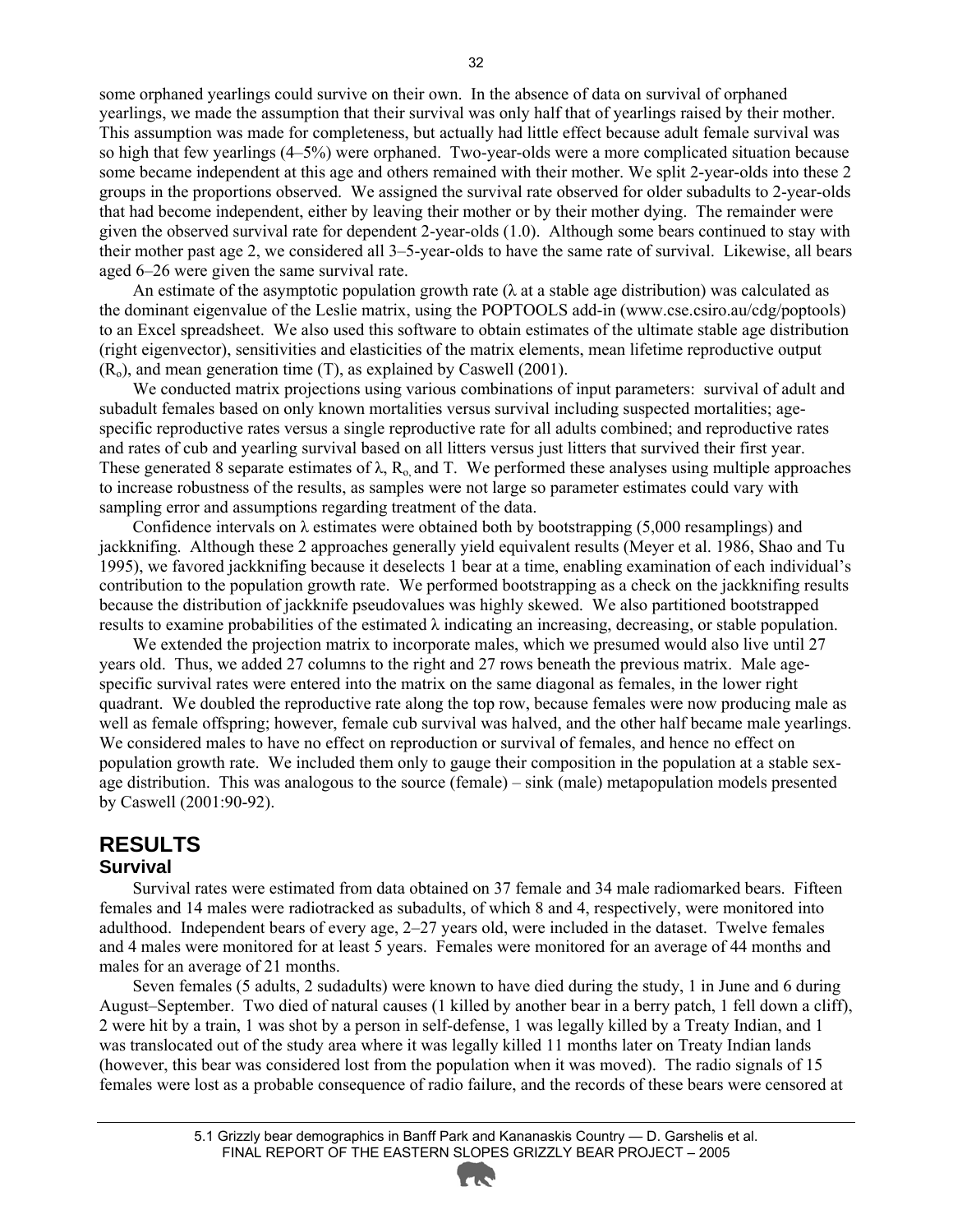that time. One other radio signal from an adult female disappeared during August for unknown reasons, possibly related to the bear having been killed.

Eleven males (6 adults, 5 subadults) were known to have died or were otherwise removed from the population. Only 1 died of natural causes (killed by another bear at an elk carcass), 1 was shot in selfdefense, 1 was legally killed by a Treaty Indian, 1 was legally hunted, 2 were killed illegally, 3 were killed as nuisances, and 2 other nuisance bears were captured and removed from the population. Fourteen males were censored after probable radio failure, and 2 others were considered possible deaths after loss of their radio signals. All deaths and suspected deaths occurred during May–October.

Annual survival of adult females was estimated at 96% based on the 5 known mortalities and 95% based on the known and single suspected mortality, using either method of calculation (Table 1). Subadult female survival was estimated at 91–92%. Survival rates of adult and subadult females were not significantly different ( $\chi^2$  = 0.5–0.9, depending on inclusion of suspected mortalities, df = 1, *P* = 0.3–0.5).

Adult male survival was estimated at 86–89%, depending on method of analysis and inclusion of a suspected mortality, and subadult male survival was estimated at 69–73% (Table 1). When suspected mortalities were included, subadult males had lower survival than adults ( $\chi^2 = 4.0$ , df = 1, P = 0.04).

Pooling adults and subadults of each sex, females had significantly higher survival than males (Table 1), either counting ( $\chi^2$  = 8.3, df = 1, *P* = 0.004) or discounting suspected mortalities ( $\chi^2$  = 6.8, df = 1, *P* = 0.009). Risk of mortality for males was 2.9–3.1x higher than for females (90% CI: 1.4–6.5). Just comparing adults, males had a 2.7x greater risk of mortality (90% CI:  $1.1 - 7.2$ ,  $P = 0.07$ ).

Yearly survival varied from 89% to 100% for females and 55% to 100% for males. Yearly variation in survival of females and males were not related ( $r = 0.07$ ,  $df = 8$ ,  $P = 0.85$ ) and no significant yearly effects were discerned for either sex, including or excluding suspected mortalities (F:  $\chi^2 = 6.5-8.9$ , df = 8, P = 0.4– 0.6; M:  $\chi^2$  = 7.3–8.6, df = 8, *P* = 0.4–0.5).

Among adult and subadult females (pooled), mortality due to purposeful killing by humans (2.7%, 95% CI: 0–5.4%) equaled mortality due to natural and accidental causes combined (2.7%, 95% CI: 0–5.4%). The rate of natural mortality alone was only 1.3% (95% CI: 0–3.3%). For males, purposeful human-caused mortality (17.7%, 95% CI:  $8.1 - 27.3$ %) far outweighed natural mortality (3.0%, 95% CI: 0–7.6%). If purposeful human-caused mortality were eliminated and not compensated for by other forms of mortality, both male and female survival (combined ages) would increase to 97%. Including both purposeful and accidental events, humans were responsible for 75% of female mortality and 86% of male mortality.

Rates of human-caused mortality, both purposeful and accidental, did not relate to whether bears lived mainly in or outside the park, or the size of their home range. Neither of these factors added significantly to the Cox proportional hazards model. All natural and accidental human-caused mortalities occurred within BNP, but overall survival rates were similar between bears that lived within and outside the park, for both females (all ages: 94–96% within the park, range related to 1 indefinite mortality, *n* = 23; 94% outside the park,  $n = 14$ ) and males (85–87% within,  $n = 13$ ; 81–83% outside,  $n = 21$ ).

Human-caused mortality of habituated ( $n = 3$  of 6) and non-habituated ( $n = 7$  of 28) male bears did not differ, although our sample of habituated bears was small. Among females, 31% of habituated bears (4 of 13) but only 4% of non-habituated bears (1 of 24) were known to have died of human-related causes; these samples also were small, but nevertheless suggested an increased risk of human-related death for habituated females ( $\chi^2 = 2.7$ , df = 1, P = 0.1).

We estimated that 6 more adult and 2 more subadult radiomarked females would have died, and 2 adults and 2 subadults that did ultimately die would have died earlier had the old system of bear management continued during our study. By contrast, we estimated that only 2 more adult and 1 more subadult radioed males would have died under this less protective management system. If this had occurred, then survival rates for adult females (91–92%) would have been similar to adult males (84–86%, *P* = 0.3–0.4), and subadult females (84%) would have been more like subadult males (65– 69%, *P* = 0.06–0.12).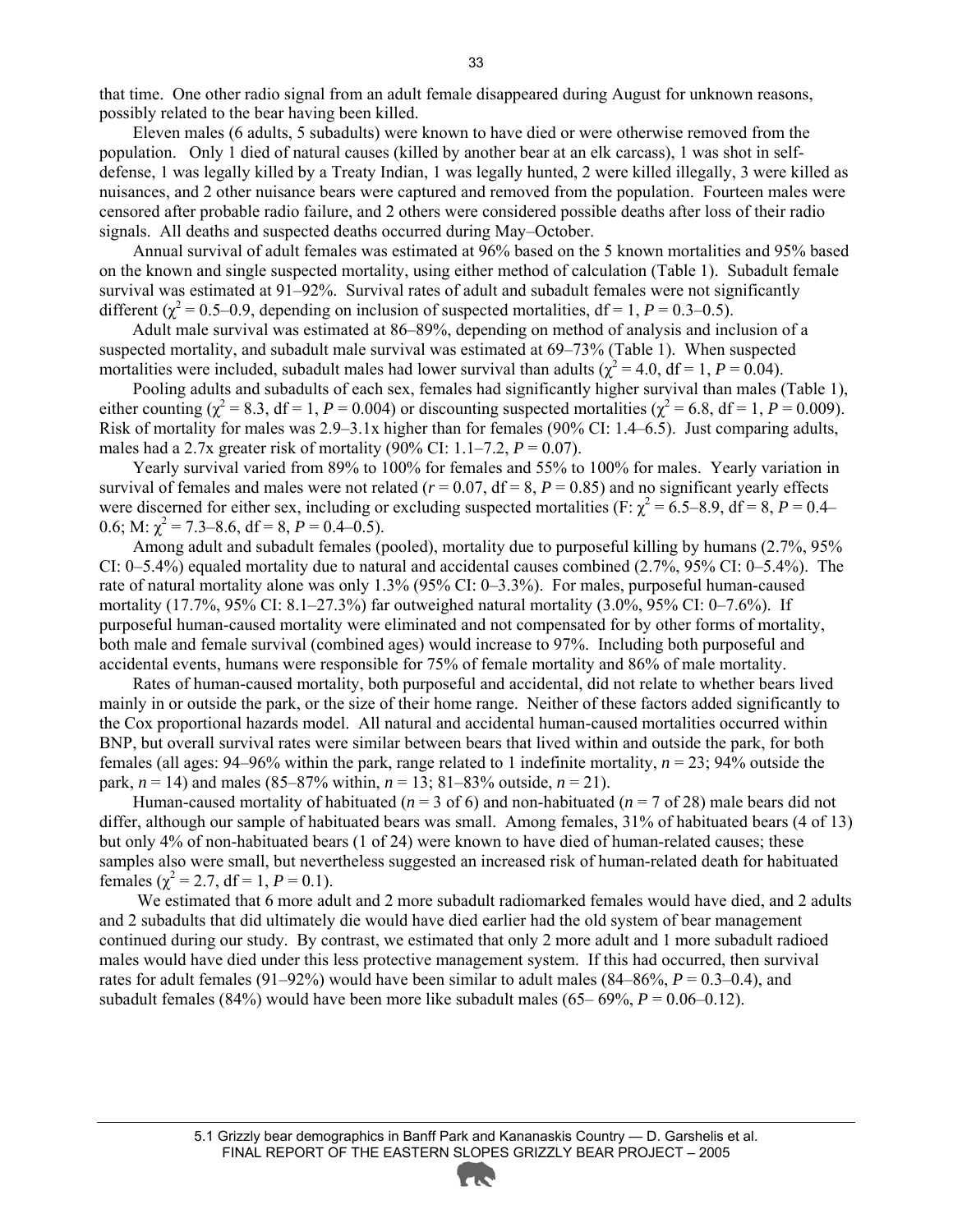|        |          | Inclusion of                   | No.                              |                |                    | Annual survival (95% CI)   |                     |  |  |
|--------|----------|--------------------------------|----------------------------------|----------------|--------------------|----------------------------|---------------------|--|--|
| Sex    | Agea     | known/suspected<br>mortalities | individual<br>bears <sup>b</sup> | Bear-<br>years | <b>Mortalities</b> | Cumulative                 | Years pooled        |  |  |
| Female | Adult    | Known                          | 30                               | 115.8          | 5                  | $0.96(0.92 - 1.00)$        | $0.96(0.92 - 1.00)$ |  |  |
|        |          | Known + suspected              |                                  |                | 6                  | $0.95(0.91 - 0.98)$        | $0.95(0.91 - 0.99)$ |  |  |
|        | Subadult | Known <sup>c</sup>             | 15                               | 18.7           | $\overline{2}$     | $0.91(0.73 - 0.98)$        | $0.92(0.79 - 1.00)$ |  |  |
| All    |          | Known                          | 37                               | 134.6          | 7                  | $0.95(0.92 - 0.98)$        | $0.95(0.92 - 0.99)$ |  |  |
|        |          | Known + suspected              |                                  |                | 8                  | $0.95(0.91 - 0.98)$        | $0.95(0.91 - 0.99)$ |  |  |
| Male   | Adult    | Known                          | 24                               | 46.3           | 6                  | $0.88(0.78 - 0.95)$        | $0.89(0.80 - 0.99)$ |  |  |
|        |          | Known + suspected              |                                  |                | 7                  | $0.86(0.75 - 0.93)$        | $0.87(0.77 - 0.97)$ |  |  |
|        | Subadult | Known                          | 14                               | 14.2           | 5                  | $\overline{\phantom{a}}$ d | $0.73(0.53 - 0.94)$ |  |  |
|        |          | Known + suspected              |                                  |                | 6                  | $-d$                       | $0.69(0.48 - 0.90)$ |  |  |
| All    |          | Known                          | 34                               | 60.4           | 11                 | $0.85(0.76 - 0.91)$        | $0.85(0.76 - 0.94)$ |  |  |
|        |          | Known + suspected              |                                  |                | 13                 | $0.82(0.73 - 0.88)$        | $0.81(0.71 - 0.91)$ |  |  |

Table 1. Survival of radiomarked bears in the Bow River Watershed, Alberta, 1994–2002, based on Kaplan-Meier estimates cumulative through all study years versus all years pooled together as 1 year.

 $^a$  Adult:  $\geq$ 6 years old; subadult: post-independence from mother to 5 years old; all: adults and subadults combined.<br>
<sup>b</sup> Number of bears of all ages is less than adults + subadults because some individuals were moni

 $\textdegree$  No suspected deaths for subadult females; all deaths were confirmed.

<sup>d</sup> Estimate reduced to zero by the death of all radioed bears during some sampling periods.

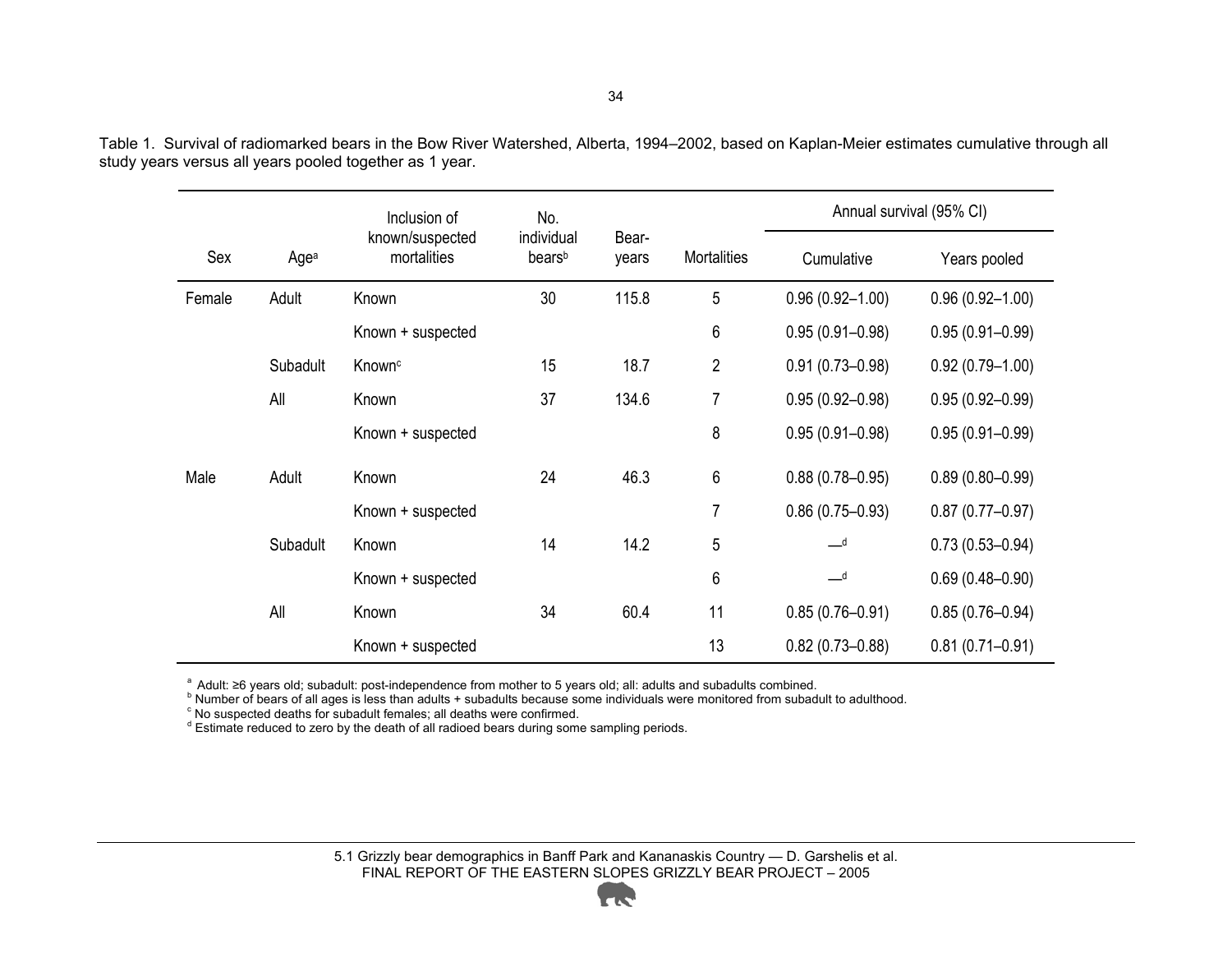#### **Reproduction**

*Reproductive Age.* — Reproductive data were obtained from 30 female bears aged 6–27 years old during the study period. No bears <6-years-old produced cubs. We observed 143 bear-years of reproductive information on adult-age animals, and were able to infer another 12 bear-years of prior reproductive history.

Five of 11 6-year-olds, 3 of 4 nulliparous 7-year-olds, and 1 of 1 nulliparous 8-year-olds had their first litters, yielding an estimated mean age of first reproduction of 6.7 years (95% CI =  $6.1$ –7.2, median =  $6.6$ ) years). The conventional estimate, counting just the 9 bears with observed first litters, was 6.6 years. The mean age of first production of a surviving litter was 8.4 years (95% CI: 7.2–9.8, range 6–12, median = 7.5 years), based on 13 bears whose first production of a surviving litter was observed, and 4 adults that were lost before their age of successful cub production could be ascertained (Table 2).

*Litter Size and Survival.*— Overall litter size averaged 1.84 cubs ( $n = 38,95\%$  CI: 1.64–2.04, range = 1– 3); litters that survived their first year averaged 1.94 cubs (*n* = 33, 95% CI: 1.73–2.15). These values include multiple (2–4) litters for some females; however, averages calculated from the mean litter sizes of each mother  $(n = 23)$  were not appreciably different (1.79 for all litters; 1.90 for surviving litters). Yearling litter size averaged 1.84 (*n* = 23, 95% CI: 1.58–2.10).

Table 2. Calculation of average age of first production of a surviving litter<sup>a</sup> for female grizzly bears in the Bow River Watershed, Alberta, 1994–2002. The conventional estimate, derived by averaging the ages of observed first reproduction, is less than the estimate that includes females that were lost from the sample before they had a chance to produce.

| Age<br>(yr)    | No.<br>nulliparous<br>females<br>observed | No.<br>producing<br>cubs | No.<br>nulliparous<br>females not<br>observed at<br>next age | Nulliparous<br>females<br>producing<br>$(\%)$ | Percent of<br>population<br>available to<br>produce 1st<br>cubs | Percent of<br>population<br>producing 1st<br>cubs | Age weighted<br>by percent<br>producing 1st<br>cubs |
|----------------|-------------------------------------------|--------------------------|--------------------------------------------------------------|-----------------------------------------------|-----------------------------------------------------------------|---------------------------------------------------|-----------------------------------------------------|
| 6              | 17                                        | $\overline{2}$           |                                                              | 11.8                                          | 100.0                                                           | 11.8                                              | 0.71                                                |
| 7 <sup>b</sup> | 14                                        | 6                        |                                                              | 42.9                                          | 88.2                                                            | 37.8                                              | 2.65                                                |
| 8              | 7                                         | $\overline{2}$           |                                                              | 28.6                                          | 50.4                                                            | 14.4                                              | 1.15                                                |
| 9              | 4                                         |                          | 0                                                            | 25.0                                          | 36.0                                                            | 9.0                                               | 0.81                                                |
| 10             | 3                                         |                          | 1                                                            | 33.3                                          | 27.0                                                            | 9.0                                               | 0.90                                                |
| 11             |                                           | 0                        | $\mathbf 0$                                                  | $\Omega$                                      | 18.0                                                            | 0                                                 | $\Omega$                                            |
| 12             |                                           |                          | $\mathbf 0$                                                  | 100.0                                         | 18.0                                                            | 18.0                                              | 2.16                                                |
| Sum            |                                           | 13                       | 4                                                            |                                               |                                                                 | 100.0                                             | 8.38                                                |
| Mean           |                                           | 7.77                     |                                                              |                                               |                                                                 |                                                   | 8.38                                                |

<sup>a</sup> Loss of whole litters that occurred early in the year were often difficult to detect, so mothers' ages of first birthing were less certain than their ages of first production of cubs that survived at least 1 year.

 $^{\circ}$  Example calculation: 14 nulliparous 7-year-olds were observed, of which 6 (42.9%) produced cubs. Among those that did not produce at this age, 1 was lost from the observed sample, so only 7 nulliparous females were observed at age 8. Since the earliest age of first cub production was 6, 100% of females were available to produce at this age; 11.8% did so, so the remaining 88.2% were available to produce their first cubs at age 7; 42.9% of this 88.2% produced, so 37.8% of all females in the population produced first cubs at age 7. Multiplying 7 years x 37.8% yields the value in the last column (2.65). These are summed to obtain an estimate of the average age of production of the first successful litter. Tabulated values are rounded for clarity.

We obtained an accurate count of cubs early in the year for 4 mothers' nonsurviving first litters: 3 were singles and 1 was twins, averaging 1.25 cubs/litter. First surviving litters were larger: 2 were singles, 10 were twins, and 1 was triplets, averaging 1.92 cubs/litter (t = 2.37, df = 15,  $P = 0.02$ , 1-tail). Litter size was similar for 22 litters that were not the mother's first surviving cubs: 6 were singles, 12 were twins, and 4 were triplets, averaging 1.91 cubs/litter.

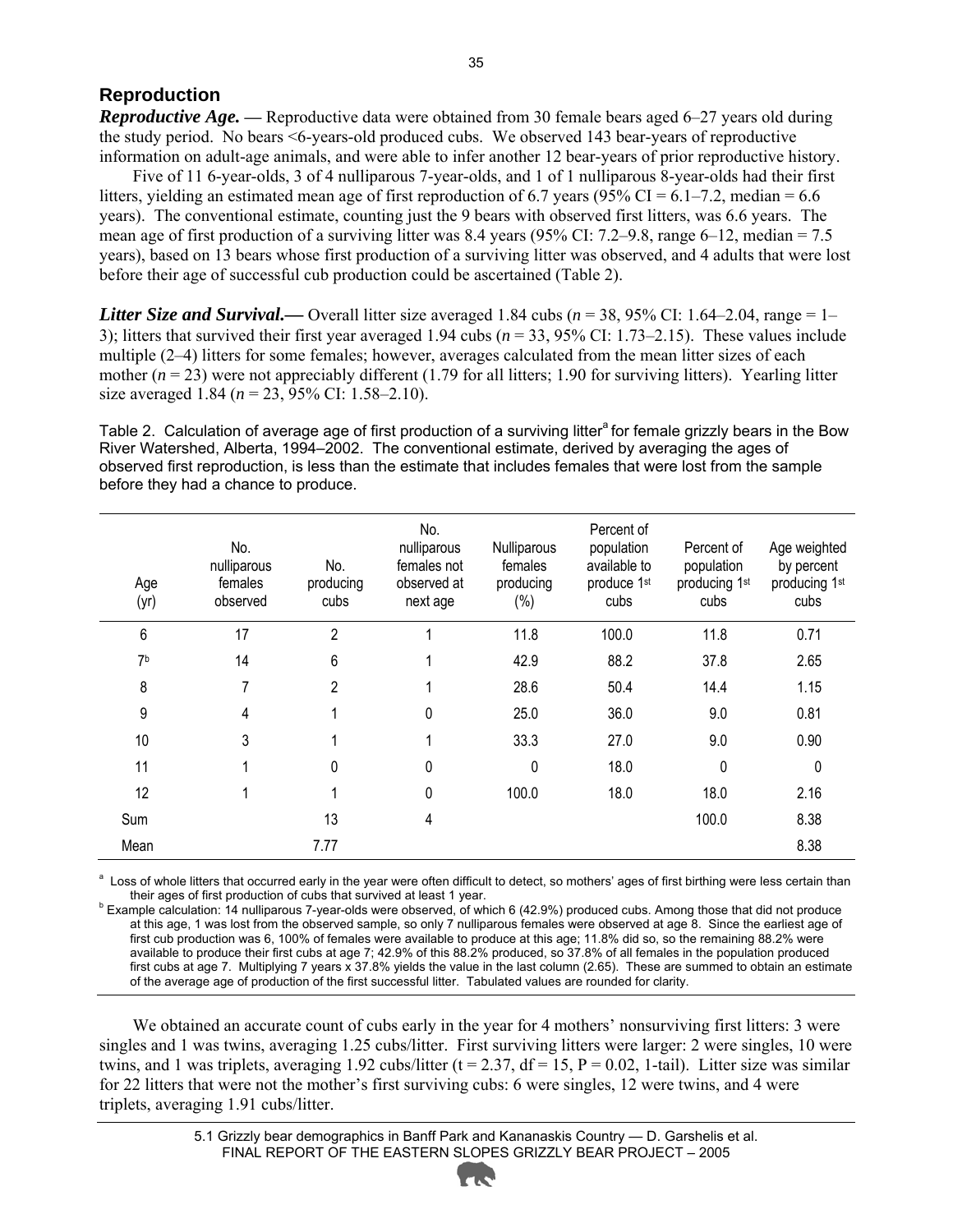Individual cub survival was 79% (42 of 53; 95% CI: 67–93%) considering all litters and 89% (42 of 47; 95% CI: 81–97%) for litters in which at least 1 cub survived. Cub survival was 60% (9 of 15 cubs) for mothers' first litters and 87% (33 of 38) for subsequent litters ( $\chi^2 = 4.7$ , df = 1, *P* = 0.03). Of 10 known first litters, 5 (50%) were completely lost during the first year. Only 1 other complete litter was lost the first year, a single cub born to a 22-year-old female.

Yearling survival was 91% (29 of 32; 95% CI: 80–100%). The only 3 yearlings that died were ones that were part of a litter in which a sibling cub had already died, so in these 3 cases the original litter size of 2 was reduced to zero by the end of the second year. None of the 12 2-year-olds that stayed with their mother died, nor did any of the 5 dependent 3-year-olds or 2 dependent 4-year-olds. Overall survival of cubs until independence was thus cub survival multiplied by yearling survival, or 72% (95% CI: 55–91%) for all litters, and 81% (95% CI: 65–97%) for litters that survived, at least in part, their first year. Of 29 litters observed as cubs and for which we could determine their ultimate fate, 9 (31%) were entirely lost, 2 (7%) were reduced in size, and the rest (62%) survived intact.

All 6 cub litters that did not survive to their yearling year lived within BNP. Nevertheless, overall survival rate of offspring was similar for mothers inside and outside the park, as was the average number raised in each litter through at least their yearling year, and hence presumably to independence (1.3) offspring/litter for mothers in the park, 1.4 for bears outside the park).

Cubs from 6 of 12 litters (50%) left their mother at 2.5 years old, 3 left at 3.5, 1 at 4.5 and 1 at 5.5 years. Another litter stayed with the mother for at least 3.5 years, at which time the mother's radio failed and we lost track of her and her offspring. The average age of independence from the mother (counting the litter censored at 3.5) was 3.4 years. Four of the 6 litters that left their mother at 2.5 years old were originally litters of twins, and 3 of the 6 litters that left at >2.5 years old were originally twins. We also observed family break-up for 5 litters of unknown age. Including these, litter size at independence averaged 1.88 (*n* = 17, 95% CI: 1.59–2.17); this value exceeds the mean cub litter size because it excludes litters that had been reduced to zero.

*Interval between Litters.*— The average interval between litters was 4.4 years (95% CI: 3.3–5.4) considering all litters and 4.5 years (95% CI: 3.4–5.6) including only litters that survived their first year. Ten bears produced litters at an interval of 3 or 4 years, and 3 produced litters that were 6–8 years apart. Two intervals of <3 years followed a litter of cubs that died; 1 mother had cubs the very next year (1 year interval) and another produced a new litter 2 years later. These 13 (or 15 if the last 2 are included) cases, involving 12 (or 13) individual bears, were the only completed litter intervals observed during our 9-year study. However, we also observed 23 open-ended intervals, some beginning with a litter but with no observed subsequent litter due to the mother's death, failing of her transmitter, or the study ending (all right censored cases), and some where the mother was first radiomarked during an interval between births (left censored). We included only the right-censored open-ended intervals in estimating the average interval between litters (Table 3). Excluding non-surviving litters, the mean litter interval for bears within the park ( $n = 7$  known and 8 openended intervals) averaged 5.0 years (95% CI: 3.1–6.9), compared to 4.0 years (95% CI: 2.9–5.1) for bears outside the park  $(n = 6$  known and 3 open-ended intervals), but confidence intervals were wide and overlapping.

*Reproductive Rate.*— The population-wide reproductive rate was 0.239 (95% CI: 0.185–0.294) female cubs per 6+ year-old female/year considering all litters, and 0.213 (95% CI: 0.166–0.263) for litters that survived their cub year. Multiplying these values by the respective individual cub and yearling survival rates (calculated for all litters or just surviving litters), yielded (in both cases) an estimated rate of production of 0.172 female offspring reaching independence per adult female/year. That the same value was obtained whether considering all or just surviving litters stems from the fact that they were derived from nearly identical datasets, the former where mortality was considered in a single step, and the latter where whole litter loss and individual cub losses were considered in 2 separate steps.

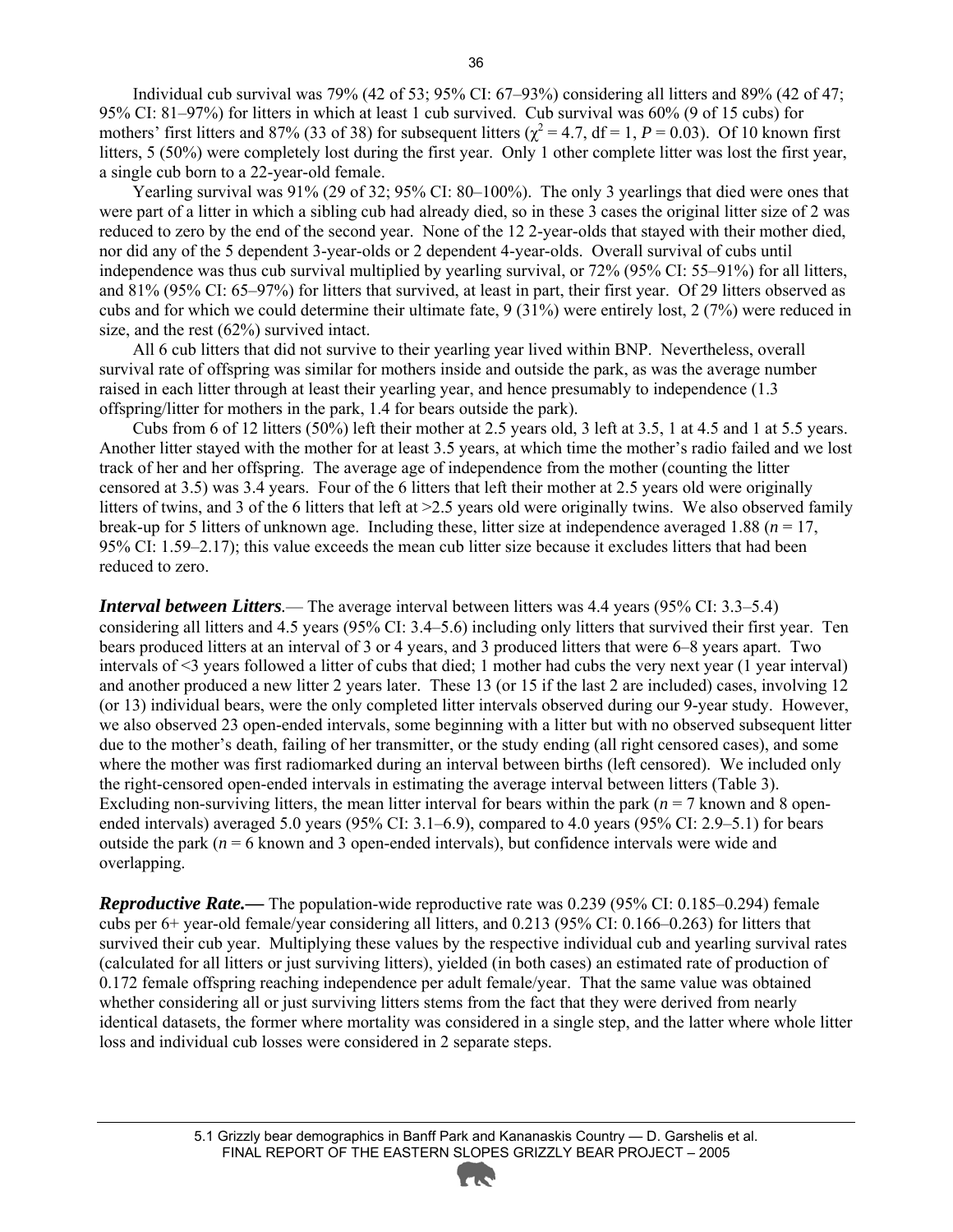Table 3. Calculation of average interval between surviving litters<sup>a</sup> for female grizzly bears in the Bow River Watershed, Alberta, 1994–2002. The conventional estimate, derived by averaging the observed reproductive intervals, is less than the estimate that includes intervals that remained open when the female was last observed.

| Time period<br>since last<br>litter (yr) | No. periods<br>observed | No. periods<br>ending in cub<br>production | No.<br>incomplete<br>periods not<br>observed the<br>next year | Observed<br>periods<br>ending in cub<br>production<br>(%) | Percent of all<br>periods<br>available to<br>end in cub<br>production | Percent of all<br>available<br>periods<br>ending in cub<br>production | Interval length<br>weighted by<br>percent<br>producing |
|------------------------------------------|-------------------------|--------------------------------------------|---------------------------------------------------------------|-----------------------------------------------------------|-----------------------------------------------------------------------|-----------------------------------------------------------------------|--------------------------------------------------------|
|                                          | 24                      | 0                                          | 5                                                             | $\mathbf 0$                                               | 100.0                                                                 | 0                                                                     | 0                                                      |
| $\overline{2}$                           | 19                      | 0                                          | 4                                                             | $\Omega$                                                  | 100.0                                                                 | 0                                                                     | 0                                                      |
| 3                                        | 15                      | 6                                          |                                                               | 40.0                                                      | 100.0                                                                 | 40.0                                                                  | 1.20                                                   |
| 4 <sup>b</sup>                           | 8                       | 4                                          |                                                               | 50.0                                                      | 60.0                                                                  | 30.0                                                                  | 1.20                                                   |
| 5                                        | 3                       | $\Omega$                                   | 0                                                             | $\Omega$                                                  | 30.0                                                                  | $\Omega$                                                              | 0                                                      |
| 6                                        | 3                       |                                            | 0                                                             | 33.3                                                      | 30.0                                                                  | 10.0                                                                  | 0.60                                                   |
| 7                                        | 2                       |                                            | 0                                                             | 50.0                                                      | 20.0                                                                  | 10.0                                                                  | 0.70                                                   |
| 8                                        |                         |                                            | $\pmb{0}$                                                     | 100.0                                                     | 10.0                                                                  | 10.0                                                                  | 0.80                                                   |
| Sum                                      |                         | 13                                         | 11                                                            |                                                           |                                                                       | 100                                                                   | 4.50                                                   |
| Mean                                     |                         | 4.23                                       |                                                               |                                                           |                                                                       |                                                                       | 4.50                                                   |

<sup>a</sup> Litters in which ≥1 cub survived ≥1 year.<br><sup>b</sup> Example coloulation: Of 24 periode abos

<sup>b</sup> Example calculation: Of 24 periods observed following the birth of a successful litter, none ended in production of another litter after 1– 2 years, 6 ended in cub production after 3 years, and 10 were not followed beyond 3 years. Four of 8 observed periods (50%) ended with a litter after 4 years. Since the minimum litter interval was 3 years, 100% of periods following a litter could have ended in cub production after 3 years; 40% did so, so the remaining 60% of the periods could have ended in cub production after 4 years; 50% of this 60% terminated in cub production, so overall 30% resulted in the birth of another litter after 4 years. Multiplying 4 years by 30% yields the value in the last column (1.20). These are summed to obtain an estimate of the average interval between successful litters.

Among adult bears monitored for a sufficient time to assess their individual reproductive rates, the poorest reproducers included 2 bears that produced no surviving cubs in  $\geq$  years (#40, 63), 2 that produced only 1 litter (1–2 cubs) in 7 years (#41, 62), and 1 that produced 2 litters totaling 3 cubs 8 years apart (#46; Fig. 2)*.* All of these bears lived within BNP*.* 

Significant variation was observed in the percentage of adults that produced litters each year (range <5% to >40%;  $\chi^2$  = 17.3, df = 8, P = 0.03; 34% of  $\chi^2$  due to zero reproduction in 1997) and in yearly reproductive rates (which include litter size as well as the proportion of females producing; Kruskall-Wallis  $H = 17.4$ , df = 8,  $P = 0.03$ ). To some extent, though, yearly variations in reproduction may be an artifact of bears not being available to produce cubs in consecutive years, or even 2 years apart in this population, unless their whole litter was lost. When we excluded adult females that were not available to produce because they were rearing 0–2-year-old offspring, yearly differences in reproductive rates were less evident (Kruskall-Wallis *H* = 13.5, df = 8,  $P = 0.09$ ).

We detected no statistically significant age-related differences in reproduction among 6+ year-old bears. However, reproductive rates appeared especially high among 7-year-olds; 6 of 16 (38%) females monitored at this age produced a surviving litter, totaling 12 cubs or 0.38 female cubs/female (Fig. 2). At least 30% of females also produced litters at 6, 8, and 9 years old, but litter survival was lower. Grouping bears in age categories 6–9 (those producing mainly their first litters), 10–15, 16–21, and 22–26 years, 23%, 21%, 24%, and 20% of females, respectively, produced surviving litters/year.

Data were too sparse among old-aged bears to discern the probable age of reproductive senescence. One bear produced a nonsurviving litter at 22 years old and did not give birth during the following 2 years.

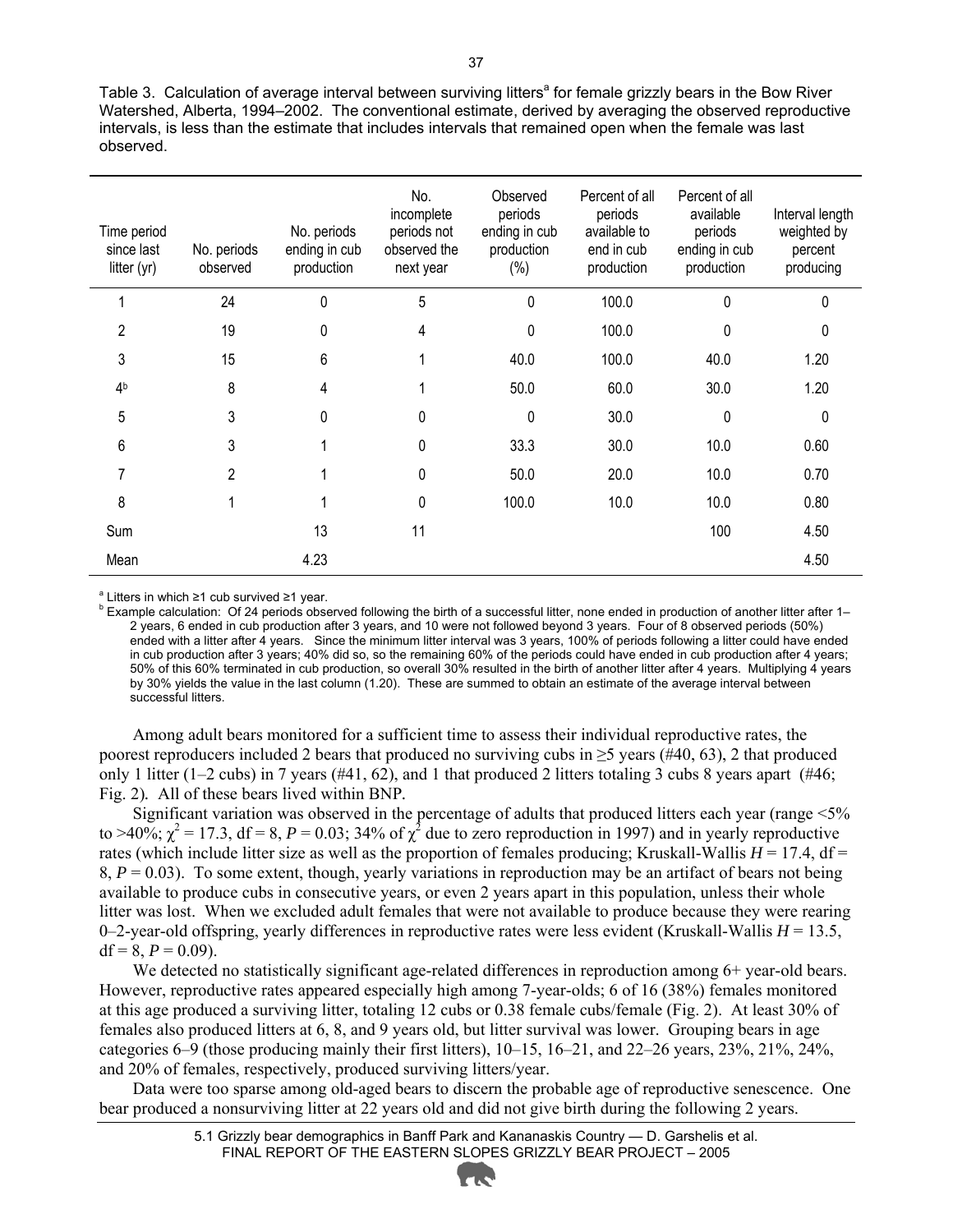However, 2 other bears produced litters at age 23. One of these mothers was killed in mid-September, so we cannot judge what the fate of her cubs would have been. The other old mother successfully raised her litter of 2 cubs, which left her when she was 26 years old. Hence, her first opportunity for another litter was at age 27, but she did not produce then. Overall, the reproductive rate (counting just successful litters) for 20–26 year-olds (0.233 female cubs/female) was, if anything, higher than the reproductive rate for 10–19-year-olds (0.20). These data appear consistent with Schwartz et al's (2003) finding, from a compilation of studies of brown/grizzly bears, that senescence occurs at about 27 years of age.



Figure 2. Reproductive records (considering only surviving litters) of radiomarked adult female grizzly bears in the Bow River Watershed, 1994–2002, aligned by age. Age-specific reproductive rates (Σ female cubs/ Σ adult females monitored; cub sex ratio assumed to be 1:1) are shown along the bottom, and individual reproductive rates (for bears that were monitored ≥4 years) are shown along the right side.

An average female bear in this population, which began producing cubs at 6.7 years old and lived to reproductive senescence, would give birth to 4.9 female cubs, of which 3.5 would survive to independence. However, most bears did not survive to the age of senescence. Based on matrix projections combining reproduction and survival, females produced, on average, only about 1.7 female cubs in their lifetime  $(R_0)$ . The average time necessary to produce these cubs (generation time, T) was about 13.5 years  $(\pm 0.5$  years with varying assumptions regarding rates of reproduction and survival).

#### **Population Growth**

The range among all 8 estimates of  $\lambda$  was narrow (1.035–1.043), indicating that variations in assumptions, methodologies, and inclusion or exclusion of 1 female whose fate was uncertain did not

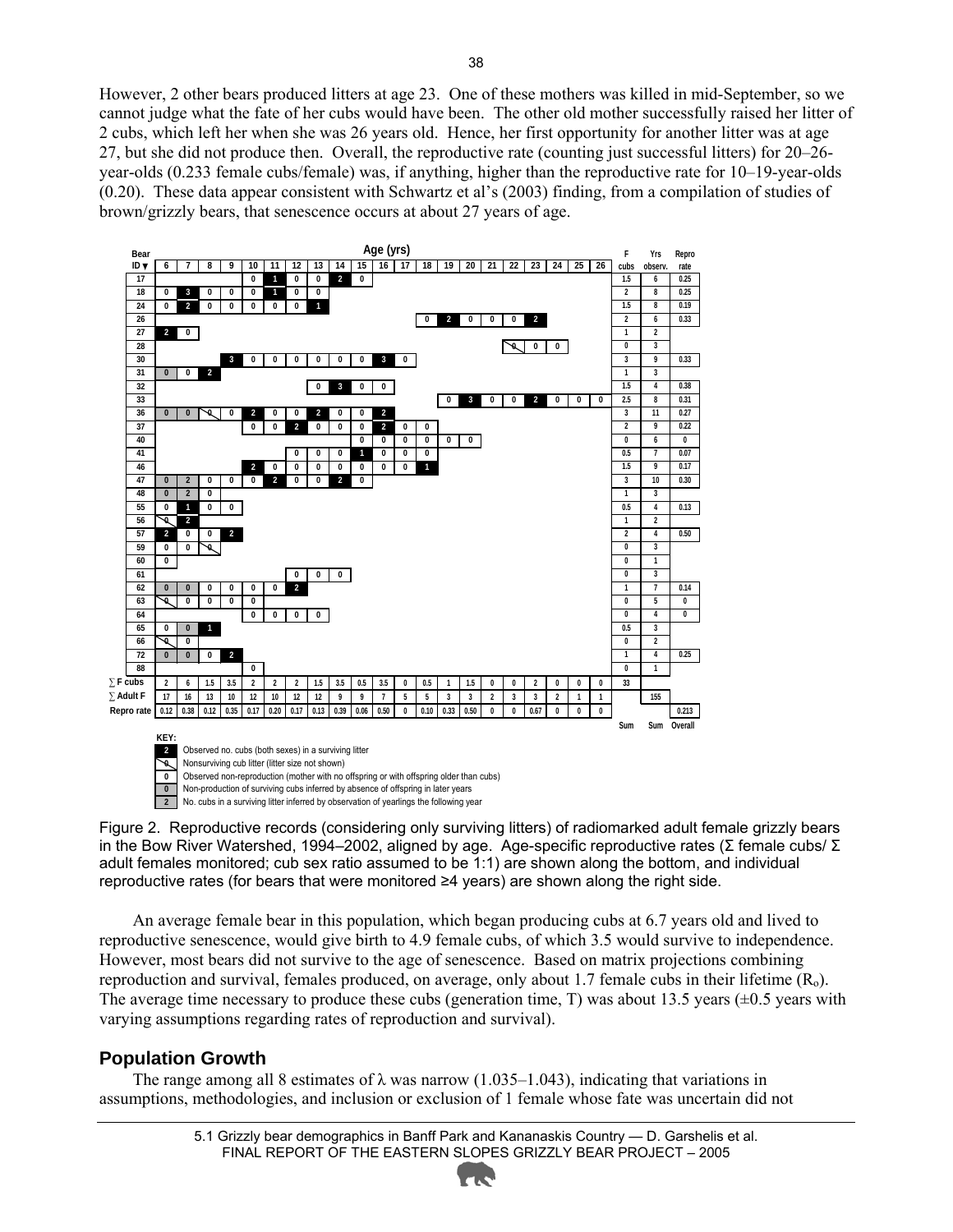appreciably affect our assessment of population status. Jackknifed and bootstrapped confidence intervals were nearly identical. In all cases, 95% CIs for  $\lambda$  included 1.0 (0.99–1.09). However, 90% CIs did not overlap 1.0 when the 1 female with an uncertain fate was not considered a mortality (1.00–1.09). When this bear was censored at the time of its disappearance, 93% of bootstrapped resamplings yielded a  $\lambda$  that was not declining  $(\geq 1.0)$ ; when this bear was considered to have died, 90% of runs were not declining. Bootstrapping results indicated a 3–6% probability of estimated  $\lambda$  < 0.99, 9–13% probability of 0.99  $\leq \lambda \leq 1.01$  (fairly stable population), and 82–88% probability of  $\lambda$  > 1.01.



Figure 3. Distribution of jackknifed pseudovalues of λ derived from data on radiomarked female grizzly bears in the Bow River Watershed, 1994– 2002. Each female's survival and reproductive record (considering only surviving litters) was deleted one at a time, and λ recalculated with a Leslie matrix. Each recalculated λ was multiplied by *n*-1 (*n* = 37 females) and subtracted from the full-sample estimate of λ multiplied by *n* to obtain pseudovalues ( $\bar{x}$  = 1.04, 95% CI = 0.99–1.09). Individual bears in the tails of the distribution are identified (1 bear that was suspected of being killed is identified parenthetically).

Six bears in the sample of 37 females were responsible for stretching the confidence interval below 1.0 (Fig. 3). Logically, these were all bears that died, and in particular included the only 2 subadult female mortalities that we observed. The adults included 1 bear (#40) that from age 15 to 20 produced no cubs, 1 bear (#26) that lost a 2-cub litter over a period of 2 years, waited 2 more years to produce another litter, then died while raising that litter, and a 22-year-old (#28) that was the only multiparous female whose cub litter did not survive a full year (Fig. 2). Conversely, adults at the other end of the spectrum, that elevated the estimate of  $\lambda$ , included 2 bears (#30, 47) that successfully raised 6 cubs in 9 years with no mortalities, and 1 bear (#57) that gave birth at the minimum age of 6, successfully raised 2 cubs, and then gave birth to another 2 cubs 3 years after the first litter; this bear had the highest individual reproductive rate (Fig. 2).

The projected stable age distribution among females in this population included 12% cubs, 17% 1–2 year-olds, 19% subadults (3–5-year-olds), and 52% adults. The ratio of adult:subadult females in the projected population was 2.7:1. In our capture sample this ratio was 2.2:1. When males were added to the matrix they comprised 50% of dependent young (by definition), 43% of subadults, and only 23% of adults. The population growth rate was unaffected by the addition of males. However, if females had the same survivorship as males, the population would plummet ( $\lambda = 0.91 - 0.93$ ).

Summed elasticities for female survival (0.92) far exceeded elasticities for reproduction (0.08, averaged among various scenarios). The elasticity for adult survival (0.46) was twice that of independent subadults (0.23) and dependent young (0.23). However, adult female survival actually varied much less across years than survival of younger-aged bears, and survival overall was considerably less variable from year to year than reproduction (Table 4). This variability reduces the precision of the mean matrix from which these elasticities were derived. We recalculated  $\lambda$  from matrices in which each parameter was separately reduced to its lower 95% confidence limit, while holding all others constant, and found that whereas adult survival

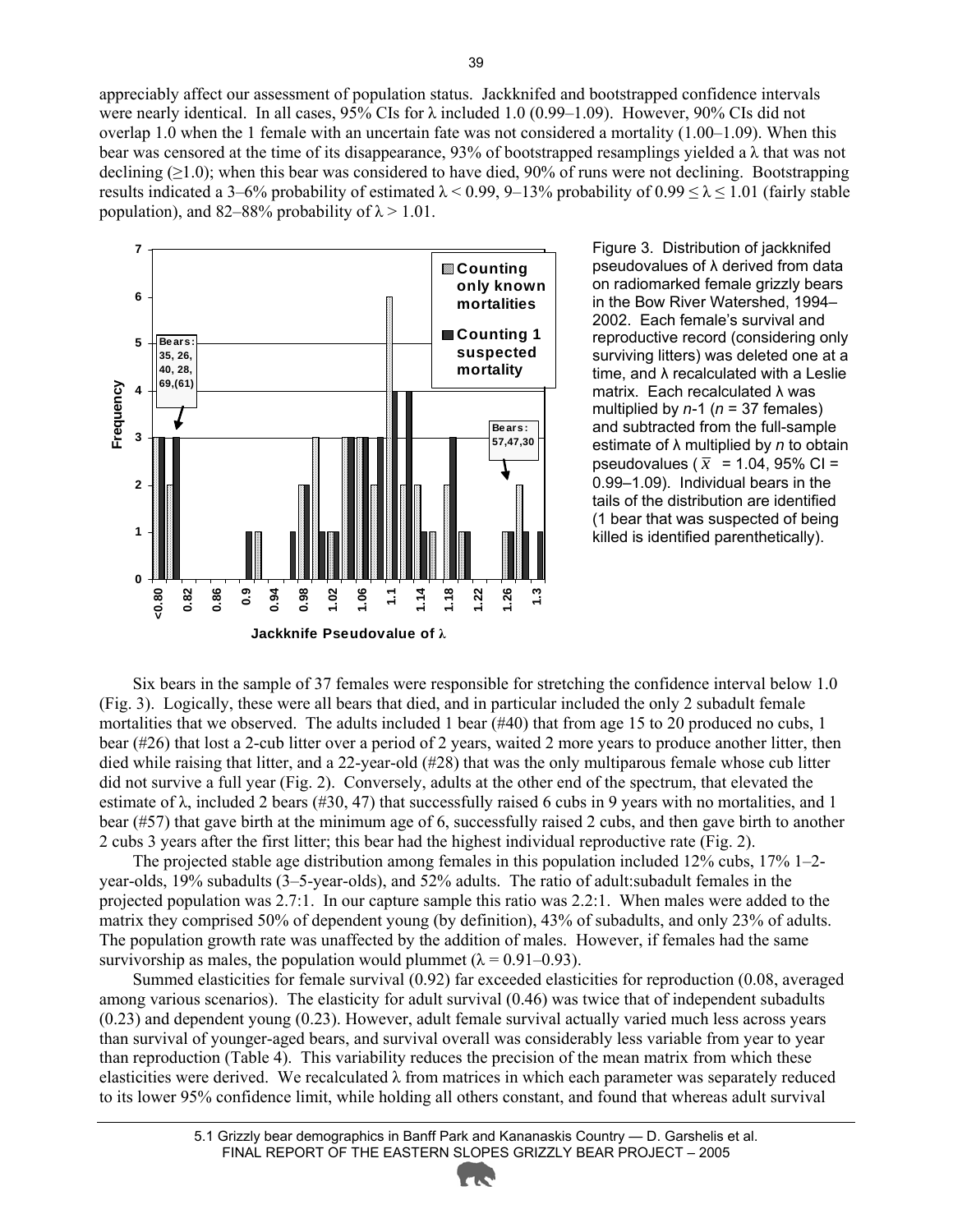still had a large effect, annual variability in other vital rates had a greater effect on population growth than indicated by their relative elasticities (Table 4).

Table 4. Variation in vital rates and variation in population growth rates as a function of vital rates for grizzly bears in the Bow River Watershed, Alberta, 1994–2002. Elasticities (proportional change in λ in response to a proportional change in 1 of the vital rates) indicate a major influence of adult female survival. However, other parameters may be more variable, and thus have a larger effect on actual variation in λ than indicated by their elasticities.

|                                | Estimate | CVa<br>among<br>years | 95% Cla       | Decline in<br>λat<br>lower CL <sup>b</sup> | Elasticity |
|--------------------------------|----------|-----------------------|---------------|--------------------------------------------|------------|
| Reproductive rate              |          |                       |               |                                            |            |
| All litters                    | 0.24     | 62.4%                 | $0.19 - 0.29$ | 1.9%                                       | 8%         |
| Surviving litters <sup>c</sup> | 0.21     | 62.6%                 | $0.17 - 0.26$ | 1.8%                                       | 8%         |
| Cub-yearling survival          |          |                       |               |                                            |            |
| All litters                    | 0.72     | 31.4%                 | $0.55 - 0.91$ | 2.1%                                       | 23%        |
| Surviving litters <sup>c</sup> | 0.81     | 31.2%                 | $0.65 - 0.97$ | 1.6%                                       | 23%        |
| Subadult female survival       | 0.92     | 16.7% <sup>d</sup>    | $0.79 - 1.00$ | 3.5%                                       | 23%        |
| Adult female survivale         | 0.96     | 4.8%                  | $0.92 - 1.00$ | 2.5%                                       | 46%        |

<sup>a</sup> CVs and CIs shown on table include both process and sampling variation, but only process variation affects  $λ$ .<br><sup>b</sup> Desline in estimate of population arouth if this perspects is reduced to its lower confidence limit

Decline in estimate of population growth if this parameter is reduced to its lower confidence limit, while all other parameters remain fixed.

<sup>c</sup> Considering only litters in which ≥1 cub survived.<br>d Uich CV due to emall comple size (only 2 of 0 vec

<sup>d</sup> High CV due to small sample size (only 2 of 9 years with survival <100%).

<sup>e</sup> Including only documented deaths (1 adult female with an uncertain fate was censored).

As a management guide, we calculated combinations of adult and subadult female survival rates that this population could withstand (i.e., combinations resulting in  $\lambda = 1.0$ ). If adult and subadult survival rates were the same, then an overall female survival of 91% would maintain this population (Fig. 4). In our 9-year study, this survival target rate would have been met even if 1 more radiomarked female had died every other year. If these additional mortalities had occurred, however, we would have been much less assured of the status of this population, as CIs around  $\lambda$  would have widely-overlapped 1.0, even if the point estimate was  $\sim$ 1.0. Our estimated survival rates under the old management system indicate that the population would be declining ( $\lambda = 0.98$ , Fig. 4) had efforts to reduce grizzly bear mortality not been instituted.

#### **DISCUSSION**

#### **Survival**

Females in the BRW had high rates of survival. Excluding human-caused mortality, survival of females after leaving their mother was nearly 99%. This matches what has been reported for some populations of polar bears (*U. maritimus*), where radiotelemetry data yielded higher estimates than previously thought possible (Amstrup and Durner 1995). It might seem illogical that survival could really be this high. In a telemetry study, if 20 bears were tracked from maternal independence at age 3 to age 23, at which point they all died, the calculated survival rate would be only 95% (20 deaths/ $[20 \cdot 20 \text{ bear-years}] = 5\%$  mortality). Obviously this case is unrealistic, as even in the absence of human-caused mortality some bears would die before age 23, thus reducing survival below 95%. However, it is important to consider that in most telemetry studies, including ours, bears are not followed to their death at old age. The estimated survival rate is thus the rate up to but not including deaths due to old age. This is exactly what is needed for use in estimating population growth from a Leslie matrix, where reproduction is truncated at the age of senescence, effectively eliminating

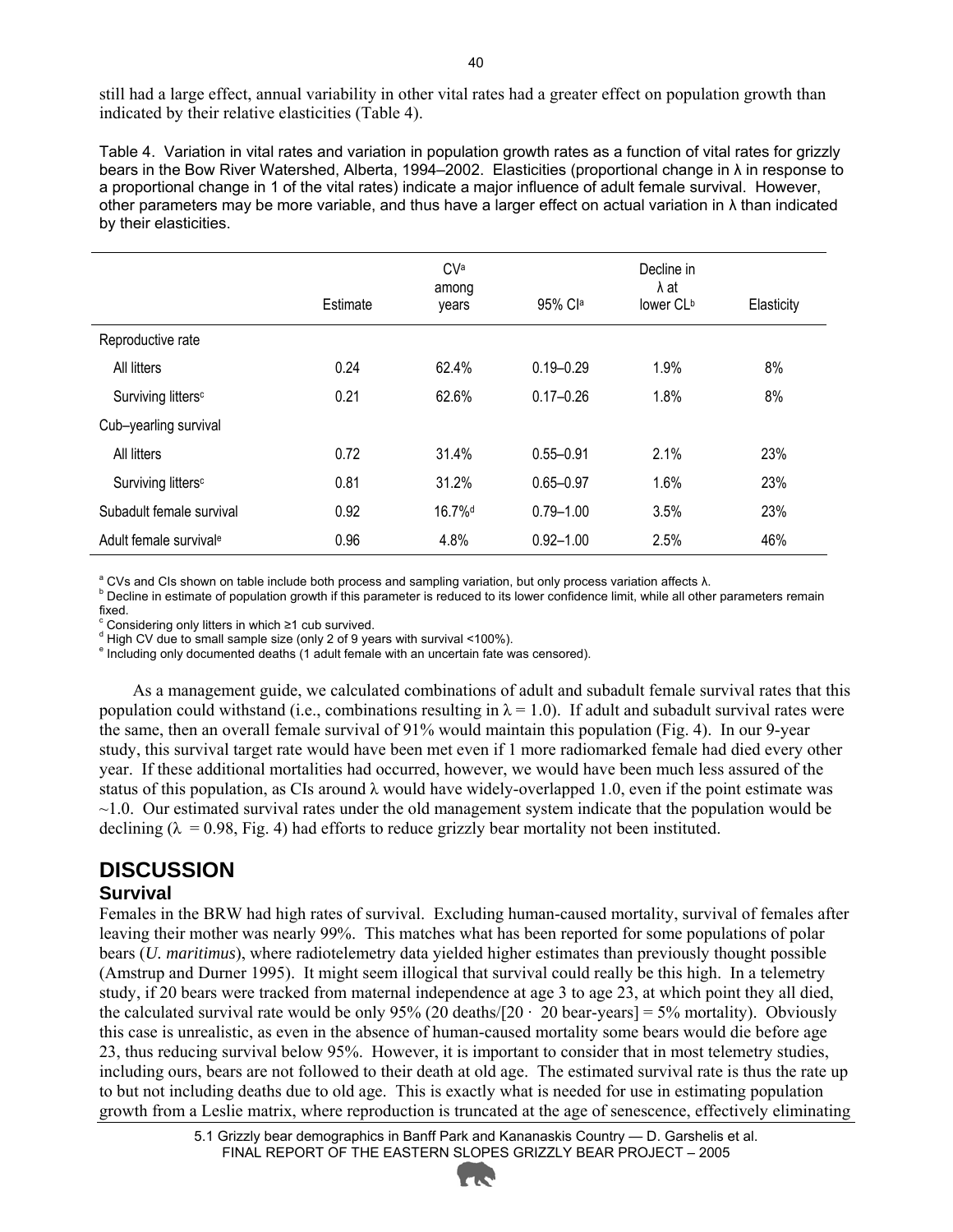the old bears. Including mortality of post-senescent bears as part of an average rate for adult females would cause this estimate to be biased low, and thus under-rate the population's growth rate. In our study, a 24 year-old female that was killed by another bear may have suffered this fate in part because of her advanced age, but she was nonetheless younger than our presumed age of senescence and accordingly was counted in the estimate of adult survival.



Figure 4. Combinations of adult and subadult female survival resulting in positive or negative population growth rates for grizzly bears in the Bow River Watershed. The diagonal line represents combinations

yielding population stability, and the open square ( $\square$ ) is the situation where  $\lambda = 1.0$  and adult and subadult survival are equal (0.91). X- and Y-intercepts represent survival excluding human-caused mortality (maximum limits). Labeled points show the presently observed situation (2 scenarios: ●), and 3 hypothetical

situations: ( $\blacksquare$ ) survival rates under the previous, less protective management system in the BRW,  $\blacklozenge$ ) survival rates of males applied to females (1 scenario is out of range of the graph), and (▲) survival rates of female grizzlies in Yellowstone combined with reproductive rates of bears in the BRW.

Another issue possibly affecting the estimation of survival is the loss of animals with low survival and retention of study animals with high survival, eventually leading to a biased sample (Zens and Peart 2003). The longer the study period, the more apt the sample is to become dominated by older and longer-lived individuals. If this occurred during our study, however, we should have noticed an increase in survival through time. This did not occur, probably in part because we continued to radiomark new bears of both sexes through the duration of the study.

Males had a lower rate of survival than females, due to higher mortality from human-related causes. Male home ranges averaged nearly 3x larger than those of females, and their risk of mortality was also about 3x greater, but home range size, independent of sex, did not explain an appreciable portion of the variation in bears' susceptibility to mortality.

Seemingly contrary to our findings, Benn and Herrero (2002) reported that females constituted 80% of human-caused mortalities in Banff and adjacent Yoho National Parks during 1985–98. However, their data were obtained from park records of deaths and translocations, not telemetry, so bears that left the parks and were killed outside would not have been included. Among our radiomarked sample, 90% of human-caused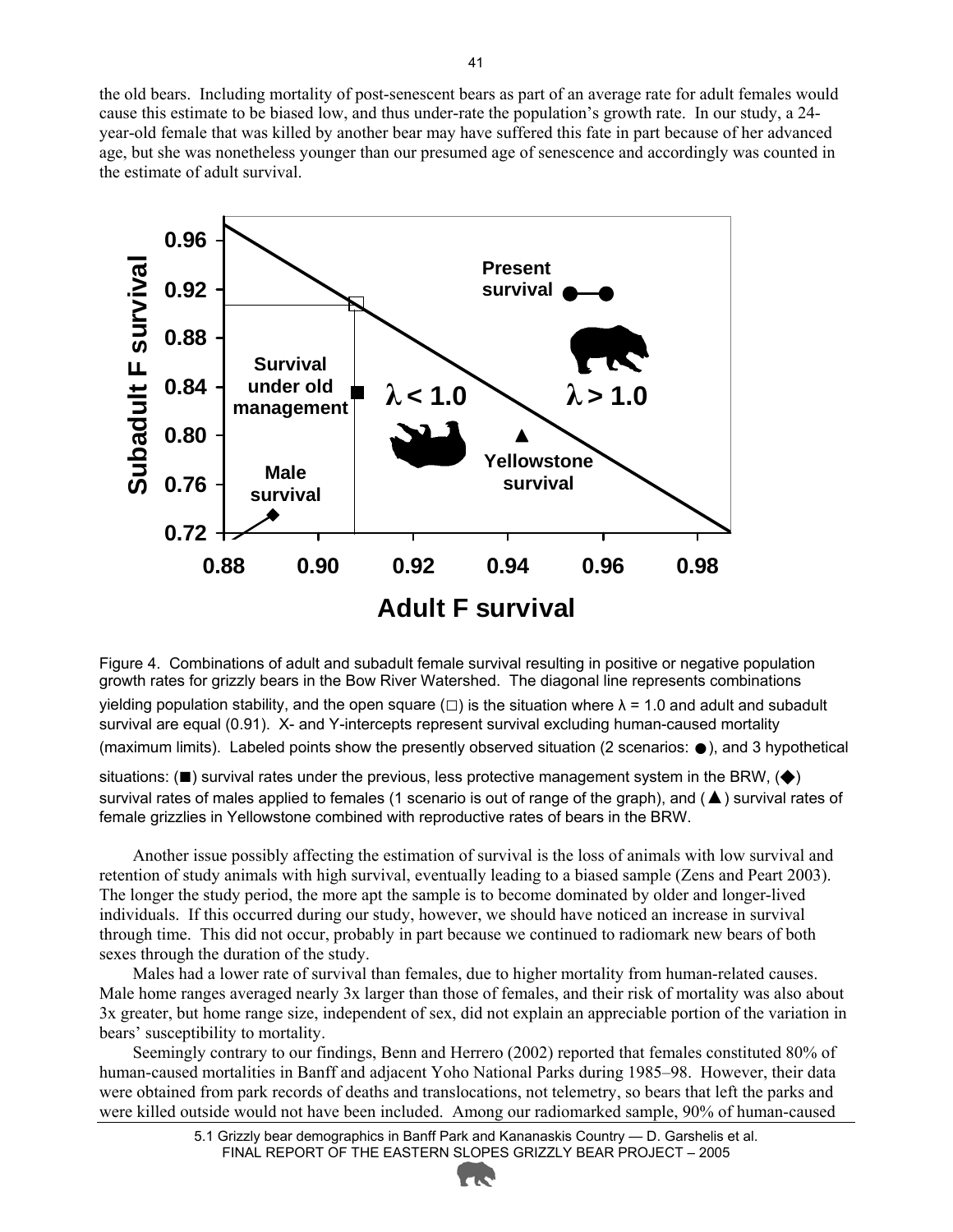male mortalities (9 of 10) occurred outside BNP, whereas only 60% of the females (3 of 5) that died of human-related causes were outside the park. This likely accounts for the difference between our results and those of Benn and Herrero (2002), and also explains our inability to discern differences in survival between what we considered park bears and non-park bears; indeed, 3 males that we classified as park bears were killed outside the park.

Habituation to humans is another factor often associated with increased risk of mortality (Meagher and Fowler 1989, Mattson et al. 1992, Pease and Mattson 1999). About twice the percentage of females (35%) as males (18%) in our radiomarked sample were considered human-habituated. These females were somewhat more prone to being killed or otherwise removed from the population than females that did not frequent areas of human activity. However, heightened mortality among habituated bears was apparently much greater in the past, before management authorities cleaned up food and garbage attractants and began making a concerted effort to keep human-habituated bears alive (Benn and Herrero 2002).

#### **Reproduction**

Reproductive rates of bears in our study were among the lowest reported for this species. To some extent this is due to improved (less biased) methodology for estimating reproductive parameters, but to a larger extent the contrast is real.

Of the parameters that relate to a female bear's productivity — age of first and last reproduction, litter size, and interval between litters — age of first reproduction appears to be most sensitive to local food conditions (Noyce and Garshelis 1994, Ferguson and McLoughlin 2000). Among interior populations of grizzly bears in North America, vegetational productivity (indexed by evapotranspiration) accounts for >90% of variation in age of first cub production (Ferguson and McLoughlin 2000). Our results, even based on the conventional (low-biased) estimator, suggest a slightly higher age of first reproduction (6.6 years) for this population compared to other interior populations at this latitude (5.5–6.1 years; McLellan 1994, Ferguson and McLoughlin 2000). Our estimated average age of first reproduction for surviving litters (8.4 years) was quite a bit higher than the age for all first litters, but this statistic has not routinely been reported in other studies so we cannot judge its comparability. McLoughlin et al. (2003) reported a similar average age of first production of a surviving litter (8.2 years; recalculated using our methodology) for grizzlies in the Canadian Arctic barren-grounds. An even older age of first successful reproduction (> 9 years) was observed in southwestern Alaska, but this was attributable to low survival of litters rather than delayed birthing (S.D. Kovach, U. S. Fish and Wildlife Service, personal communication).

The average interval between births in our study (4.4 years) was also greatly extended. Among only 11 bears in our study for which we observed at least 2 litters, 1 retained a litter for 4 years and had a known inter-litter interval of 7 years, and another raised a litter for 5 years and produced a second litter after 8 years (birthing in the first and last years of the study); these litter intervals equal the longest reported for this species. Craighead et al. (1995) observed 2 open-ended intervals of  $\geq$ 7 years among 30 female grizzlies monitored over 11 years in Yellowstone National Park, Wyoming. Others (P. L. Clarkson and I. S. Liepins. 1993. Female productivity and cub survival of grizzly bears in the Anderson and Horton Rivers area NWT, 1987–92. Inuvialuit Wildlife Studies Program Report, Northwest Territories Department of Renewable Resources, Inuvik, Northwest Territories, Canada; Sellers and Aumiller 1994; R. A. Sellers, S. Miller, T. Smith, and R. Potts. 1999. Population dynamics of a naturally regulated brown bear population on the coast of Katmai National Park and Preserve. Final Resource Report NPS/AR/NRTR–99/36, National Park Service and Alaska Department of Fish and Game, Anchorage, Alaska, USA1999; S. D. Kovach, personal communication) observed notably long intervals between production of surviving (weaned) litters (Table 5), but these were due to low survival of litters. In our study all nonsurviving litters were either the bear's first or last litter; hence the interval was approximately the same whether counting all litters or just surviving litters.

Mean cub litter size in grizzly bear populations has been reported to range from 1.6 to 2.5 (summarized by: LeFranc et al. 1987; Ballard et al. 1993; McLellan 1994; P. I. Ross. 2002. Update COSEWIC status report on the grizzly bear *Ursus arctos* in Canada. Committee on the Status of Endangered Wildlife in Canada, Ottawa, Ontario, Canada). The mean litter size observed in our study (1.8 cubs) is near the low end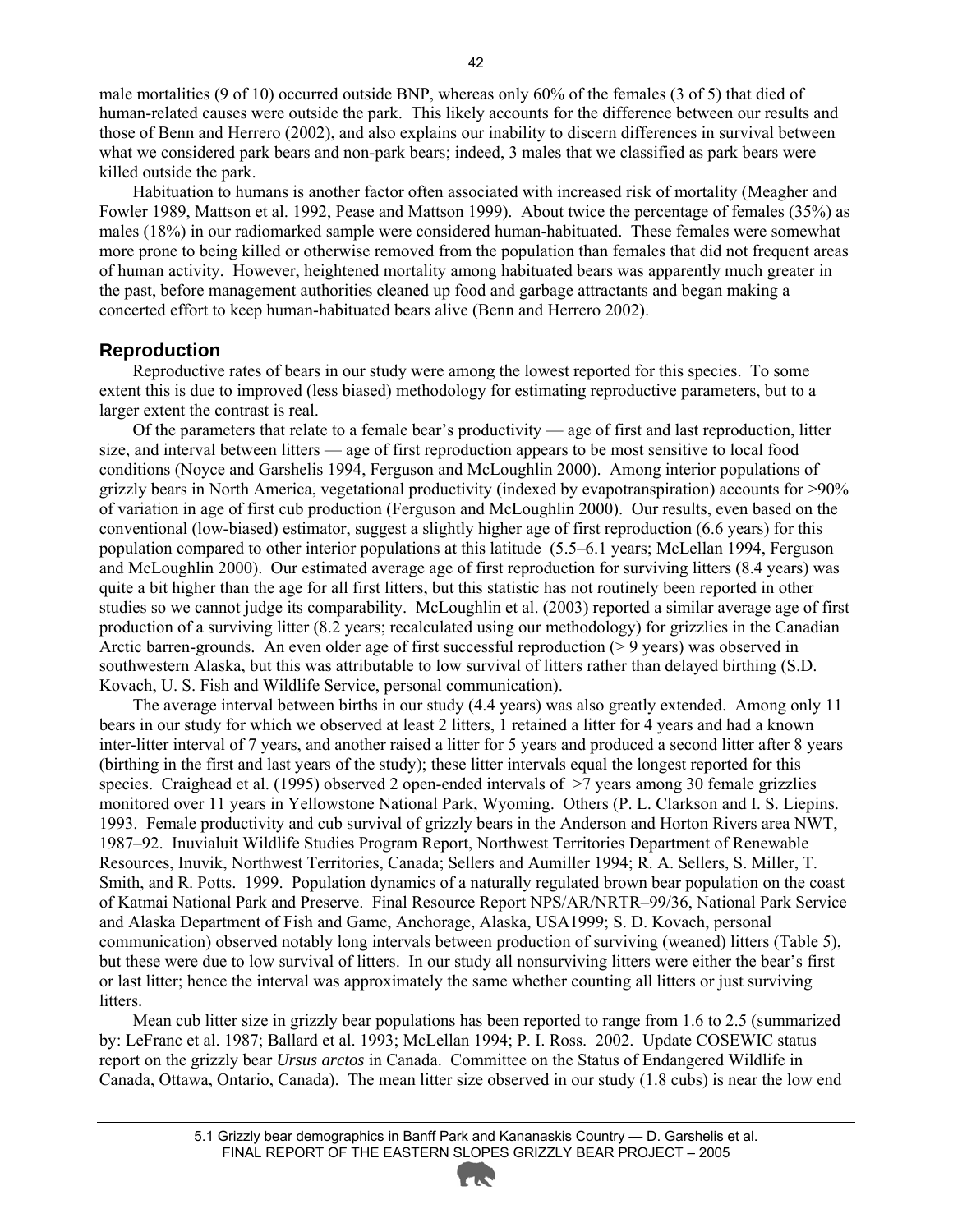of this range. Relationships between grizzly bear litter size and environmental productivity are less definitive than with age of first reproduction and litter interval, but still seem to show a trend (Stringham 1985).

The combination of long inter-litter intervals and small litter sizes yielded a low reproductive rate among adult females. Considering also the effects of delayed age of first birthing, bears in this population had the lowest potential lifetime cub production of any population yet studied. Given equal survival, adult females in other populations at this latitude or even much further north, would produce at least 50% more cubs over their lifetime (Table 5). It would appear that cub production in the BRW is limited by nutrition; however, we were unable to identify any habitat features within home ranges that explained variation in individual reproductive rates. Similarly, Aune et al. (1994) found that variation in reproductive rates of grizzly bears within their Montana study area did not conform to expectations based on their subjective assessment of habitat quality.

Wielgus and Bunnell (2000), who studied grizzly bears in a portion of our study area (Kananaskis) during the early 1980s, postulated that low reproduction was caused by a high turnover of adult males (from hunting), resulting in younger immigrant males displacing females from preferred feeding areas. That explanation was not upheld by our study. Hunting in this area has ceased, so although subadult male turnover (mortality) was fairly high, adult male turnover was low, yet the reproductive rate remained low (Table 1). Notably, although the reproductive rate that we observed was similar to that reported by Wielgus and Bunnell (1994a), the low rate in our study was due to extended litter intervals and somewhat delayed ages of first reproduction, whereas in their study the low rate was attributable to an unusually small litter size (Table 5). We cannot discount the possibility that males, in general, displaced females from better feeding areas (Wielgus and Bunnell 1994b), a situation that occurs even in unhunted populations of many species of bears (Garshelis and Pelton 1981, Derocher and Stirling, 1990, Joshi et al. 1995, Hwang 2003), but we think it is unlikely that males were ultimately responsible for the low productivity of females. The body condition index (Cattet et al. 2002) of BRW males, but not females, was lower than that of a more productive nearby grizzly population (Jasper National Park), although both sexes in BRW showed depressed levels of luteinizing hormone, which may have disrupted reproductive functions (M. R. L. Cattet, N. Caulkett, M. Gibeau, S. Herrero, J. Bahr, J. Van Cleef, and G. Stenhouse. 2003. Comparison of select health data between Eastern Slopes (ESGBP) and the Foothills Model Forest Grizzly Bear Projects (FMFGBP). Pages 13-16 in M. L. Gibeau and S. Stevens, editors. Grizzly bear monitoring in the Bow River watershed: a progress report for 2002. Parks Canada, Banff National Park, Alberta, Canada). We suggest that the low reproductive rate was most likely a result of limited nutrition, due to a low contribution of meat in the diet (Hamer and Herrero 1987; L. Felicetti, C. T. Robbins, S. Herrero, and M. Pinto, unpublished isotopic analysis of hair) — meat being directly linked to reproductive output in grizzly bears (Hilderbrand et al. 1999) — and also restrictions on where bears could feed without being disturbed by humans (Gibeau et al. 2001).

Whereas productivity among BRW females was low, survival of their young through the period of maternal dependency was at or above average compared to other areas. Cub survival was near the median rate (~75%) among studies from elsewhere in North America (Garshelis 2004), and was considerably higher (89%) when nonsurviving first litters were excluded. Yearlings also had a relatively high rate of survival (Table 5), as did older dependent young (none of which died). Although the lengthy maternal care exhibited by mothers in our study (averaging 3.4 years) diminished the frequency of births, the increased survival of offspring stemming from increased maternal care appeared to be an adaptive trade-off. Some other grizzly bear populations have employed the alternate strategy of higher reproduction but consequently lower survival of dependent young (e.g., Nunavut, Susitna, Table 5). These contrasting population strategies may be linked to differing sources of mortality of dependent young, which are, as yet, poorly understood.

#### **Population Growth**

Our combined estimates of survival and reproduction indicate that the grizzly bear population in the BRW has been growing by about 4% per year. This was an unexpected finding given that definitive population growth ( $\lambda$  lower CL  $>1$ ) has not been observed in any other grizzly population with a reproductive rate <0.3 (Table 5). Confidence intervals around our estimate of  $\lambda$  allowed for the possibility that the population was actually declining. However, the width of these CIs was exaggerated by the inclusion of sampling variation in all of our parameter estimates, whereas only process (temporal, spatial, individual) variation actually affects population dynamics (Gould and Nichols 1998, White 2000).

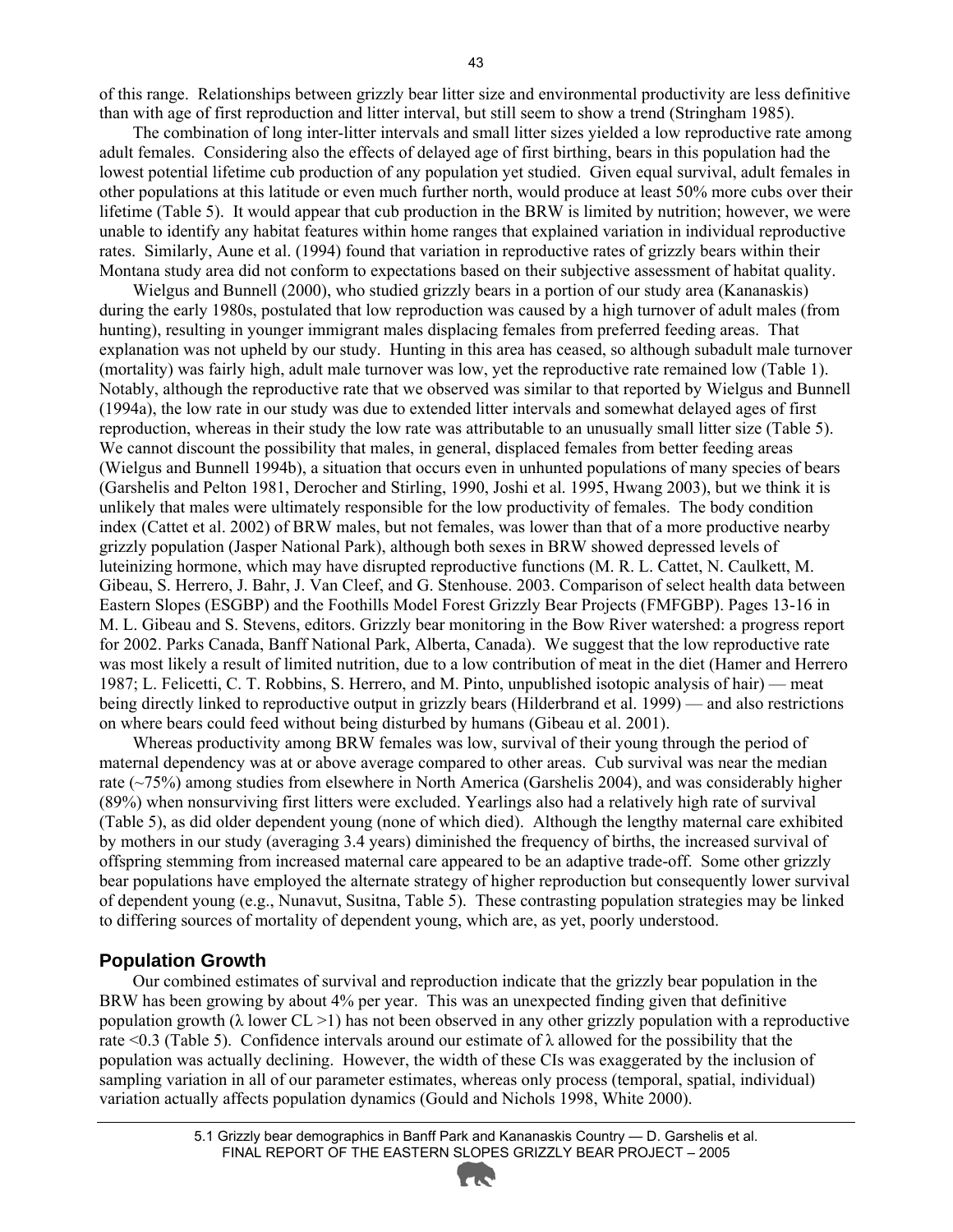|                         | Age 1 <sup>st</sup> birthing<br>$\overline{x}$<br>min |      | Age last birthing<br>observed assumed <sup>c</sup> |    | Litter<br>Litter | Repro<br>rate <sup>d</sup> | Max.               | Survival |         |        |           | ۸          |               |               |
|-------------------------|-------------------------------------------------------|------|----------------------------------------------------|----|------------------|----------------------------|--------------------|----------|---------|--------|-----------|------------|---------------|---------------|
| Area b                  |                                                       |      |                                                    |    | interval<br>size |                            | lifetime<br>reproe | Cubs     | Yrlings | Sub F  | Ad F      | Point est. | 95% CI        |               |
| Flathead, BC, Can.      | 5                                                     | 6.4  |                                                    | 20 | 2.3              | 2.8                        | 0.42               | 8.7      | 87%     | 94%    | 93%       | 95%        | 1.09          | $1.03 - 1.14$ |
| Nunavut-NWT, Can.       | 5                                                     | 8.1  | 26                                                 | 25 | 2.2              | 2.8                        | 0.41               | 7.7      | 74%     | 68%    | $~183\%$  | 98%        | 1.03          | $1.01 - 1.06$ |
| Susitna River, AK, USA  | 4                                                     | 5.6  | 26                                                 | 26 | 2.1              | 2.8                        | 0.36               | 7.7      | 64%     | 88%    | 86%       | 92%        | 1.02          |               |
| Yellowstone, USA        | 4                                                     | 5.6  | 25                                                 | 20 | 2.2              | 2.8                        | 0.35               | 7.5      | 84%     | 84%    | 80%       | 94%        | 1.05          | $0.97 - 1.12$ |
| Kuskokwim Mts, AK, USA  | 4                                                     | 7.2  | 26                                                 | 28 | 2.0              | 2.6                        | 0.30               | 6.0      | 55%     | 78%    | 87%       | 94%        | $1.00 - 1.02$ |               |
| Selkirk Mts, USA-Can.   | 6                                                     | 6.5  |                                                    | 27 | 2.2              | 3.5                        | 0.29               | 5.9      | 88%     | 78%    | 90%       | 94%        | 1.02          | $0.92 - 1.10$ |
| Cabinet-Yaak, USA       | 6                                                     | 6.6  |                                                    | 27 | 2.1              | 3.0                        | 0.29               | 5.9      | 68%     | 88%    | 77%       | 93%        | 0.96          | $0.84 - 1.06$ |
| Swan Mts., MT, USA      | 4                                                     | 6.0  | 23                                                 | 25 | 1.6              | 3.0                        | 0.26               | 5.5      | 79%     | 90%    | 83%       | 90%        | 0.98          | $0.88 - 1.05$ |
| Katmai, AK, USA         | 6                                                     | 7.2  | 23                                                 |    | 2.1              | 5.8 <sup>f</sup>           | 0.25               | 5.0      | 34%     | 79%    | 100%      | 91%        | 0.98          |               |
| Kananaskis, AB, Can.    | 4                                                     | 5.09 |                                                    | 21 | 1.4              | 3.0                        | 0.23               | 5.1      | $-78%$  | $-78%$ | $-89-93%$ | 93%        | $0.99 - 1.01$ |               |
| Banff-Kanan., AB, Can.h | 6                                                     | 6.7  | 23                                                 | 26 | 1.8              | 4.4                        | 0.24               | 4.9      | 79%     | 91%    | 92%       | 95-96%     | 1.04          | $0.99 - 1.09$ |

Table 5. Demographic parameters<sup>a</sup> used to estimate population growth rate ( $\lambda$ ) in studies of grizzly bears across North America, ordered by reproductive output (except that the 2 Kananaskis studies are placed together).

a Blank cells indicate no information presented by authors and value not calculable from their report; ~ symbol indicates that study had insufficient data to estimate value directly.<br><sup>b</sup> Sources of data: Flathead (Hovey an

Wildlife Federation, personal communication), Yellowstone (L. L. Eberhardt. 1995. Population trend estimates from reproductive and survival data. Pages 13–19 in R. R. Knight and D. M. Blanchard, editors. Yellowstone grizzly bear investigations; annual report of the Interagency Study Team 1994. National Biological Service, Bozeman, Montana, USA), Kuskokwim Mountains (S. D. Kovach, U.S. Fish and Wildlife Service, personal communication), Selkirk Mountains (Wakkinen and Kasworm 2004, superseding Wielgus et al. 1994), Cabinet–Yaak (Wakkinen and Kasworm 2004), Swan Mountains (Mace and Waller 1998), Katmai (R. A. Sellers, S. Miller, T. Smith, and R. Potts. 1999. Population dynamics of a naturally regulated brown bear population on the coast of Katmai National Park and Preserve. Final Resource Report NPS/AR/NRTR–99/36, National Park Service and Alaska Department of Fish and Game, Anchorage, Alaska, USA; R. A. Sellers, Alaska Department Fish and Game, personal communication), Kananaskis (Wielgus and Bunnell 1994*a*), Banff-Kananaskis (this study).<br>
<sup>c</sup> Age of last birthing assumed in Leslie matrix or Lotka equation, used to calculate λ.

<sup>d</sup> Reproductive rate (female cubs born per adult female), often estimated from (mean litter size/2)/mean litter interval.

e Potential number of female cubs produced if a female lived until reproductive senescence, assumed to be 27 years in all cases (Schwartz et al. 2003); calculated as: (27 – mean age of first reproduction) · (reproductive r

 $<sup>f</sup>$  Intervals between weanings, not births; long intervals were due to frequent whole litter loss.</sup>

<sup>9</sup> Value recalculated; authors inappropriately added a half year to all ages.<br><sup>h</sup> This study: reproductive data include nonsurviving litters, to be consistent with most other studies. However, estimates of age of first re derived from methods that generally differ from other studies.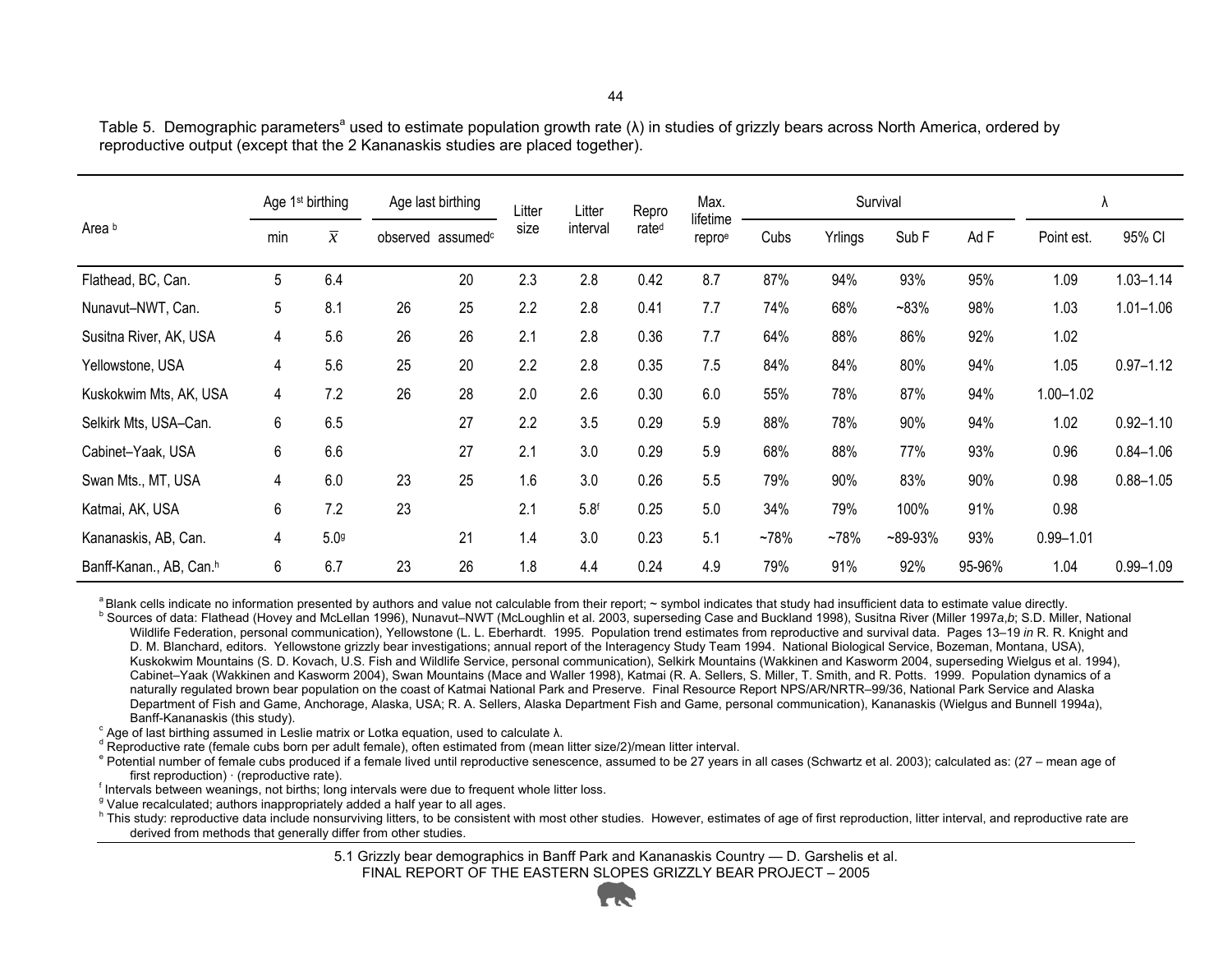If the population had been growing at 4% per year, then it would have increased nearly 40% during the course of our study. Such an increase was not noticed. Unduplicated counts of females with cubs, a potential index of population size (Knight et al. 1995) showed no trend (M. L. Gibeau and S. Stevens. 2003. Grizzly bear monitoring in the Bow River watershed: a progress report for 2002. Parks Canada, Banff National Park, Alberta, Canada). Either this index was not sensitive enough to detect a trend, or our estimate of population growth was incorrect.

Population growth in the BRW would be less than we estimated if many of the added bears emigrated. Our estimate assumed the population to be geographically closed. Although we recognized this area as not being closed, we did not witness emigration of radiomarked females, and inasmuch as our estimate of population growth was derived only from females, male emigration would be inconsequential. Other studies of even more rapidly increasing grizzly-brown bear populations also observed limited emigration of females (Swenson et al. 1998, McLellan and Hovey 2001)

Stochasticity and density dependent factors, which were not included in our analysis, would depress the population growth rate below what we estimated (Benton and Grant 1999). An over-estimation of the age of reproductive senescence also would have inflated our estimate of λ. Others have generally assumed, more by convention than from empirical data, that females do not produce beyond 20–25 years of age (Table 5). We chose 26 as the last potential year of birthing, even though the oldest age of birthing in our study was only 23 years old (rationale explained earlier). Had we used 23 years instead, we would have obtained population growth rate estimates averaging 3.5%.

Variability among bears and non-representative sampling of this variability also could have biased our estimate of population growth. For example, under-representation of human-habituated bears (having lower survival) in the radiomarked sample would cause an over-estimate of  $\lambda$  (Pease and Mattson 1999). However, we considered more than a third of our female sample to be human-habituated, and we still could barely discern a difference in survival between these bears and more wary bears because so few females died. Also, unlike the Yellowstone situation, where year-to-year fluctuations in a single food item had large effects on survival (Mattson et al. 1992), we observed relatively constant survival among females during this 9-year study.

We did observe significant year-to-year variation in reproduction, as well as an indication of possible differences in age-specific reproductive rates. This variability could result in an unstable age distribution, a violation of an assumption of the Leslie matrix. However, slight deviations from a stable age structure are not necessarily problematic. The overall λ is just the weighted average of the growth rates of all the separate age classes, some strong, some weak (Sibly and Smith 1998). The real danger would be in deriving  $\lambda$  from vital rates that were changing directionally through time, which was not the case in our study. Moreover, we obtained nearly the same estimate of  $\lambda$  whether or not age-specific reproductive rates were included in the Leslie matrix. This finding coincides with that of Gilbert and Udevitz (1997), who modeled population growth for species with multiple-year reproductive cycles, including bears. In general, for many long-lived species, with undoubted yearly fluctuations in reproduction and/or survival (and hence age structures), studies have shown strong concordance between estimates of population growth derived from vital rates and from trend data (periodic counts or population estimates; Eberhardt 2002, Sandercock and Beissinger 2002).

Sensitivities and elasticities of the Leslie matrix transition elements indicated that the growth rate of the BRW population would be most affected by changes in adult survival. This finding has previously been reported for both hunted and unhunted grizzly bear populations (Wielgus et al. 2001). For long-lived animals in general, elasticities for adult survival tend to be highest (because adulthood spans such a long period of time), even though, as in our study (Table 4), juvenile survival and reproduction are usually more variable (Gaillard et al. 1998, Heppell et al. 2000, Sæther and Bakke 2000).

#### **MANAGEMENT IMPLICATIONS**

Our study yielded 2 especially noteworthy implications for grizzly bear management in the BRW. First, we found that this population is at the low extreme in terms of grizzly bear reproduction, so the potential for population growth is limited. Therefore, an attentive management program to limit human-caused mortalities is necessary. Second, we found that survival rates during our study, which were higher than under the

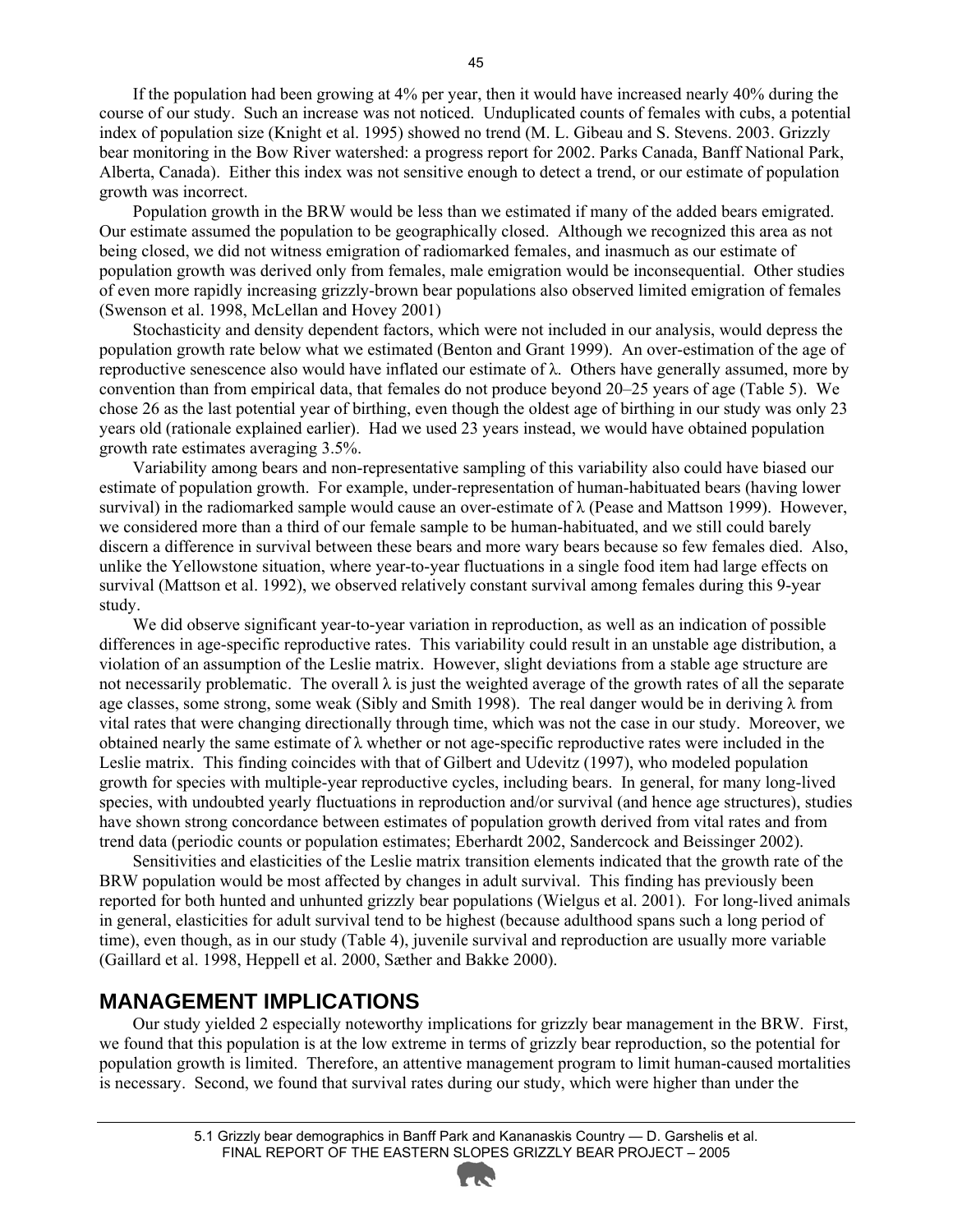previous management system, seemed adequate to sustain this population; that is, the grizzly bear management program currently in place seems to be accomplishing its goal.

To assess whether managers are continuing to achieve their goal of sustaining a source (growing) population of grizzly bears, they could monitor survival rates using a sample of radiomarked females similar to ours. A survival rate of 91% should prevent population decline, although this target would be risky, as it does not consider either environmental stochasticity or sampling error. A safer goal would be to maintain the same rate of female survival that we actually observed in this study, overall about 95%, given that the lower 95% CL on this estimate was 91% (Table 1).

Survival also could be monitored without radiomarking, just by tallying known dead bears. Benn and Herrero (2002) did this while we conducted a companion telemetry study. They documented a decline in mortality, commensurate with dramatically improved human food and garbage management and more protective management policies. Using their data as a baseline representing positive population growth, management authorities could strive to ensure that total mortality did not increase beyond this. Radiotelemetry, though, would be a more reliable means of obtaining mortality data.

Whereas survival of grizzlies would likely decline under a more lax management program, increasing survival of grizzlies in the BRW beyond what has already been achieved is probably not feasible. Even in the high-profile grizzly bear population of Yellowstone National Park, USA, management efforts that successfully reduced human-caused mortality and enabled the reversal of a downward population trend (Eberhardt and Knight 1996) resulted in survival rates lower than what is necessary to sustain the population in the BRW (Table 5, Fig. 4).

Human-caused mortalities will likely increase in the future as the human population near the BRW continues to grow. The population of Calgary, the main urban center near the study area, increased by over 15% during 1996–2001, which, for that period, was the highest growth rate for a large urban area in Canada. This growing population places great demands for recreation, resource harvest, settlement expansion, transportation corridors, and other uses of the BRW landscape.

Upholding the level of survivorship necessary to sustain this population requires not only great effort and expense, but also sacrifices in terms of human use of the area. This is bound to create some animosity among potential users and raise questions about the need for ever-increasing measures to further protect grizzly bears (B. Cooper, J. Hayes, and S. LeRoy. 2002. Science fiction or science fact? The grizzly biology behind Parks Canada management models. Fraser Institute Critical Issues Bulletin, Vancouver, British Columbia, Canada). Those with that view may interpret our research results as evidence that the population is now growing and out of danger, and that accordingly, fewer restrictions on human development and activities are warranted.

We stress, however, that our results include many uncertainties, both in assessing short-term population trend, and, even more so, in forecasting future trends. Whereas our study was long enough to obtain data sufficient to produce adequate estimates of demographic parameters, it was but a snapshot in terms of grizzly bear population dynamics. For a small population like this, vulnerable to the impacts of varying human behaviors and environmental events, it seems only sensible to err on the side of prudence. So far, however, it appears that efforts designed to safeguard this population are working.

#### **ACKNOWLEDGMENTS**

We appreciate the major contributions in capturing and monitoring grizzly bears provided by M. Dupuis, M. Jalkotzy, R. Leblanc, C. Mamo, J. Paczkowski, I. Ross, J. Saher, T. Shury, S. Stevens, and M. Urquhart. We also thank J. R. Fieberg and J. G. Boulanger for statistical assistance, and R. B. Harris, S. D. Kovach, B. N. McLellan, S. D. Miller, C. C. Schwartz, and R. A. Sellers for helpful discussions and provision of unpublished data. D. R. Diefenbach and an anonymous reviewer provided useful suggestions for improvement of an earlier draft. We acknowledge Alberta Environmental Protection and Parks Canada for both technical and logistic support, and members of the Eastern Slopes Grizzly Bear Project Steering Committee for their guidance and financial support through all phases of this research. D. L. Garshelis was supported by the Minnesota Department of Natural Resources.

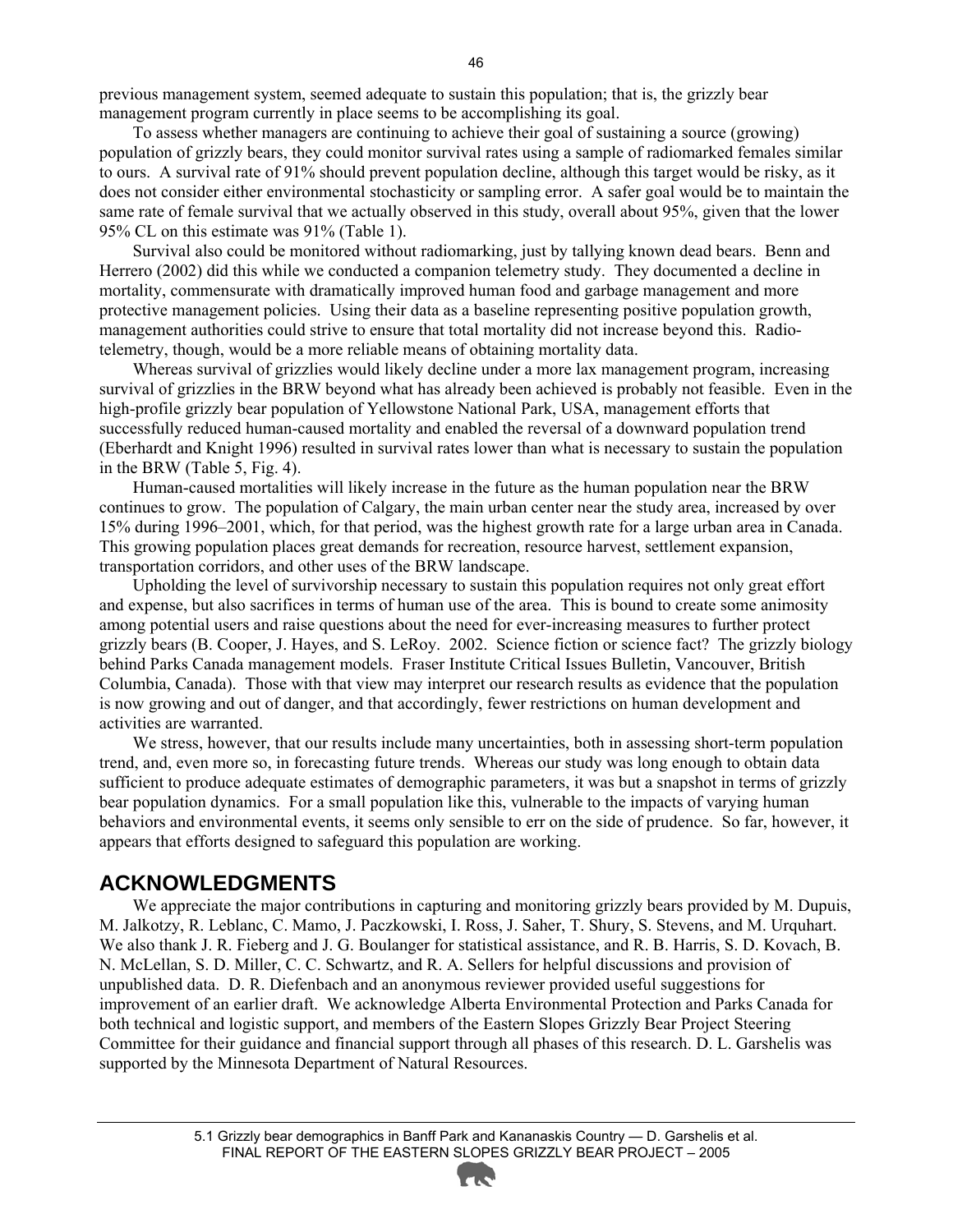#### **LITERATURE CITED**

Amstrup, S. C., and G. M. Durner. 1995. Survival rates of radio-collared female polar bears and their dependent young. Canadian Journal of Zoology 73:1312–1322.

Aune, K. E., R. D. Mace, and D. W. Carney. 1994. The reproductive biology of female grizzly bears in the northern continental divide ecosystem with supplemental data from the Yellowstone ecosystem. International Conference on Bear Research and Management 9(1):451–458.

Ballard, W. B., L. A. Ayres, D. J. Reed, S. G. Fancy, and K. E. Roney. 1993. Demography of grizzly bears in relation to hunting and mining development in northwestern Alaska. Scientific Monograph NPS/NRARO/NRSM-93/23, U.S. Department of the Interior, National Park Service.

Benn, B. 1998. Grizzly bear mortality in the Central Rockies Ecosystem, Canada. Thesis, University of Calgary, Alberta, Canada.

———, and S. Herrero. 2002. Grizzly bear mortality and human access in Banff and Yoho National Parks, 1971–1998. Ursus 13:213–221.

Bennetts, R.E., and W. M. Kitchens. 1999. Within-year survival patterns of snail kites in Florida. Journal of Field Ornithology 70:268–275.

Benton, T. G., and A. Grant. 1999. Elasticity analysis as an important tool in evolutionary and population ecology. Trends in Ecology and Evolution 14:467–471.

Case, R. L., and L. Buckland. 1998. Reproductive characteristics of grizzly bears in the Kugluktuk area, Northwest Territories, Canada. Ursus 10:41–47

Caswell, H. 2001. Matrix population models. Construction, analysis, and interpretation. Second edition. Sinauer Associates, Sunderland, Massachusetts, USA.

Cattet, M. R. L., N. A. Caulkett, M. E. Obbard, and G. B. Stenhouse. 2002. A body-condition index for ursids. Canadian Journal of Zoology 80:1156–1161.

Chruszcz, B., A. P. Clevenger, K. E. Gunson, and M. L. Gibeau. 2003. Relationships among grizzly bears, highways, and habitat in the Banff-Bow Valley, Alberta, Canada. Canadian Journal of Zoology 81:1378–1391.

Clevenger, A. P., and N. Waltho. 2000. Factors influencing the effectiveness of wildlife underpasses in Banff National Park, Alberta, Canada. Conservation Biology 14:47–56.

Conner, L. M. 2001. Survival and cause-specific mortality of adult fox squirrels in southwestern Georgia. Journal of Wildlife Management 65:200–204.

Craighead, J. J., F. C. Craighead, and H. E. McCutchen. 1970. Age determination of grizzly bears from fourth premolar tooth sections. Journal of Wildlife Management 34:353–363.

———, J. S. Sumner, and J. A. Mitchell. 1995. The grizzly bears of Yellowstone. Their ecology in the Yellowstone Ecosystem, 1959–1992. Island Press, Washington, D.C., USA.

Derocher A. E. and I. Stirling. 1990. Distribution of polar bears (Ursus maritimus) during the ice-free period in western Hudson Bay. Canadian Journal of Zoology 68:1395–1403.

Eberhardt, L. L. 2002. A paradigm for population analysis of long-lived vertebrates. Ecology 83:2841–2854. ———, and R. R. Knight. 1996. How many grizzlies in Yellowstone? Journal of Wildlife Management 60:416–421.

Ferguson, S. H., and P. D. McLoughlin. 2000. Effect of energy availability, seasonality, and geographic range on brown bear life history. Ecography 23:193–200.

Gaillard, J-M., M. Festa-Bianchet, and N. G. Yoccoz. 1998. Population dynamics of large herbivores: variable recruitment with constant adult survival. Trends in Ecology and Evolution 13:58–63.

Garshelis, D.L. 2004. Variation in ursid life histories — is there an outlier? In D. G. Lindburg and K. Baragona, editors. Panda Conservation. University of California Press, Berkeley, California, USA. In press.

———, K. V. Noyce, and P. L. Coy. 1998. Calculating average age of first reproduction free of the biases prevalent in bear studies. Ursus 10:437–447.

———, and M. R. Pelton. 1981. Movements of black bears in the Great Smoky Mountains National Park. Journal of Wildlife Management 45:912–925.

Gibeau, M. L.. 2000. A conservation biology approach to management of grizzly bears in Banff National Park, Alberta. Dissertation, University of Calgary, Calgary, Alberta, Canada.

———, A. P. Clevenger, S. Herrero, and J. Wierzchowski. 2002. Grizzly bear response to human development and activities in the Bow River Watershed, Alberta, Canada. Biological Conservation 103:227–236.

———, and S. Herrero. 1998. Roads, rails, and grizzly bears in the Bow River Valley, Alberta. Pages 104–108 in G. L. Evink editor. Proceedings of the International Conference on Ecology and Transportation. Florida Department of Transportation, Talahassee, Florida, USA.

———, ———, B. N. McLellan, and J. G. Woods. 2001. Managing for grizzly bear security areas in Banff National Park and the central Canadian Rocky Mountains. Ursus 12:121–130.

Gilbert, J. R., and M. S. Udevitz. 1997. Adaptation of a stage-projection model for species with multiple year reproductive cycles. Ecological Modelling 97:47–57.

Gould, W. R., and J. D. Nichols. 1998. Estimation of temporal variability of survival in animal populations. Ecology 79:2531–2538.

Hamer, D, and S. Herrero. 1987. Grizzly bear food and habitat in the front ranges of Banff National Park, Alberta. International Conference on Bear Research and Management 7:199–213.

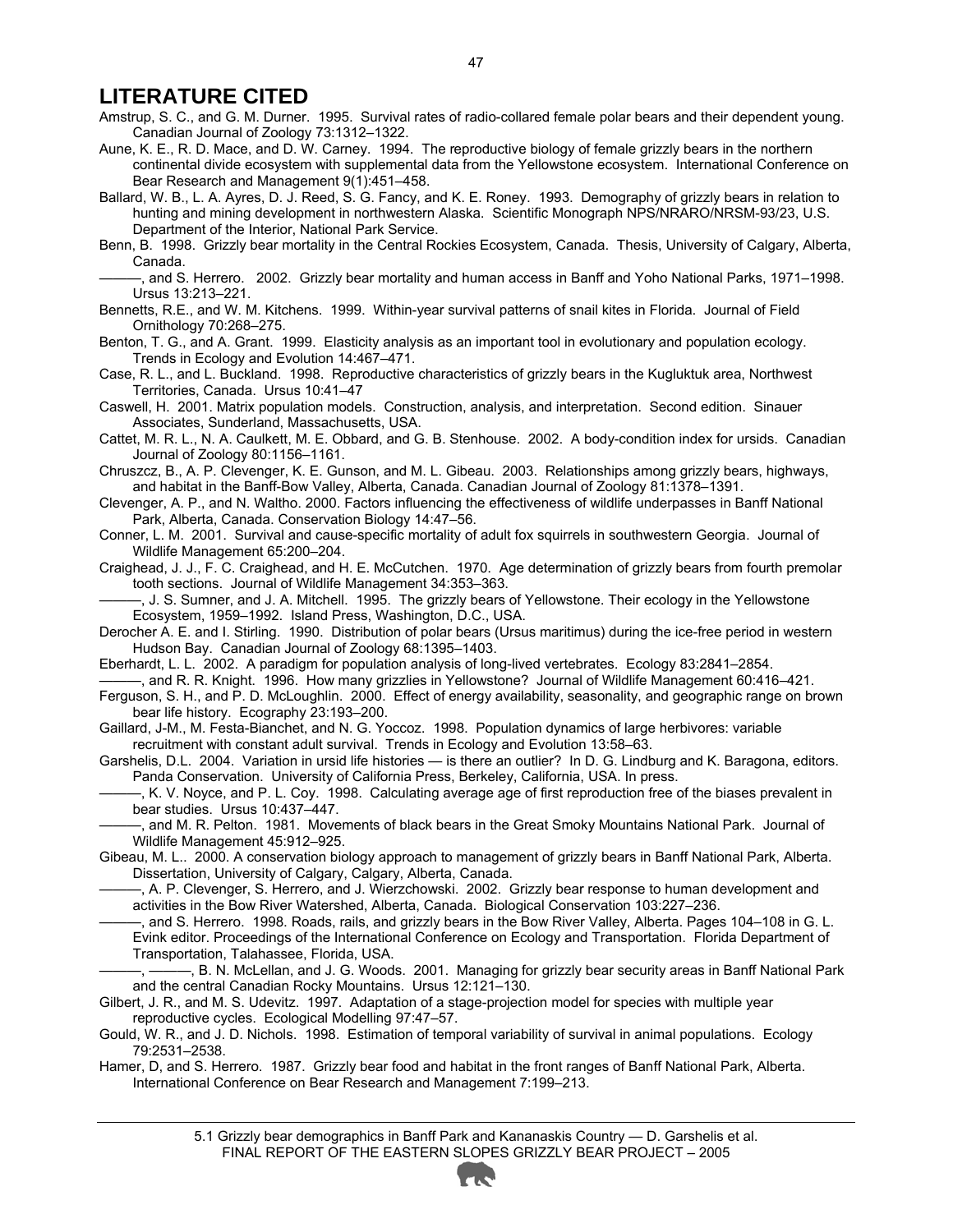Hellgren, E. C., D. W. Carney, N. P. Garner, and M. R. Vaughan. 1988. Use of breakaway cotton spacers on radio collars. Wildlife Society Bulletin 16:216–218.

Heppell, S. S., H. Caswell, and L. B. Crowder. 2000. Life histories and elasticity patterns: perturbation analysis for species with minimal demographic data. Ecology 81:654–665.

Herrero, S. 1994. The Canadian national parks and grizzly bear ecosystems: the need for interagency management. International Conference on Bear Research and Management 9(1):7–21.

———, D. Poll, M. Gibeau, J. Kansas, and B. Worbets. 1998. The eastern slopes grizzly bear project: origins, organization and direction. Pages 47–52 in D. Onysko, D. and R. Usher, editors. Protected areas in resource-based economies: sustaining biodiversity and ecological integrity. Conference proceedings: 14<sup>th</sup> annual general meeting of the Canadian Council on Ecological Areas. Canadian Council on Ecological Areas, Ottawa, Ontario, Canada. ———, J. Roulet, and M. Gibeau. 2001. Banff National Park: science and policy in grizzly bear management. Ursus

12:161–168. Hilderbrand, G. V., C. C. Schwartz, C. T. Robbins, M. E. Jacoby, T. A. Hanley, S. M. Arthur, and C. Servheen. 1999.

The importance of meat, particularly salmon, to body size, population productivity, and conservation pf North American brown bears. Canadian Journal of Zoology 77:132–138.

Hosmer, D. W., Jr., and S. Lemeshow. 1999. Applied survival analysis. Regression modeling of time to event data. John Wiley & Sons, New York, USA.

Hovey, F. W., and B. N. McLellan. 1996. Estimating population growth of grizzly bears from the Flathead River drainage using computer simulations of reproduction and survival. Canadian Journal of Zoology 74:1409–1416.

Hwang, M-H. 2003. Ecology of Asiatic black bears and people-bear interactions in Yushan National Park, Taiwan. Dissertation, University of Minnesota, Minneapolis, USA.

Jenkins, S. H. 1988. Use and abuse of demographic models of population growth. Bulletin of the Ecological Society of America 69:201–207

Jonkel, J. J. 1993. A manual for handling bears for managers and researchers. U.S. Fish and Wildlife Service, Missoula, Montana, USA.

Joshi A. R., D. L. Garshelis, and J. L. D. Smith. 1995. Home ranges of sloth bears in Nepal: implications for conservation. Journal of Wildlife Management 59:204–214.

Kansas, J. L. 2002. Status of the grizzly bear (Ursus arctos) in Alberta. Alberta Wildlife Status Report Number 37, Alberta Sustainable Resource Development and Alberta Conservation Association, Edmonton, Alberta, Canada.

Kellert, S. R., M. Black, C. R. Rush, and A. J. Bath. 1996. Human culture and large carnivore conservation in North America. Conservation Biology 10:977–990.

Klein, J. P., and M. L. Moeschberger. 2003. Survival analysis techniques for censored and truncated data. Second edition. Springer-Verlag, New York, USA.

Knight, R. R., B. M. Blanchard, and L. L. Eberhardt. 1995. Appraising status of the Yellowstone grizzly bear population by counting females with cubs-of-the-year. Wildlife Society Bulletin 23:245–248.

LeFranc M. N., Jr, M. B. Moss, K. A. Patnode, and W. C. Sugg III, editors. 1987. Grizzly bear compendium. Interagency Grizzly Bear Committee and National Wildlife Federation, Washington, D.C.

Leslie, P. H. 1945. On the use of matrices in certain population mathematics. Biometrika 33:183–212.

. 1948. Some further notes on the use of matrices in population mathematics. Biometrika 35:213–235.

Mace, R. D., and J. S. Waller. 1998. Demography and population trend of grizzly bears in the Swan Mountains, Montana. Conservation Biology 12:1005–1016.

Mattson, D. J., B. M. Blanchard, and R. R. Knight. 1992. Yellowstone grizzly bear mortality, human habituation, and whitebark pine seed crops. Journal of Wildlife Management 56:434–442.

———, S. Herrero, R. G. Wright, and C. M. Pease. 1996. Science and management of Rocky Mountain grizzly bears. Conservation Biology 10:1013–1025.

McLellan, B. N. 1989. Dynamics of a grizzly bear population during a period of industrial resource extraction. III. Natality and rate of increase. Canadian Journal of Zoology 67:1865–1868.

———. 1994. Density-dependent population regulation of brown bears. Pages 15–24 in M. Taylor, editor. Densitydependent population regulation of black, brown, and polar bears. International Conference on Bear Research and Management Monograph Series Number 3.

———. 1998. Maintaining viability of brown bears along the southern fringe of their distribution. Ursus 10:607–611.

\_\_\_\_\_\_, and F. W. Hovey. 2001. Natal dispersal of grizzly bears. Canadian Journal of Zoology 79:838–844. ———, ———, R. D. Mace, J. G. Woods, D. W. Carney, M. L. Gibeau, W. L. Wakkinen, and W. F. Kasworm. 1999. Rates and causes of grizzly bear mortality in the interior mountains of British Columbia, Alberta, Montana, Washington, and Idaho. Journal of Wildlife Management 63:911–920.

McLoughlin, P. D., M. K. Taylor, H. D. Cluff, R. J. Gau, R. Mulders, R. L. Case, S. Boutin, and F. Messier. 2003. Demography of barren ground grizzly bears. Canadian Journal of Zoology 81:294–301.

Meagher, M. and S. Fowler. 1989. The consequences of protecting problem grizzly bears. Pages 141-144 *in* M. Bromley, editor. Bear-people conflicts: proceedings of a symposium on management strategies. Northwest Territories Department of Renewable Resources, Yellowknife, Northwest Territories, Canada.

Meyer, J. S., C. G. Ingersoll, L. L. McDonald, and M. S. Boyce. 1986. Estimating uncertainty in population growth rates: jackknife vs. bootstrap techniques. Ecology 67:1156–1166.

Miller, S. D. 1997*a*. Impacts of heavy hunting pressure and the density and demographics of brown bear populations on southcentral Alaska. Federal Aid in Wildlife Resoration, Research Final Report, Study 4.26, June 1997.

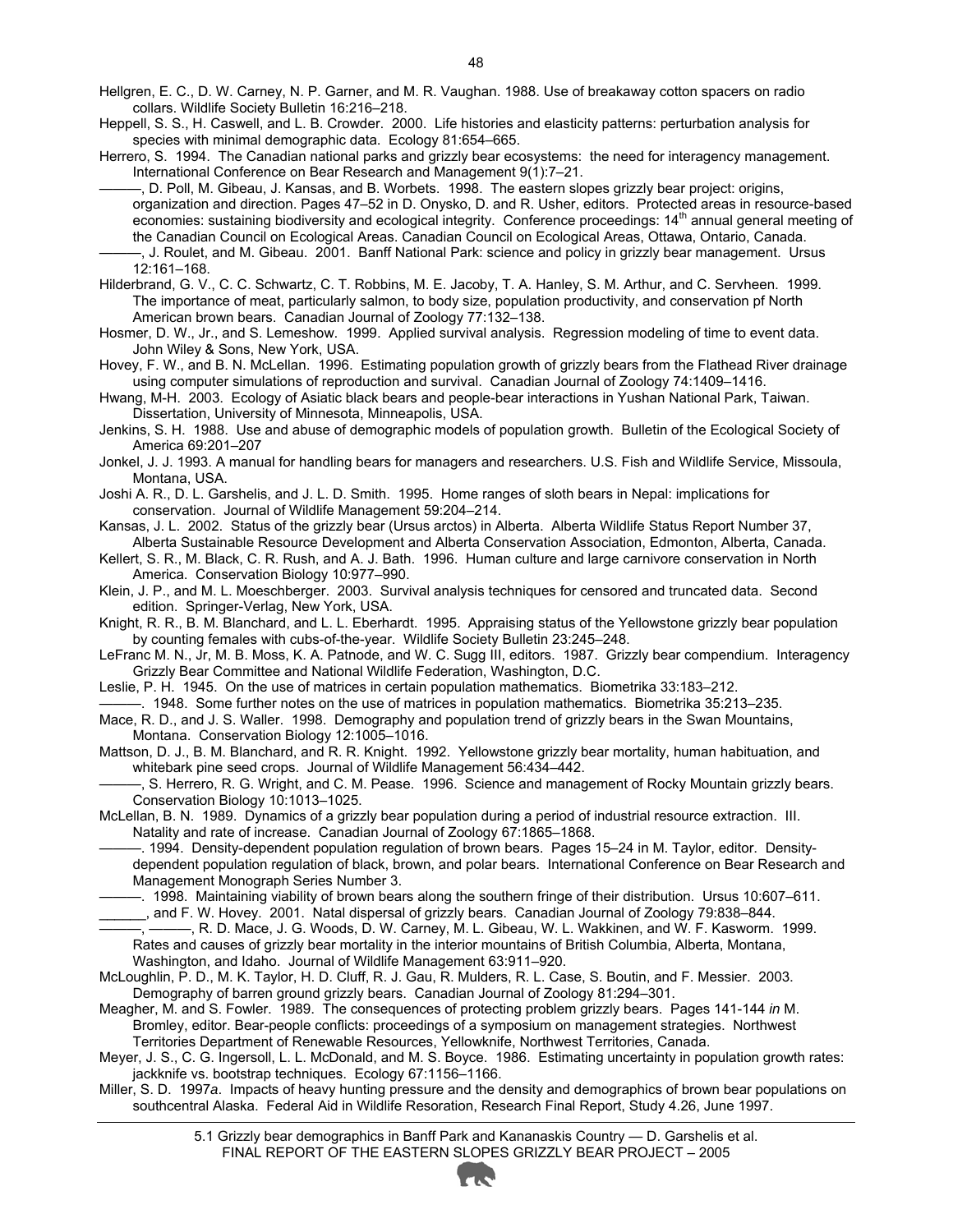———. 1997*b*. Impacts of heavy hunting pressure and the density and demographics of brown bear populations on southcentral Alaska. Federal Aid in Wildlife Resoration, Research Final Report, Study 4.26, December 1997.

Mood, A. M., F.A. Graybill, and D. C. Boes. 1974. Introduction to the theory of statistics. Third edition. McGraw-Hill, New York, USA.

- Mueller, C., S. Herrero, and M. L. Gibeau. 2004. Distribution of subadult grizzly bears in relation to human development in the Bow River Watershed, Alberta. Ursus 15:37–49.
- Noon, B. R., and J. R. Sauer. 1992. Population models for passerine birds: structure, parameterization, and analysis. Pages 441–464 *in* D.R. McCullough and R.H. Barrett, editors. Wildlife 2001: populations. Elsevier Applied Science, London, England.

Noyce, K. V., and D. L. Garshelis. 1994. Body size and blood characteristics as indicators of condition and reproductive performance in black bears. International Conference on Bear Research and Management 9(1):481–496.

Parks Canada. 1997. Banff National Park management plan. Ministry of Canadian Heritage, Ottawa, Ontario, Canada. Pease, C. M., and D. J. Mattson. 1999. Demography of the Yellowstone grizzly bears. Ecology 80:957–975.

Pollock, K. H., S. R. Winterstein, C. M. Bunck, and P. D. Curtis. 1989. Survival analysis in telemetry studies: the staggered entry design. Journal of Wildlife Management 53:7–15.

- Riggs, M. R., and K. H. Pollock. 1992. A risk ratio approach to multivariate analysis of survival in longitudinal studies of wildlife populations. Pages 74–89 *in* D.R. McCullough and R.H. Barrett, editors. Wildlife 2001: populations. Elsevier Applied Science, London, England.
- Sæther, B-E., and Ø. Bakke. 2000. Avian life history variation and contribution of demographic traits to the population growth rate. Ecology 81:642–653.

Sandercock, B. K., and S. R. Beissinger. 2002. Estimating rates of population change for a neotropical parrot with ratio, mark–recapture and matrix methods. Journal of Applied Statistics 29:589–607.

Schwartz, C. C, K. A. Keating, H. V. Reynolds III, V. G. Barnes, Jr., R. A. Sellers, J. E. Swenson, S. D. Miller, B. N. McLellan, J. Keay, R. McCann, M. Gibeau, W. F. Wakkinen, R. D. Mace, W. Kasworm, R. Smith, and S. Herrero. 2003. Reproductive maturation and senescence in the female brown bear. Ursus 14:109–119.

Sellers, R. A., and L. A. Aumiller. 1994. Brown bear population characteristics at McNeil River, Alaska. International Conference on Bear Research and Management 9(1):283–293.

Shao, J, and D. Tu. 1995. The jackknife and bootstrap. Springer-Verlag, New York, USA.

Sibly, R. M., and R. H. Smith. 1998. Identifying key factors using λ contribution analysis. Journal of Animal Ecology 67:17–24.

Sorensen, V. A., and R. A. Powell. 1998. Estimating survival rates of black bears. Canadian Journal of Zoology 76:1335–1343.

Stringham, S. F. 1985. Responses by grizzly bear population dynamics to certain environmental and biosocial factors. Dissertation, University of Tennessee, Knoxville, Tennessee, USA.

Swenson, J. E., F. Sandegren, and A. Söderberg. 1998. Geographic expansion of an increasing brown bear population: evidence for presaturation dispersal. Journal of Animal Ecology 67:819–826.

Taylor, W. P., Jr., H. V. Reynolds III, and W. B. Ballard. 1989. Immobilization of grizzly bears with tiletamine hydrochloride and zolazepam hydrochloride. Journal of Wildlife Management 53:978–981.

Tsai, K., K. H. Pollock, and C. Brownie. 1999. Effects of violation of assumptions for survival analysis methods in radiotelemetry studies. Journal of Wildlife Management 63:1369–1375.

Wakkinen, W. L., and W. F. Kasworm. 2004. Demographics and population trends of grizzly bears in the Cabinet–Yaak and Selkirk ecosystems of British Columbia, Idaho, Montana, and Washington. Ursus 15:65–75.

Weaver, J. L., P. C. Paquet, and L. F. Ruggiero. 1996. Resilience and conservation of large carnivores in the Rocky Mountains. Conservation Biology 10:964–976.

Wielgus, R. B., and F. L. Bunnell. 1994a. Dynamics of a small, hunted brown bear Ursus arctos population in southwestern Alberta, Canada. Biological Conservation 67:161–166.

———, and ———. 1994b. Sexual selection and female grizzly bear avoidance of males. Journal of Wildlife Management 58:405–413.

———, and ———. 2000. Possible negative effects of adult male mortality on female grizzly bear reproduction. Biological Conservation 93:145–154.

 $-$ , W.L. Wakkinen, and P.E. Zager. 1994. Population dynamics of Selkirk Mountain grizzly bears. Journal of Wildlife Management 58:266–272.

———, F. Sarrazin, and R. Ferriere, and J. Clobert. 2001. Estimating effects of adult male mortality on grizzly bear population growth and persistence using matrix models. Biological Conservation 98:293–303.

White, G. C. 2000. Population viability analysis: data requirements and essential analyses. Pages 288–331 in L. Boitani and T. K. Fuller, editors. Research techniques in animal ecology. Controversies and consequences. Columbia University Press, New York, USA.

Williams, B. K., J. D. Nichols, and M. J. Conroy. 2002. Analysis and management of animal populations. Academic Press, San Diego, California, USA.

Zens, M. S., and D. R. Peart. 2003. Dealing with death data: individual hazards, mortality and bias. Trends in Ecology and Evolution 18:366–373.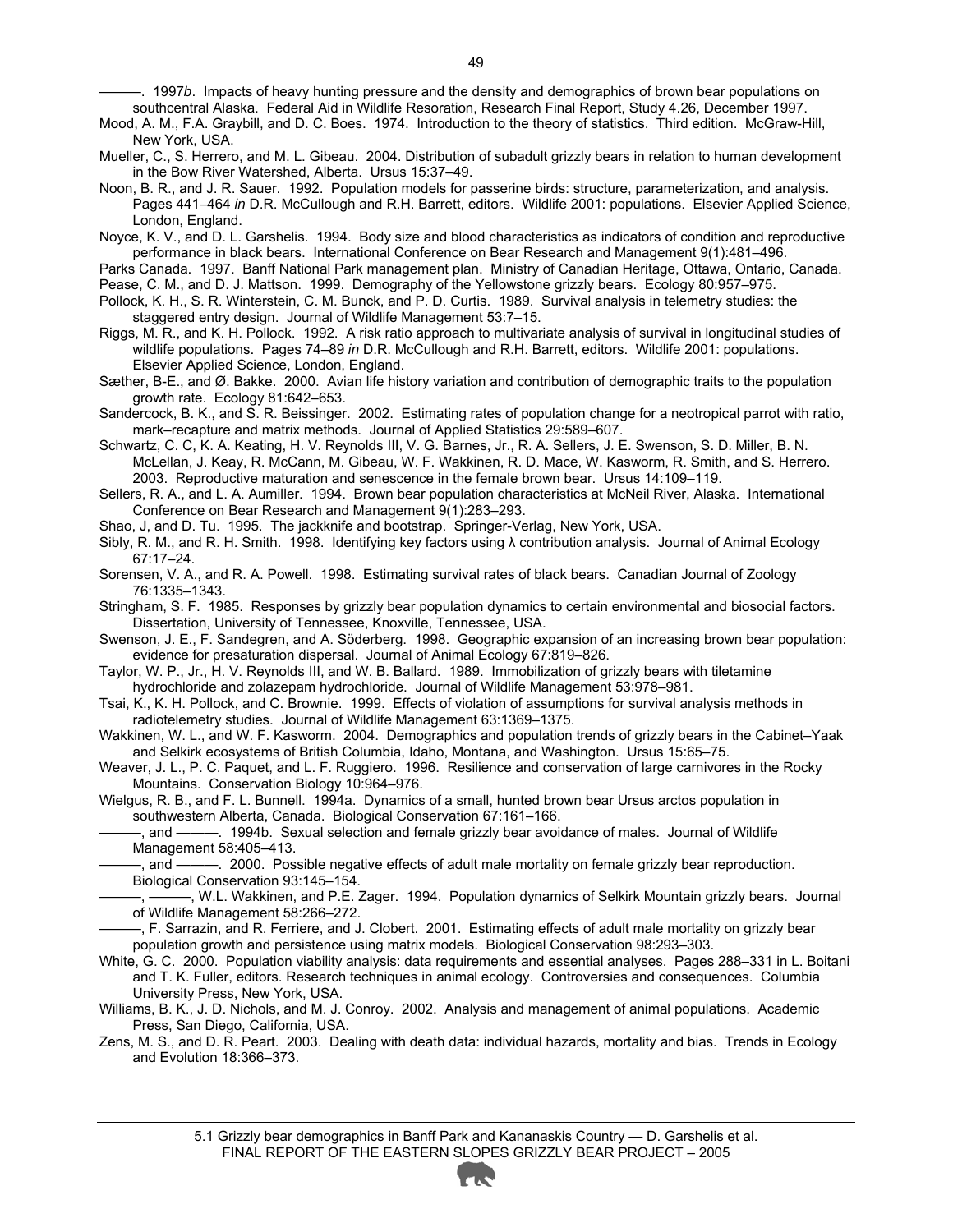### **5.2 GRIZZLY BEAR DEMOGRAPHICS IN AND AROUND BANFF NATIONAL PARK AND KANANASKIS COUNTRY – POSTSCRIPT FOR 2003-2004**

#### *David Garshelis, Michael Gibeau, and Stephen Herrero*

Following 9 years of intensive study (1994–2002) of grizzly bears in Banff National Park and Kananaskis Country, mortality monitoring was continued for another 2 years. A sample of 18 radiocollared females and 9 males were tracked from the ground during 2003–2004, including 3 females and 4 males that were caught in 2003. No new bears were added to the sample in 2004.

Two females and 3 males died in 2003 and 4 females and 2 males died in 2004. Four (36%) of these (2 males, 2 females) were natural mortalities, 3 caused by other bears and 1 by wolves. The 7 human-related losses (4 females, 3 males) were the result of collisions with a vehicle on the highway ( $n = 2$ ), translocations due to nuisance activity ( $n = 3$ ) or being shot ( $n = 2$ ). Some collared bears were lost track of either because their collar dropped off or because they lived in remote areas where ground monitoring was not feasible. By the end of 2004, only 9 females and 1 male remained in the monitored sample.

Estimated survival for females (all ages pooled) based on these data was 88% (95%CI 74–100%) in 2003 and 71% (CI 47–99%) in 2004. Although confidence intervals on these estimates (based on the cumulative hazard; Link 1984) were wide, it appeared that these rates were well below the mean and confidence intervals of the previous 9 years (95% CI 91–99%, yearly range 93–100%). They were also below the minimal rate of survival (91%) necessary to sustain this population (i.e., to achieve  $\lambda = 1$ ), given previous reproductive output.

Male survival, although not relevant to population growth rate, was also lower than normal in both these years (65% in 2003; 40% in 2004; 1994–2002  $\bar{x} = 81\%$ , 95% CI 71–91%). Two peculiarities, though, detract from the reliability of the male estimates. First, one of the collared males that was killed by another bear had been orphaned as a cub (and was collared specifically as a result of this); had this not occurred, this bear likely would have been under the protection of its mother in May 2003, when it was killed at age 2. Excluding the data on this individual, estimated male survival was 77% in 2003 (within the previous CI). Second, the low estimate for 2004 was at least partially the result of small sample size: by June only 2 males were being monitored, 1 of which died.

The low rate of survival in these 2 years, at least for females, prompted this postscript to our paper. In the first 9 years, only 3 bears died of natural causes, whereas in these last 2 years, 4 natural mortalities occurred. Both females that died naturally (1 killed by a bear, 1 by wolves) were advanced in age (19 and 20 years old); although they were younger than the natural maximum lifespan for a grizzly bear (25–30+ years), they were likely more susceptible to being preyed upon than when in their prime. These bears had been radiocollared since 1994–95, so with each passing year of monitoring, they became increasingly likely to die. This potentially confounding problem of bears aging was not an issue during the 9-year study when new bears were added to the sample each year.

A second factor that likely affected survival was a widespread shortage of natural foods in 2004, which could have prompted more intra-specific strife, especially as bears competed for available foods. Low abundance of natural foods also may have prompted more bears to approach human food sources, where they were more likely to be shot, killed crossing a road, or translocated due to recurring nuisance activity. Three bears were translocated in these last 2 years, equaling the number translocated in the previous 9 years. Possibly, managers, who strove to keep these bears alive and in the population during the course of the study, felt less obliged to do so after the study officially ceased in 2002, and elected to translocate, rather than continue to deal with bears that were repeatedly involved in conflicts with humans.

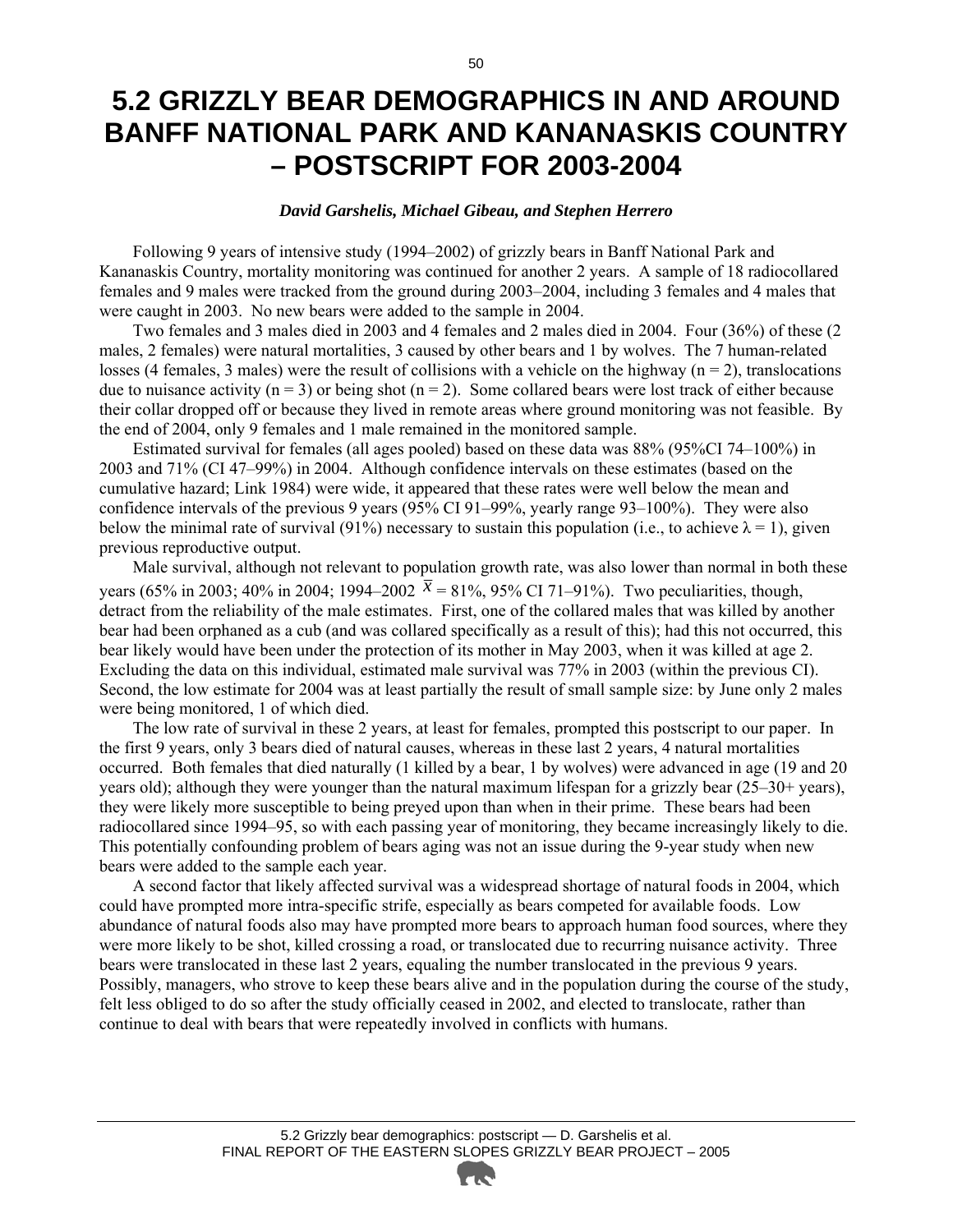Results from these last 2 years of monitoring reemphasize two important points discussed in our previous paper: (1) the effects of stochastic events (and possibly increased density-dependent effects) on grizzly bear demographics, and (2) the importance of continued monitoring for a population like this, where slight changes in bear or human behavior that influence grizzly bear mortality can tilt population trend from positive to negative.

#### **LITERATURE CITED**

Link, C.L. 1984. Confidence intervals for the survival function using Cox's proportional hazards model with covariates. Biometrics 40:601–610.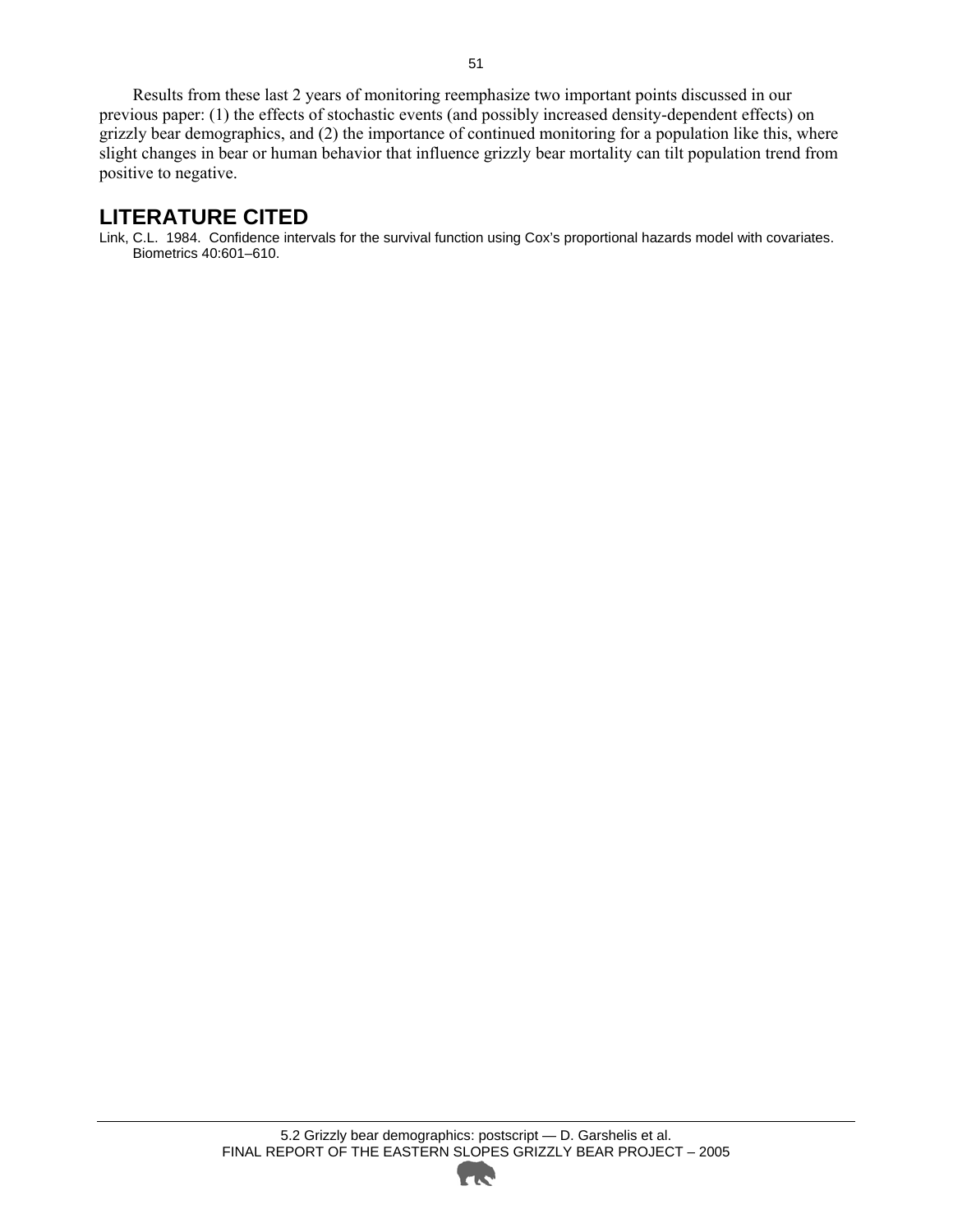### **5.3 GRIZZLY BEAR POPULATION DENSITY ESTIMATES WITHIN THE CRE**

#### *Stephen Herrero*

In 1997, as part of the ESGBP, we did a low-budget attempt to derive a DNA-based capture/recapture estimate of grizzly bear abundance and density for the Bow River Watershed portion of the ESGBP study area (Sherry 1996, Proctor 1998). We used radio-telemetry locations to help correct for lack of closure for the study area. Despite this, the best estimate of density, 1.2/100 km², had a wide confidence interval (90% CI:  $0.7 - 2.7/100$  km<sup>2</sup>) (Proctor 1998).

Two prior studies, each using a similar sample of radio-collared grizzly bears, captured 1980–1984, generated population density estimates for grizzly bears living in and near Kananaskis Country. Carr (1989) used the Chapman-Robson mark-recapture technique to estimate the number of male grizzly bears. He assumed a sex ratio of 1:1 to estimate the number of females. Wielgus and Bunnell (1994) questioned the validity of this assumption and reported that for mostly the same sample from the same area the sex ratio was skewed towards males. As well Wielgus and Bunnell found immigration of males. This was taken as evidence for lack of closure of the population. Carr (1989) assumed he was sampling from a closed population. Wielgus and Bunnell (1994) estimated the mean annual density of bears by determining the mean annual number of bears present in the 97.5% multi-annual, composite home range of females. They suggested that all bears were accounted for in that 868 km² area but present no evidence to substantiate this claim. Both studies had methodological uncertainties and small samples. Neither presented confidence intervals around their point estimates of density. The Carr (1989) density estimate was 1.2 bears/100 km². The Wielgus and Bunnell (1994) estimate was 1.6 bears/100 km².

Despite methodological uncertainties, the reasonable convergence of the Carr (1989), Wielgus and Bunnell (1994), and Proctor (1998) population density estimates is worth noting despite their lack of precision and perhaps even validity. This convergence suggests very cautious use of the range of these 3 estimates, 1.2 – 1.6/100 km², not forgetting the large confidence intervals of the only study calculating CIs (Proctor 1998). In 2004, Stenhouse and others (Biologist, Foothills Model Forest, Hinton, Alberta, personal communication) conducted a DNA capture/recapture study in a north eastern portion of the CRE in Alberta. This study design improved substantially on that of the ESGBP (Proctor 1998). Results are not yet available but they should be more precise.

 Even with improved research design there will remain challenges with extrapolating from one area to another regarding population density estimates and related point estimates of population abundance. One problem that will not easily be addressed is that extrapolation beyond a specific study area is only valid for areas of similar habitat productivity and grizzly bear demographics. For this and other reasons the ESGBP focused its efforts to understand population characteristics on demographic, long-term study of survival and reproduction of a large, radiomarked, random sample of grizzly bear cohorts in the Bow River Watershed (Garshelis et al. 2005). This has yielded precision and understanding regarding vital rates and their influence on population growth but has not allowed for a population density estimate or a point estimate of abundance.

A grizzly bear population density estimate also exists for the northwest portion of the CRE in British Columbia. DNA capture/recapture methods were used (Apps et al. 2004). Rigorous design and large sample sizes produced a population density estimate of 2.2 (95% CI  $1.5 - 4.3$ )/100 km². Higher population density in this western slope of the Rockies area is predictable given more moisture and greater vegetation productivity. The higher west slope versus east slope density is paralleled by smaller home ranges for bears in the west slope portion of the CRE (Chapter 9, this report).

#### **LITERATURE CITED**

Apps, C.D., B.N. McLellan, J.G. Woods, and M.F. Proctor. 2004. Estimating grizzly bear distribution and abundance relative to habitat and human influence. Journal of Wildlife Management 68:138-152.

Carr, H.D. 1989. Distribution, numbers, and mortality of grizzly bears in and around Kananaskis Country, Alberta. Wildlife Research Series 3. Forestry, Lands and Wildlife, Fish and Wildlife Division, Edmonton, Alberta, Canada.

<sup>5.3</sup> Grizzly bear population density estimates within the Central Rockies Ecosystem — S. Herrero FINAL REPORT OF THE EASTERN SLOPES GRIZZLY BEAR PROJECT – 2005

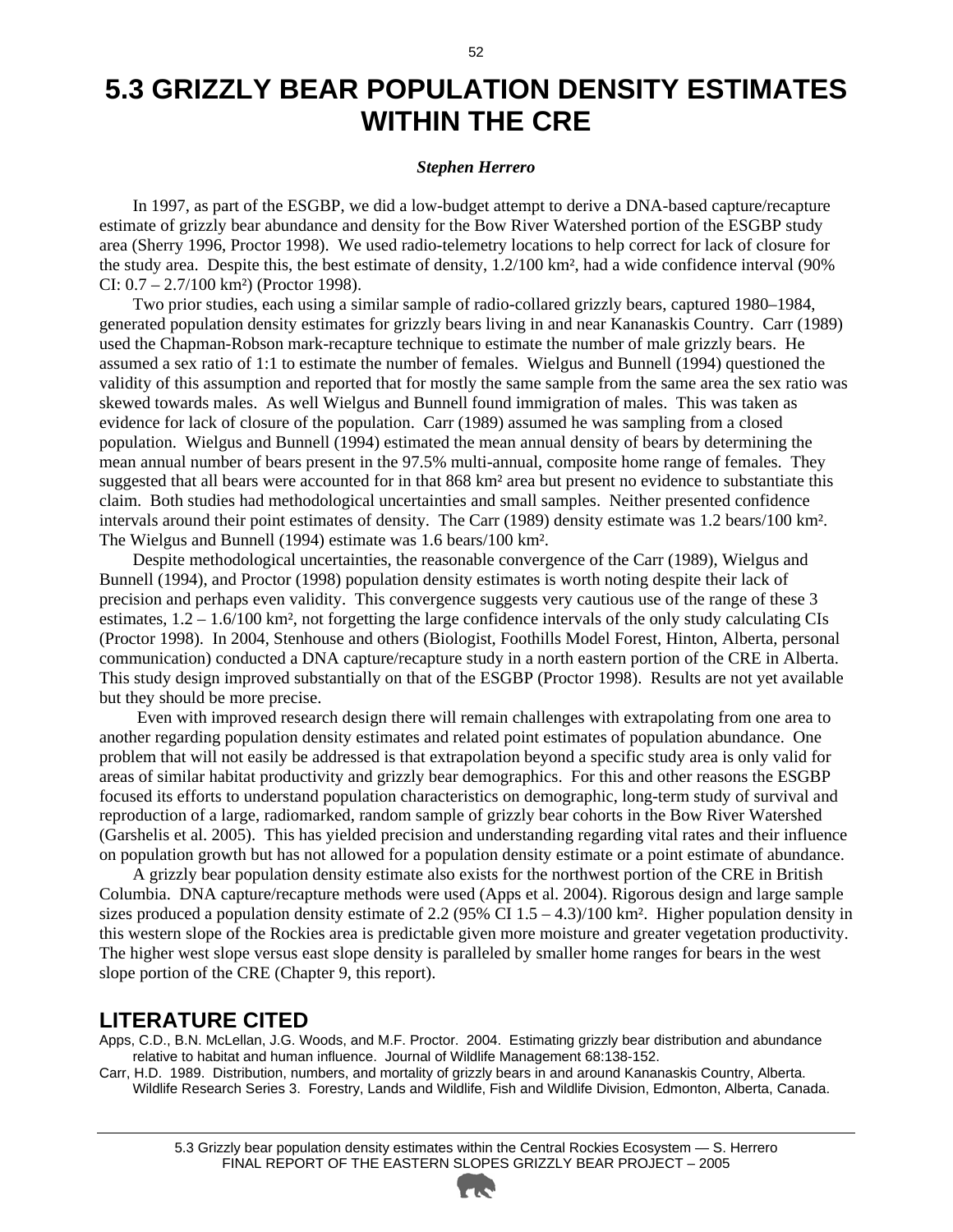- Garshelis, D.L., M.L. Gibeau, and S. Herrero. 2005. Grizzly bear demographics in and around Banff National Park and Kananaskis Country, Alberta. Journal of Wildlife Management 69:277-297.
- Proctor, M.F. 1998. Eastern Slopes Grizzly Bear Project population estimate. Pages 15-20 *in* M.L. Gibeau and S. Herrero. Eastern slopes grizzly bear project: A progress report for 1997, University of Calgary, Calgary, Alberta, Canada.
- Sherry, E.E. 1996. An analysis of methodologies for assessing grizzly bear (*Ursus arctos horribilis*) populations. Thesis, University of Kent, Canterbury, England.
- Wielgus, R.B., and F.L. Bunnell. 1994. Dynamics of a small, hunted brown bear (*Ursus arctos*) population in southwestern Alberta, Canada. Biological Conservation 67:161-166.

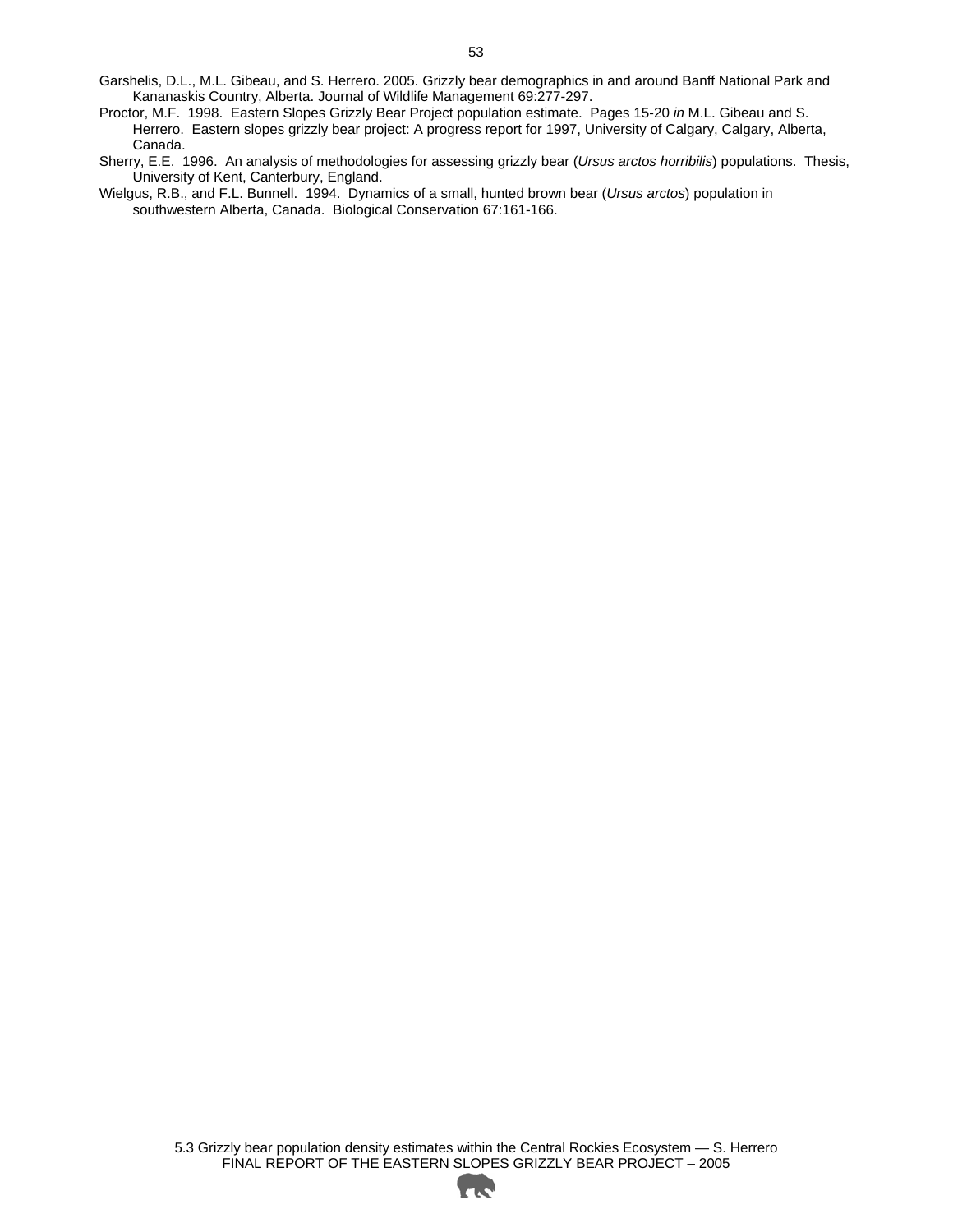### **5.4 THE EASTERN SLOPES GRIZZLY BEAR PROJECT'S POPULATION VIABILITY ASSESSMENT FOR THE CENTRAL ROCKIES ECOSYSTEM**

#### *Stephen Herrero*

ESGBP demographic analysis documented the dynamics of births, deaths and population growth for a random sample of different age and sex classes of 71 grizzly bears found in the Bow River watershed, 1994– 2002 (Garshelis et al. 2005). This allowed for an assessment of demographic parameters for this population during this time period. It identified demographic variables that had the most influence on population dynamics. The demographic study was not intended to project future potential grizzly bear population status, another conservation management need. A Population Viability Assessment (PVA) forecasts extinction risk or persistence for a species at risk over time (Boyce 1992). This entails the use of models. No matter how much data one has regarding a current population, assumptions must be made regarding its' future.

"Even though we often have insufficient data to perform PVA with statistical rigour, the model can be useful for framing our understanding of the principal processes that shape the species' dynamics" (Boyce 1995). Early PVAs for grizzly bears incorporated demographic and genetic stochasticity but did not incorporate the possible effects of habitat change (Schaffer 1978). However, the close relationship between habitat and population condition is fundamental. "...Progress towards species conservation goals should be measured with consideration of habitat area, quality, and associated spatial relationships" (Roloff and Haufler 1997). All species depend upon their habitat for survival. PVAs therefore must incorporate habitat to be comprehensive. Indeed recent users of PVA have argued not only for the incorporation of habitat within PVAs, but also for its use as a supporting tool for ranking management scenarios, rather than formal estimations of extinction risk (Possingham et al. 2002).

Rapid and extensive changes have occurred regarding grizzly bear habitat in the Central Rockies Ecosystem (CRE) (Gibeau 1998, Gibeau et al. 2001, Chapter 13, this report). This has resulted in little secure grizzly bear habitat. Habitat is secure in areas where research suggests adult female grizzly bears can meet their daily needs with a low probability of encountering a person (Mattson 1993, Gibeau et al. 2001). Grizzly bears in the CRE live in one of the most developed, least secure, landscapes in North America where the species survives (Gibeau 2000, Herrero et al. 2000).

Because of the extent of human activity and development in the CRE and the potential effects on grizzly bears, the ESGBP in 1999 undertook a PVA incorporating habitat considerations (Herrero et al. 2000). This was done in conjunction with the Conservation Biology Specialist Group (CBSG) of the International Union for the Conservation of Nature (IUCN). The initial work on the PVA was carried out in a retreat context over a 4 day period that brought together 87 people, including local researchers, other scientists (including expert research biologists and modelers), conservation and wildlife officers, land use planners, conservationists and business stakeholders. The PVA report is the only attempt by the ESGBP to project future conditions for grizzly bears at the scale of the entire CRE (about 40,000 km²) (Herrero et al. 2000).

The PVA model used was Vortex. The model identified 4 sub-regions in the CRE with the Trans-Canada Highway and the Rocky Mountains being unit boundaries internal in the CRE. Vortex allowed for different estimates of birth and death rates within each sub-region. CRE grizzly bears were assumed to be part of an open population. Therefore estimates of immigration and emigration were incorporated. Habitat quality and degree of human use and development were also incorporated into the model. Habitat-based models of grizzly bear probability of death were based on 2 things. First, most independent grizzly bears in the CRE die because humans kill them (Benn 1998). Second, human-caused deaths will occur at a rate governed by the frequency of encounters between humans and bears and the likelihood that a human will kill a bear during a given encounter (i.e. the potential lethality of contact) (Mattson et al. 1996). Probability of lethal contact is affected by policies of administrative jurisdiction, the most obvious being whether grizzly bear hunting occurs or not. Predicted variation in grizzly bear death rates were incorporated into habitatbased models derived from maps of jurisdictional boundaries, human facilities, roads and trails, human populations, and grizzly bear habitat productivity. The population model Vortex was used to predict the

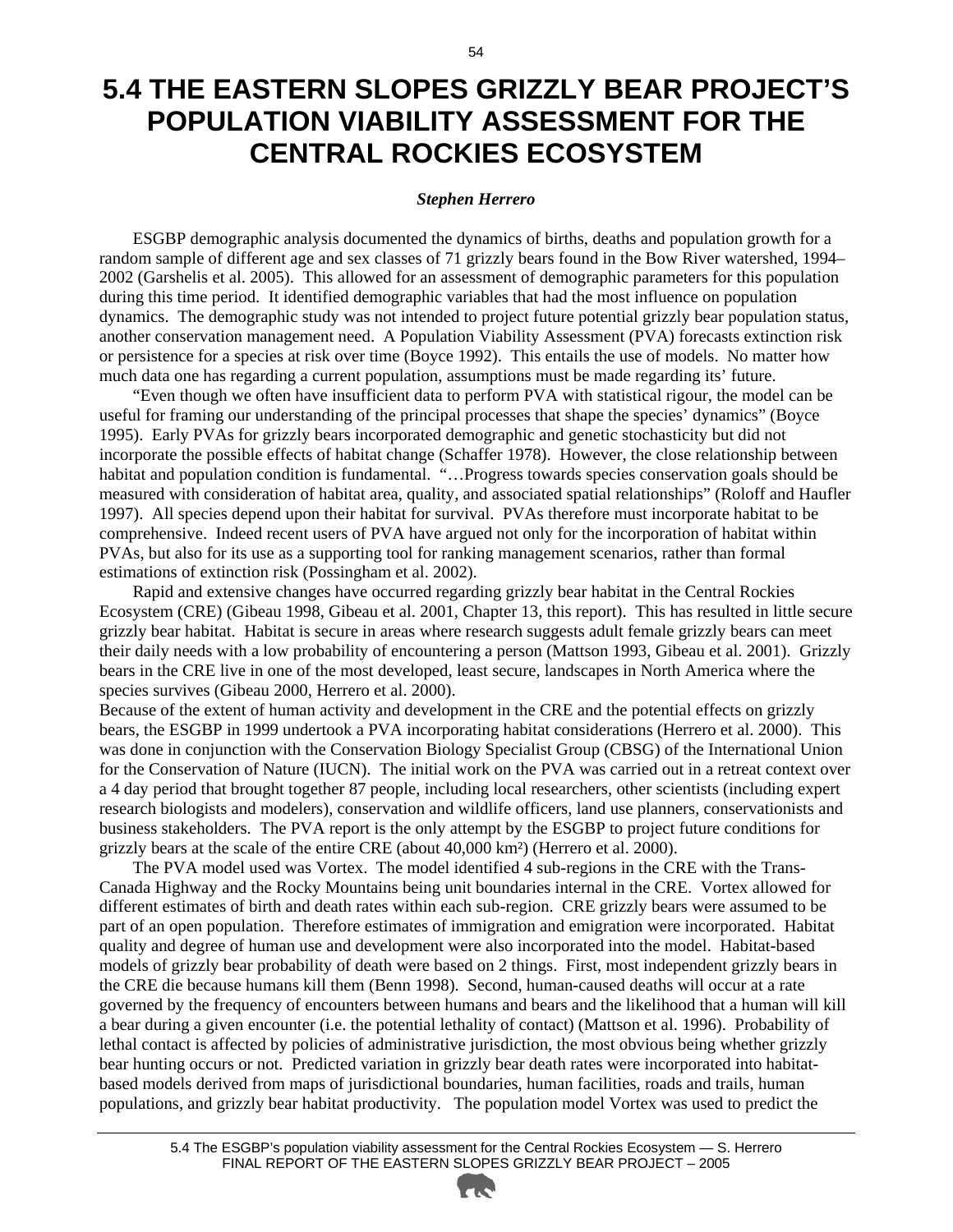probability of population decline or increase related to current levels. This was done by developing a series of stochastic simulation models of grizzly bear population viability. Probability of population decline or increase was chosen because all three major land managers in the CRE: Canada, Alberta, and British Columbia share the goal of having a non-declining grizzly bear population in the CRE.

Risk assessment projections depended most heavily on 2 demographic parameters: the percentage of adult females breeding and the rate of adult female mortality. Percentage of females breeding is influenced by age of first reproduction, senescence and interlitter interval. After the PVA was completed, subsequent demographic analysis of grizzly bears trapped in the Bow River watershed of Alberta (which is about onefourth of the CRE) identified that these bears had the longest interlitter interval, latest age of first successful reproduction and lowest total reproductive output for any grizzly bear population studied in North America (Garshelis et al. 2005). Reproductive output is not likely to change very much since it is set by habitat productivity (Ferguson and McLoughlin 2000; also see Chapter 8, this report). Therefore, the bear population and its human managers must live with low reproductive output, at least in the Alberta portion of the CRE, and the knowledge that this significantly limits population resilience (Weaver et al. 1996). Adult female death rate, the other major variable influencing reproductive output, is more labile. The PVA modeling showed that a significant increase in the human population and related development would be predicted to cause further decrease in habitat security, increased contact between humans and female grizzly bears, an increased female grizzly bear mortality rate, and a related population decline (also see Chapter 13, this report).

The PVA workshop concluded that the impacts of humans on grizzly bear habitat and mortality must be reduced even while the numbers of humans in the region increase. It is unlikely that the number of humans coming into the area will decline dramatically. Therefore their impact on sensitive species such as grizzly bears will need to be addressed to prevent population decline. To do this the workshop recommended grizzly bear habitat restoration approaching 2% annually. Restoration would involve managing access and relocating human activities and facilities to less productive habitat to attain high survival rates for female grizzly bears. If this challenging task is not accomplished, and mortality rates for adult females increase, then population declines are inevitable. The workshop group recognized that there had to be a coordinated, joint management response from Alberta, British Columbia and Canada to manage the grizzly bear population and its habitat as a unit.

#### **LITERATURE CITED**

- Benn, B. 1998. Grizzly bear mortality in the Central Rockies Ecosystem, Canada. Thesis, University of Calgary, Alberta, Canada.
- Boyce, M.S. 1992. Population viability analysis. Annual Review of Ecology and Systematics 23:481–506.

\_\_\_\_\_,. 1995. Population viability analysis for grizzly bears (*Ursus arctos horribilis*): a critical review. A report to the Interagency Grizzly Bear Committee.

- Ferguson, S. H., and P. D. McLoughlin. 2000. Effect of energy availability, seasonality, and geographic range on brown bear life history. Ecography 23:193–200.
- Garshelis, D.L., M.L. Gibeau, and S. Herrero. 2005. Grizzly bear demographics in and around Banff National Park and Kananaskis Country, Alberta. Journal of Wildlife Management 69:277-297.

Gibeau, M.L. 1998. Grizzly bear habitat effectiveness model for Banff, Yoho, and Kootenay National Parks, Canada. Ursus 10:235-241.

\_\_\_\_\_, 2000. A conservation biology approach to management of grizzly bears in Banff National Park, Alberta. Dissertation, University of Calgary, Calgary, Alberta, Canada.

\_\_\_\_\_, S. Herrero, B. N. McLellan, and J. G. Woods. 2001. Managing for grizzly bear security areas in Banff National Park and the central Canadian Rocky Mountains. Ursus 12:121–130.

- Herrero, S., P.S. Miller, and U.S. Seal (editors). 2000. Population and habitat viability assessment for the grizzly bear of the Central Rockies Ecosystem. Eastern Slopes Grizzly Bear Project, University of Calgary, Alberta, Canada, and Conservation Breeding Specialist Group, Apple Valley Minnesota, USA.
- Mattson, D.J. 1993. Background and proposed standards for managing grizzly bear habitat security in the Yellowstone ecosystem. Cooperative Park Studies Unit Report. University of Idaho, Moscow, Idaho, USA.

\_\_\_\_\_, S. Herrero, R.G. Wright, and C.M. Pease. 1996. Science and management of Rocky Mountain grizzly bears. Conservation Biology 10:1013–1025.

- Possingham, H.P., D.B. Lindenmayer, and G.N. Tuck. 2002. Decision theory for population viability. Pages 470–489 *in*  Population viability analysis. S.R. Beissinger, and D.R. McCullough, editors). University of Chicago Press, Chicago, Illinois, USA.
- Roloff, G.J., and J.B. Haufler. 1997. Establishing population viability planning objectives based on habitat potentials. Wildlife Society Bulletin 25:895-904.